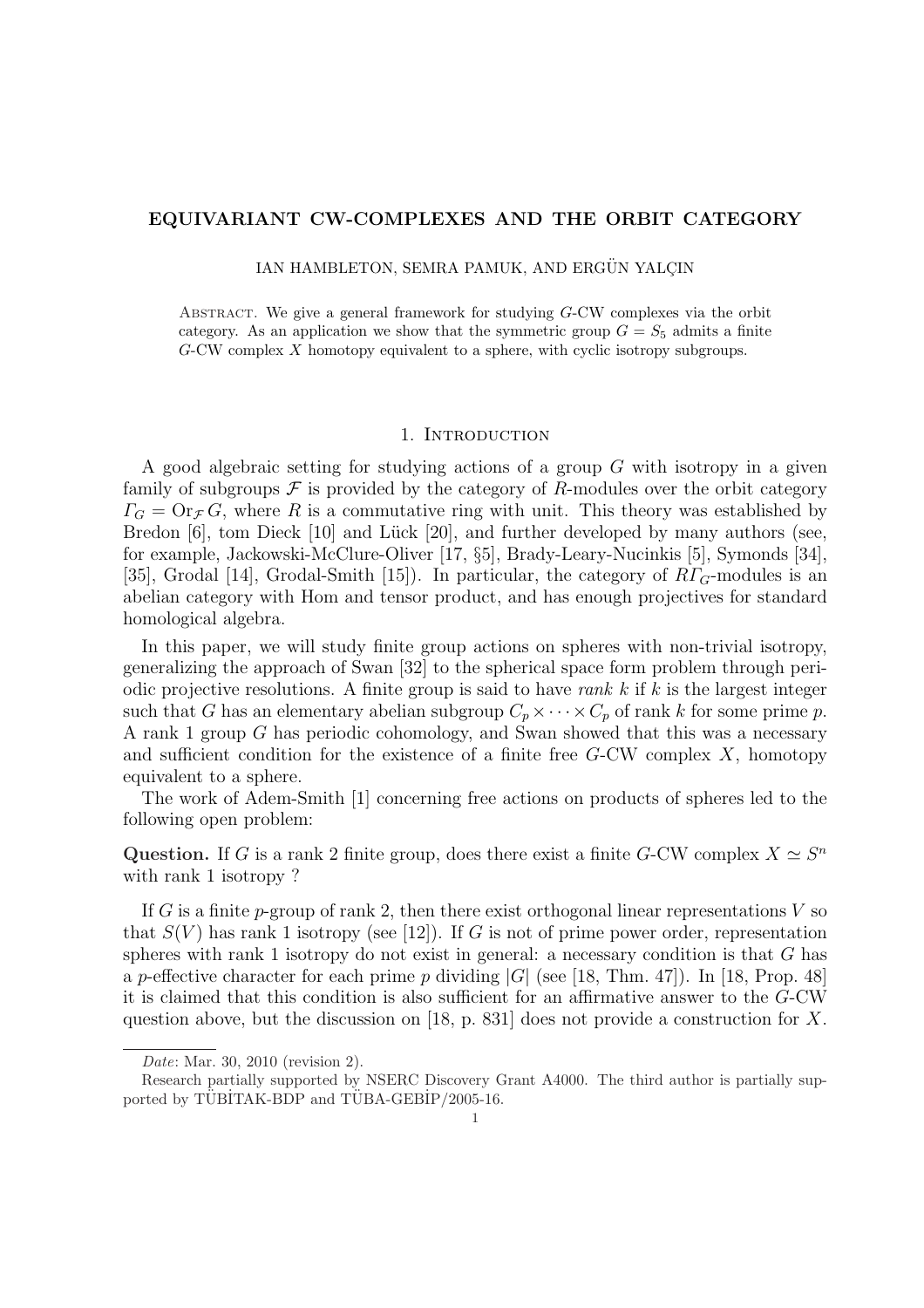Our main result concerns the first non-trivial case: the permutation group  $G = S_5$  of order 120, which has rank 2 but no linear action with rank 1 isotropy on any sphere, although it does admit *p*-effective characters for  $p = 2, 3, 5$ .

**Theorem A.** The permutation group  $G = S_5$  admits a finite G-CW complex  $X \simeq S^n$ , such that  $X^H \neq \emptyset$  implies that H is a rank 1 subgroup of 2-power order.

**Remark 1.1.** It is an interesting problem for future work to decide if the group  $G = S_5$ can act *smoothly* on  $S<sup>n</sup>$  with rank 1 isotropy.

In order to prove this result we develop further techniques over the orbit category, which may have some independent interest. A well-known theorem of Rim [29] shows that a module M over the group ring  $\mathbf{Z}G$  is projective if and only if its restriction  $\operatorname{Res}_{P}^{G}M$  to any p-Sylow subgroup is projective. Over the orbit category we have a similar statement localized at  $p$  (see Theorem 3.9).

**Theorem B.** Let G be a finite group and let  $R = \mathbb{Z}_{(p)}$ . Then an R<sub>LG</sub>-module M has a finite projective resolution with respect to a family of p-subgroups if and only if its restriction  $\text{Res}_P^G M$  has a finite projective resolution over any p-Sylow subgroup  $P \leq G$ .

Remark 1.2. For modules over the group ring RG, those having finite projective resolutions are already projective. Over the orbit category, these two properties are distinct.

Another useful feature of homological algebra over group rings is the detection of group cohomology by restriction to the p-Sylow subgroups. Here is an important concept in group cohomology (see for example [33]).

**Definition 1.3.** For a given prime p, we say that a subgroup  $H \subseteq G$  controls p-fusion provided that

- (i)  $p \nmid |G/H|$ , and
- (ii) whenever  $Q \subseteq H$  is a p-subgroup, and there exists  $g \in G$  such that  $Q^g :=$  $g^{-1}Qg \subseteq H$ , then  $g = ch$  where  $c \in C_G(Q)$  and  $h \in H$ .

One reason for the importance of this definition is the fact that the restriction map

 $H^*(G; \mathbb{F}_p) \to H^*(H; \mathbb{F}_p)$ 

is an isomorphism if and only if H controls p-fusion in G (see [25], [33]). We have the following generalization (see Theorem 5.1) for functors of cohomological type over the orbit category (with respect to any family  $\mathcal{F}$ ).

**Theorem C.** Let G be a finite group,  $R = \mathbb{Z}_{(p)}$ , and  $H \leq G$  a subgroup which controls p-fusion in G. If M is an  $R\Gamma_G$ -module and N is a cohomological Mackey functor, then the restriction map

$$
\text{Res}^G_H\colon \operatorname{Ext}^n_{R\Gamma_G}(M,N)\to \operatorname{Ext}^n_{R\Gamma_H}(\operatorname{Res}^G_HM,\operatorname{Res}^G_HN)
$$

is an isomorphism for  $n \geq 0$ , provided that the centralizer  $C_G(Q)$  of any p-subgroup  $Q \leq H$ , with  $Q \in \mathcal{F}$ , acts trivially on  $M(Q)$  and  $N(Q)$ .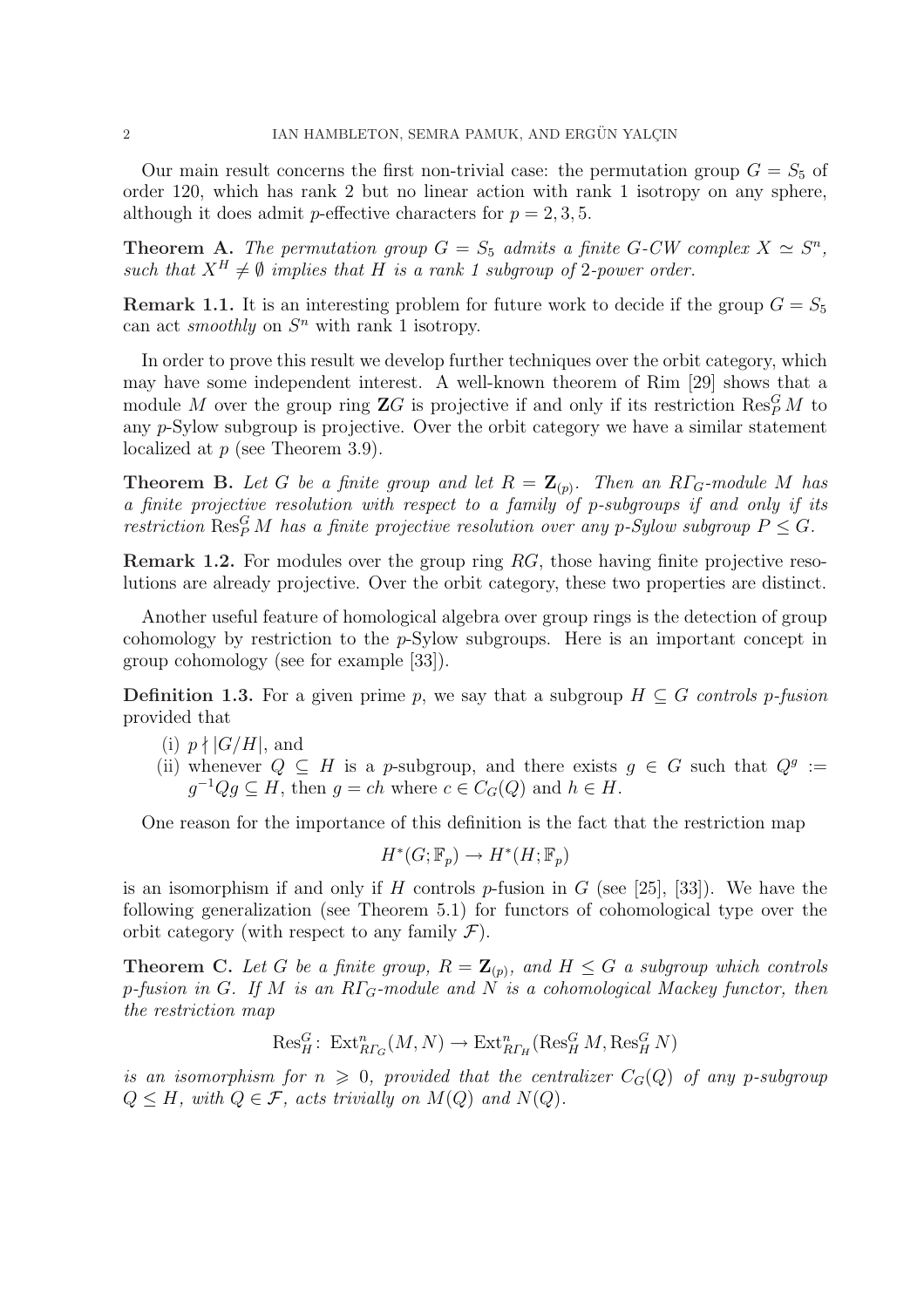The construction of the G-CW complex X for  $G = S_5$  and the proof of Theorem A is carried out in Section 9. We first construct finite projective chain complexes  $\mathbf{C}^{(p)}$  over the orbit categories  $R\Gamma_G$ , with  $R = \mathbb{Z}_{(p)}$ , separately for the prime  $p = 2, 3, 5$  dividing  $|G|$ . In each case, the isotropy family  $\mathcal F$  consists of the rank 1 subgroups of 2-power order in  $G$ .

The chain complexes  $\mathbf{C}^{(p)}$  all have the same *dimension function* (see Definition 8.2). We prescribe a non-negative function  $\underline{n}: \mathcal{F} \to \mathbf{Z}$ , with the property that  $\underline{n}(K) \le \underline{n}(H)$ whenever  $H$  is conjugate to a subgroup of  $K$ . Then, by construction, each complex  $\mathbf{C}^{(p)}$  has the R-homology of an n-sphere: for each  $K \in \mathcal{F}$ , the complexes  $\mathbf{C}^{(p)}(K)$  have homology  $H_i = R$  only in two dimensions  $i = 0$  and  $i = n(K)$ . In other words, the complexes  $\mathbf{C}^{(p)}$  are algebraic versions of tom Dieck's homotopy representations [10, II.10].

In the case  $p = 2$ , we start with the group  $H = S_4$  acting by orthogonal rotations on the 2-sphere. A regular H-equivariant triangulation of an inscribed cube or octahedron gives a finite projective chain complex over  $R\Gamma_H$ . Then we use Proposition 6.4, a chain complex version of Theorem C, to lift it to a finite projective complex over  $R\Gamma_G$ . For  $p = 3$  and  $p = 5$ , the p-rank of  $S_5$  is 1, and there exists a periodic complex over the group ring RG (see Swan [32, Theorem B]). We start with a periodic complex over RG and add chain complexes to this complex, for every nontrivial subgroup  $K \in \mathcal{F}$ , to obtain the required complex  $\mathbf{C}^{(p)}$  over  $R\Gamma_G$ .

We use the theory of algebraic Postnikov sections by Dold [11] to glue the complexes together to form a finite projective  $\mathbf{Z}\Gamma_G$  chain complex (see Section 6). We complete the chain complex construction by varying the finiteness obstruction to obtain a complex of free  $Z\Gamma$ <sub>G</sub>-modules, and then we prove a realization theorem (see Section 8) to construct the required G-CW complex  $X \simeq S^n$ .

Throughout the paper, a *family* of subgroups will always mean a collection of subgroups which is closed under conjugation and taking subgroups. Also, unless otherwise stated, all modules are finitely generated.

Acknowledgement. The authors would like to thank the referee for many valuable criticisms and suggestions. The third author would also like to thank McMaster University for the support provided by a H. L. Hooker Visiting Fellowship, and the Department of Mathematics & Statistics at McMaster for its hospitality while this paper was written.

#### 2. Modules over small categories

Our main source for the material in this section is Lück [20,  $\S 9$ ,  $\S 17$ ] (see also [10,  $\S 1.10$ , §I.11]). We include it here for the convenience of the reader.

Let R be a commutative ring. We denote the category of R-modules by R-Mod. For a small category  $\Gamma$  (i.e., the objects  $Ob(\Gamma)$  of  $\Gamma$  form a set), the category of right R $\Gamma$ modules is defined as the category of contravariant functors  $\Gamma \to R\text{-Mod}$ , where the objects are functors  $M(-)$ :  $\Gamma \to R$ -Mod and morphisms are natural transformations. Similarly, we define the category of left  $RT$ -modules as the category of covariant functors  $N(-): \Gamma \to R$ -Mod. We denote the category of right  $R\Gamma$ -modules by Mod- $R\Gamma$  and the category of left RΓ-modules by RΓ-Mod.

The category of covariant or contravariant functors from a small category to an abelian category has the structure of abelian category which is object-wise induced from the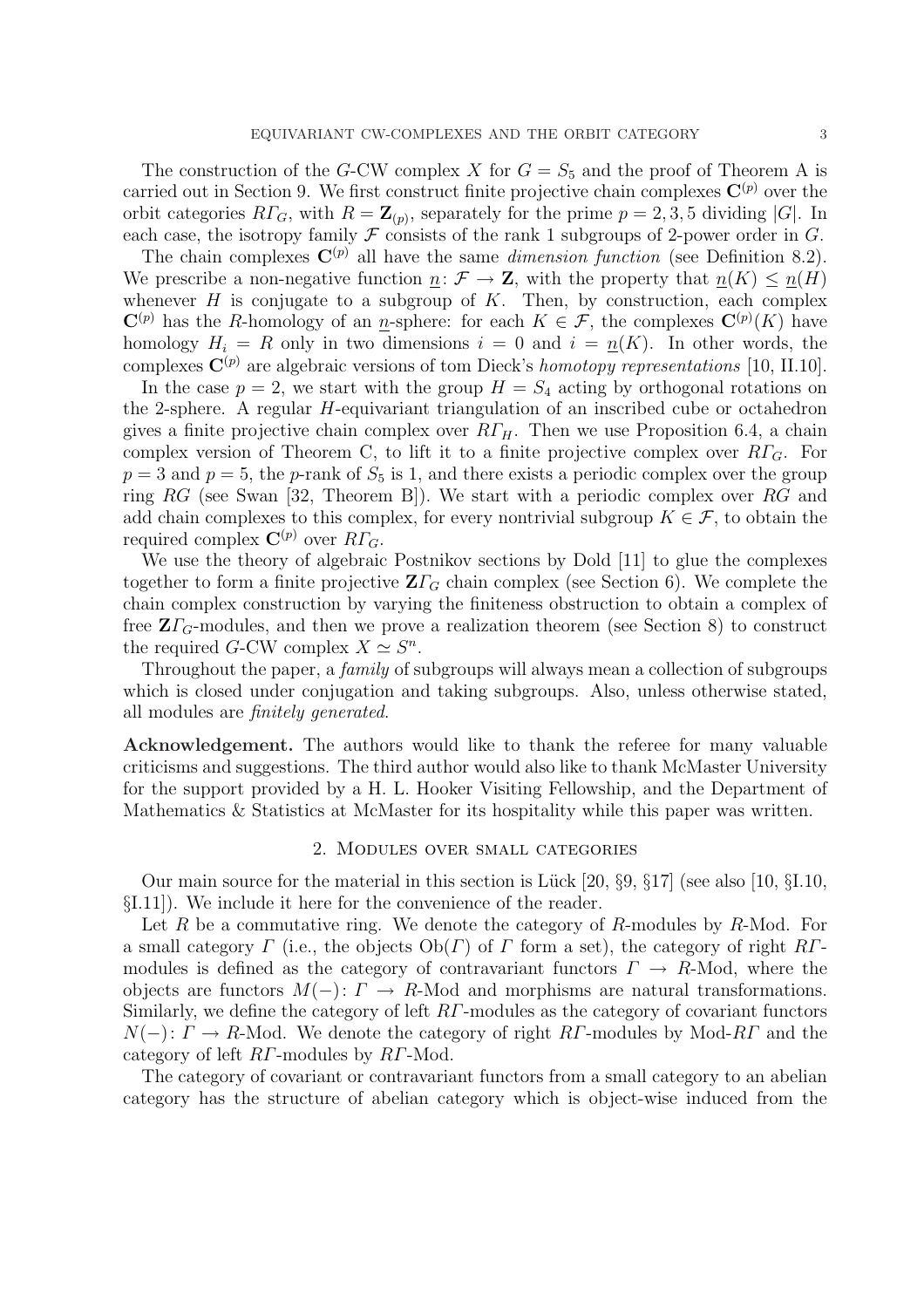abelian category structure on abelian groups (see [23, Chapter 9, Prop. 3.1]). Hence the category of RΓ-modules is an abelian category where the notions submodule, quotient module, kernel, image, and cokernel are defined object-wise. The direct sum of RTmodules is given by taking the usual direct sum object-wise.

Example 2.1. The most important example for our applications is the orbit category of a finite group. Let G be a finite group and let F be a family of subgroups of G which is closed under conjugation and taking subgroups. The orbit category  $\text{Or}(G)$  is the category whose objects are subgroups H of G or coset spaces  $G/H$  of G, and the morphisms  $\text{Mor}(G/H, G/K)$  are given by the set of G-maps  $f: G/H \to G/K$ .

The category  $\Gamma_G = \text{Or}_{\mathcal{F}} G$  is defined as the full subcategory of  $\text{Or}(G)$  where the objects satisfy  $H \in \mathcal{F}$ . The category of right  $R\Gamma$ <sub>G</sub>-modules is the category of contravariant functors from  $Or_{\mathcal{F}} G$  to R-modules. A right  $R\Gamma_G$ -module M is often called a *coefficient* system [35]. We will sometimes denote  $M(G/H)$  by  $M(H)$  if the group G is clear from the context. When  $\mathcal{F} = \{e\}, R\Gamma_G$ -Mod is just the category of left RG-modules and Mod- $R\Gamma_G$ is just the category of right  $RG$ -modules.

Now, we will introduce the tensor product and Hom functors for modules over small categories. Let  $\Gamma$  be a small category and let  $M \in Mod-R\Gamma$  and  $N \in R\Gamma$ -Mod. The tensor product over  $RT$  is given by

$$
M \otimes_{R\Gamma} N = \bigoplus_{x \in \mathrm{Ob}(\Gamma)} M(x) \otimes N(x) / \sim
$$

where  $\sim$  is the equivalence relation defined by  $\varphi^*(m) \otimes n \sim m \otimes \varphi_*(n)$  for every morphism  $\varphi: x \to y$ . For RF-modules M and N, we mean by  $\text{Hom}_{RF}(M, N)$  the R-module of RFhomomorphisms from  $M$  to  $N$ . In other words,

$$
\operatorname{Hom}_{\mathbb{R}\Gamma}(M,N) \subseteq \bigoplus_{x \in \operatorname{Ob}(\Gamma)} \operatorname{Hom}_{\mathbb{R}}(M(x), N(x))
$$

is the submodule satisfying the relations  $f(x) \circ \varphi^* = \varphi^* \circ f(y)$ , for every morphism  $\varphi: x \to y$ . We sometimes consider a second tensor product, namely the tensor product over R, which is defined for  $RT$ -modules M and N which are both left modules or both right modules. The tensor product  $M \otimes_R N$  is defined by the formula

$$
[M \otimes_R N](x) = M(x) \otimes_R N(x)
$$

on objects  $x \in Ob(\Gamma)$  and on morphisms, one has  $[M \otimes_R N](f) = M(f) \otimes_R N(f)$ .

The tensor product over  $RT$  and  $\text{Hom}_{RT}$  are adjoint to each other. This can be described in the following way:

**Proposition 2.2.** Given two small categories  $\Gamma$  and  $\Lambda$ , the category of RΓ-R $\Lambda$ -bimodules is defined as the category of functors  $\Gamma \times \Lambda^{\rm op} \to R$ -Mod. For a right RΓ-module M, an RΓ-RΛ-bimodule B, and a right RΛ-module N, one has a natural transformation

$$
\operatorname{Hom}_{RA}(M \otimes_{R\Gamma} B, N) \cong \operatorname{Hom}_{R\Gamma}(M, \operatorname{Hom}_{RA}(B, N)).
$$

*Proof.* See [20, 9.21.]  $\Box$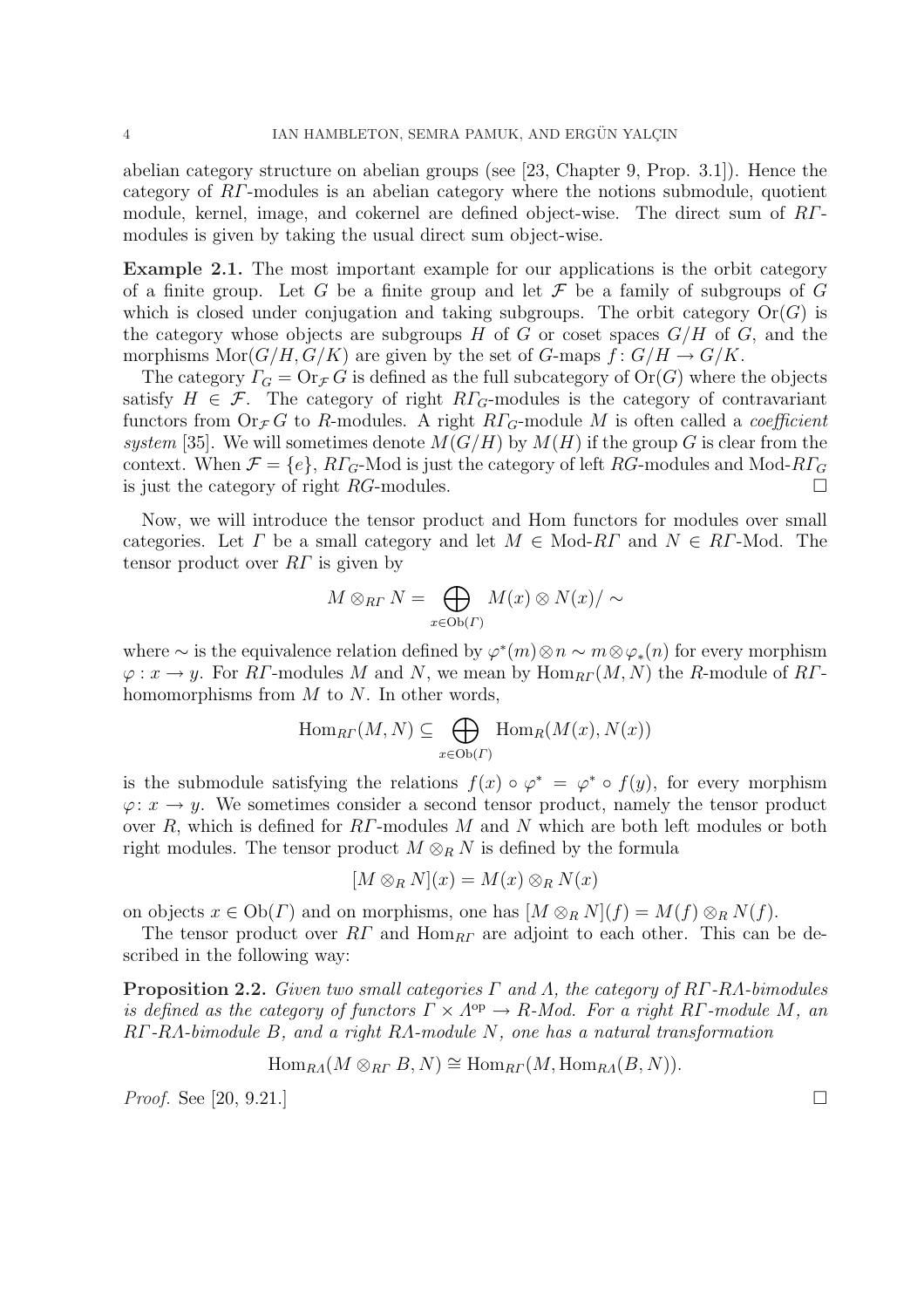We will be using this isomorphism later when we are discussing induction and restriction.

# **2A.** Free and finitely generated modules. For a small category  $\Gamma$ , a sequence

$$
M' \to M \to M''
$$

of RΓ-modules is exact if and only if

$$
M'(x) \to M(x) \to M''(x)
$$

is exact for all  $x \in Ob(\Gamma)$ . Recall that a module P in Mod-RT is projective if the functor

$$
Hom_{R\Gamma}(P, -): Mod-R\Gamma \to R\text{-Mod}
$$

is exact. For an object  $x \in \Gamma$ , we define a right RΓ-module  $RT(?, x)$  by setting

$$
R\Gamma(?,x)(y) = R\operatorname{Mor}(y,x)
$$

for all  $y \in Ob(\Gamma)$ . Here,  $R Mor(y, x)$  denotes the free abelian group on the set of morphisms  $Mor(y, x)$  from y to x. As a consequence of the Yoneda lemma, we have

$$
\operatorname{Hom}_{RT}(R\Gamma(?,x),M)\cong M(x).
$$

So, for each  $x \in Ob(\Gamma)$ , the module  $RT(?, x)$  is a projective module. When working with modules over small categories one uses the following notion of free modules.

**Definition 2.3.** Let  $\Gamma$  be a small category. A  $Ob(\Gamma)$ -set is defined as a set S together with a map  $\beta: S \to Ob(\Gamma)$ . We say a RT-module M is free if it is isomorphic to a module of the form

$$
R\Gamma(S) = \bigoplus_{b \in S} R\Gamma(?, \beta(b))
$$

for some  $Ob(\Gamma)$ -set S. A free module  $RT(S)$  is called finitely generated if the set S is finite.

Note that for every RΓ-module M, there is a free RΓ-module  $R\Gamma(S)$  and a map  $f: R\Gamma(S) \to M$  such that f is surjective. We can take such a free module by choosing a set of generators  $S_x$  for the R-module  $M(x)$  for each  $x \in Ob(\Gamma)$ , and then taking S as the  $Ob(\Gamma)$ -set which has the property  $\beta^{-1}(x) = S_x$ . A free module  $R\Gamma(S)$  which maps surjectively on M is called a free cover of M. A  $RT$ -module is called finitely generated if it has a finitely generated free cover.

It is clear from our description of free modules that an RΓ-module M is projective if and only if it is a direct summand of a free module. This shows that the module category of a small category has enough projectives. We will later give a more detailed description of projective RΓ-modules.

**Example 2.4.** For the orbit category  $\Gamma = \text{Or}(G)$ , the free modules described above have a more specific meaning. For any subgroup  $K \leq G$ , the RT-module  $R\Gamma(?, G/K)$  is given by

$$
R\Gamma(?, G/K)(G/H) = R\operatorname{Mor}(G/H, G/K) = R[(G/K)^H]
$$

where  $R[(G/K)^H]$  is the free abelian group on the set of fixed points of the H action on  $G/K$ . Because of this, we denote the free module  $RT(?, G/K)$  by  $R[G/K$ <sup>?</sup>.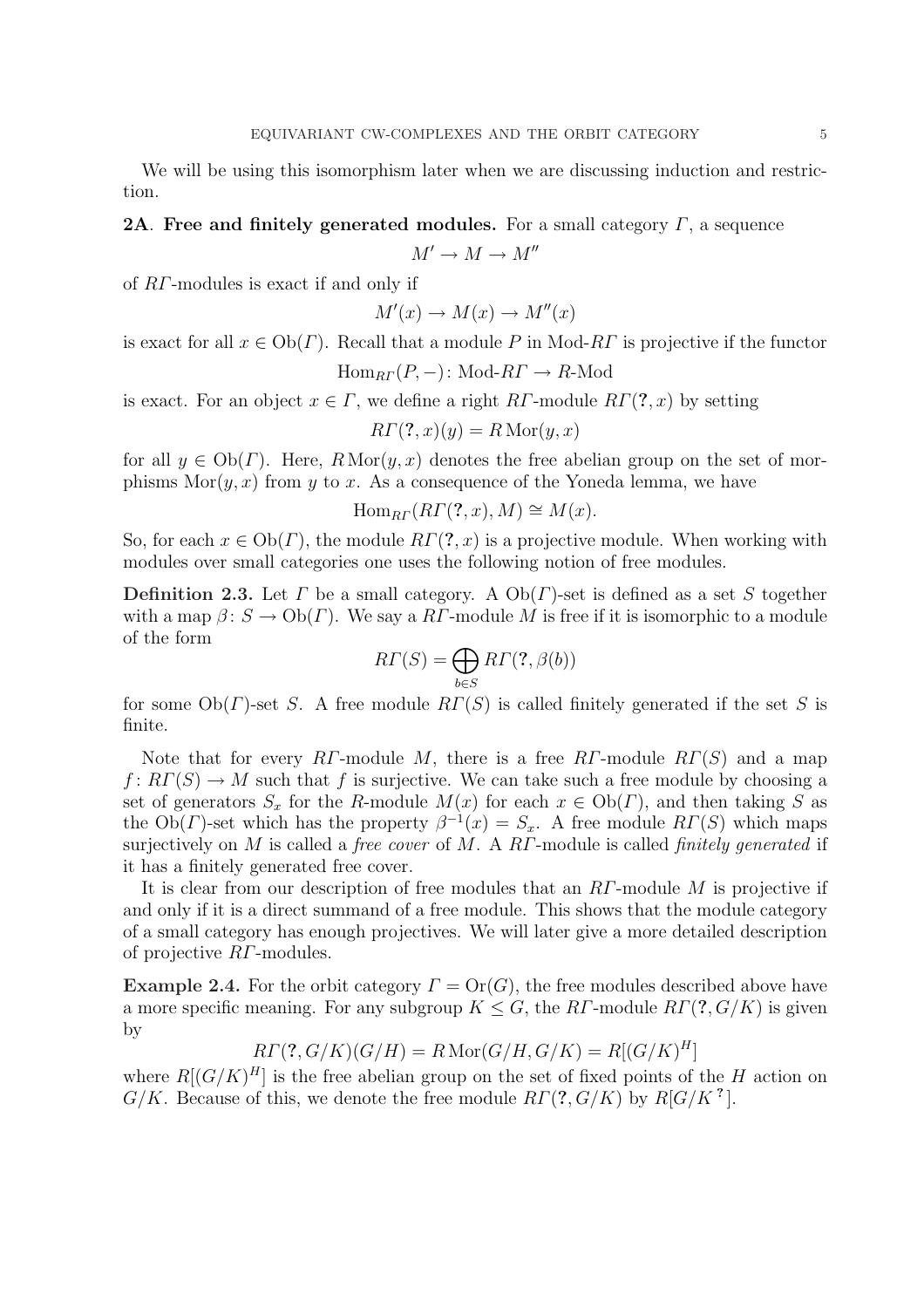If  $\mathcal F$  is a family of subgroups, and  $\Gamma_G = \text{Or}_{\mathcal F} G$ , we obtain free  $R\Gamma_G$ -modules  $R[G/K^2]$ by restriction whenever  $K \in \mathcal{F}$ . The constant  $R\Gamma_G$ -module  $\underline{R}$  defined by  $\underline{R}(H) = R$ , for all  $H \in \mathcal{F}$ , is just the restriction to  $R\Gamma_G$  of the module  $\underline{R} = R[G/G^2]$ . This shows that the constant module R is projective if  $G \in \mathcal{F}$ . More generally, if  $K \in \mathcal{F}$ , a non-empty fixed set

$$
(G/K)^H = \{ gK \mid g^{-1}Hg \subseteq K \} \neq \emptyset
$$

implies  $H \in \mathcal{F}$ , since  $\mathcal{F}$  is closed under conjugation and taking subgroups. Therefore,  $R[G/K^2](H) = 0$  for  $H \notin \mathcal{F}$ , whenever  $K \in \mathcal{F}$ .

2B. Induction and Restriction. We now recall the definitions and terminology for these terms presented in Lück [20, 9.15]. Let  $\Gamma$  and  $\Lambda$  be two small categories. Given a covariant functor  $F: A \to \Gamma$ , we define an RA-RT-bimodule

 $R(??, F(?)): A \times \Gamma^{\text{op}} \to R\text{-Mod}$ 

on objects by  $(x, y) \to R$  Hom $(y, F(x))$ . We define the restriction map

 $Res_F: Mod-R\Gamma \to Mod-R\Lambda$ 

as the composition with  $F$ . The induction map

$$
\mathrm{Ind}_F\colon \mathrm{Mod}\text{-}RA \to \mathrm{Mod}\text{-}R\Gamma
$$

is defined by

$$
Ind_F(M)(??) = M \otimes_{RA} R(??, F(?))
$$

for every RΛ-module M. For every right RΓ-module N, the RΛ-module

 $\text{Hom}_{\text{RF}}(R(??, F(?)), N)$ 

is the same as the composition  $A \stackrel{F}{\rightarrow} \Gamma \stackrel{N}{\rightarrow} R$ -Mod. So, by Proposition 2.2, we can conclude the following:

Proposition 2.5. Induction and restriction are adjoint functors: for any RΓ-module M and  $RA$ -module  $N$ , there is a natural isomorphism

 $\operatorname{Hom}_{B\Gamma}(\operatorname{Ind}_F M, N) = \operatorname{Hom}_{B\Lambda}(M, \operatorname{Res}_F N).$ 

The induction functor respects direct sum, finitely generated, free, and projective but it is not exact in general. The restriction functor is exact but does not respect finitely generated, free, or projective in general.

Now we will define functors which are special cases of the restriction and induction functors. Let  $\Gamma$  be a small category. For  $x \in Ob(\Gamma)$ , we define  $R[x] = R Aut(x)$  to be the group ring of the automorphism group  $Aut(x)$  and denote the category of right  $R[x]$ -modules by Mod- $R[x]$ . Let  $\Gamma_x$  denote the full subcategory of  $\Gamma$  with single object x and let  $F: \Gamma_x \to \Gamma$  be the inclusion natural transformation. The restriction functor associated to  $F$  gives a functor

$$
\text{Res}_x\colon \text{Mod-}R\Gamma \to \text{Mod-}R[x]
$$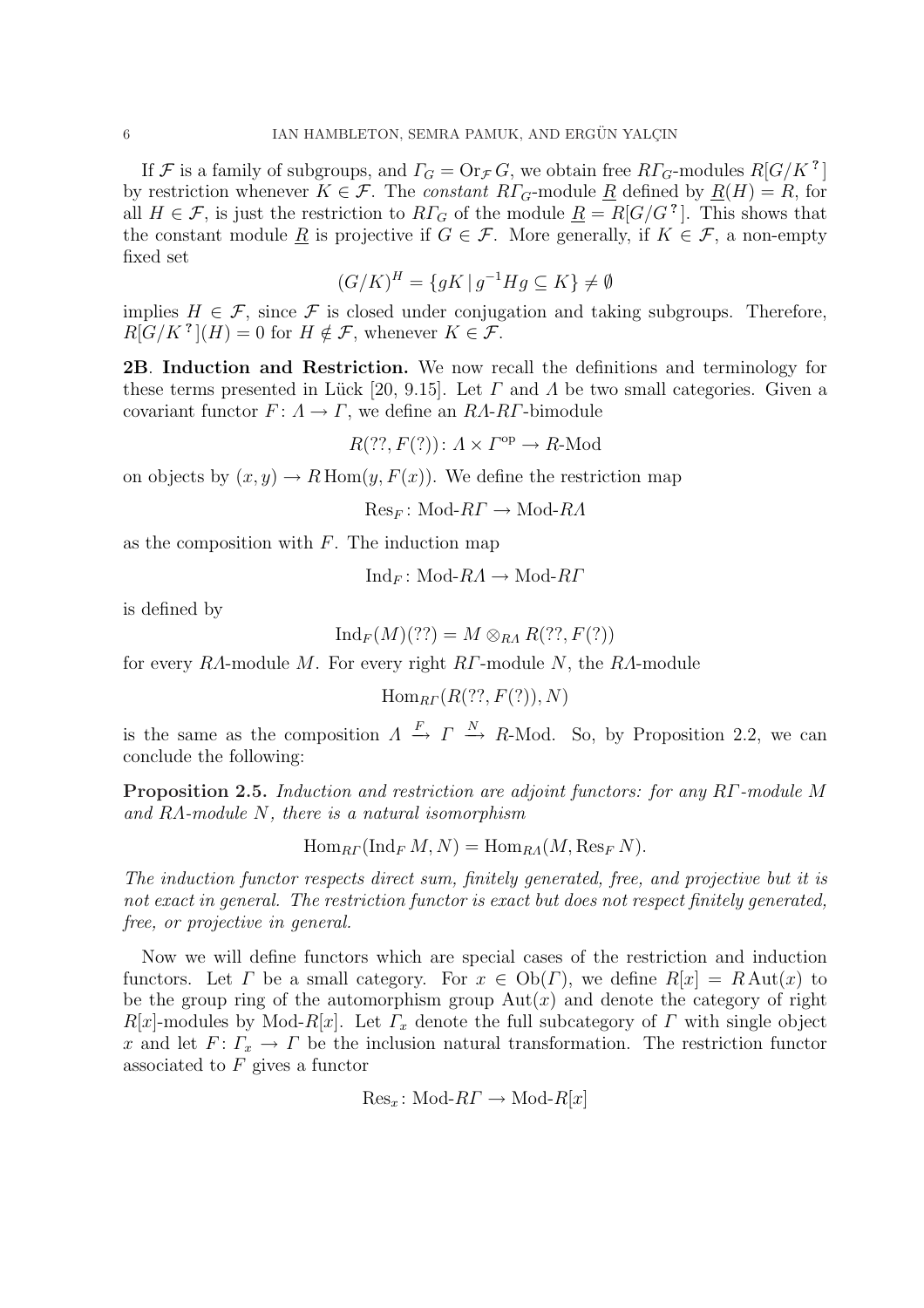which is called the **restriction functor**. This functor behaves like an evaluation map  $\text{Res}_x(M) = M(x)$ . In the other direction, the induction functor associated to F gives a functor

$$
E_x \colon \text{Mod-}R[x] \to \text{Mod-}R\Gamma
$$

which is called the **extension functor**. For a  $R[x]$ -module M, we define  $E_x(M)(y) =$  $M \otimes_{R[x]} R \text{Mor}(y, x)$  for every  $y \in Ob(\Gamma)$ . They form an adjoint pair: for every  $R[x]$ module  $M$  and an  $RT$ -module  $N$ , we have

$$
\operatorname{Hom}_{R\Gamma}(E_xM, N) \cong \operatorname{Hom}_{R[x]}(M, \operatorname{Res}_x N).
$$

By general properties of restriction and induction, the functor  $\text{Res}_x$  is exact and  $E_x$ takes projectives to projectives. In general,  $E_x$  is not exact and Res<sub>x</sub> does not take projectives to projectives. But in some special cases, we can say more. For example, when  $\Gamma$  is free, i.e.  $R \text{Mor}(y, x)$  is a free  $R[x]$ -module for all  $y \in \Gamma$ , then it is easy to see that  $E_x$  is exact [20, 16.9].

**Example 2.6.** In the case of an orbit category  $\Gamma_G = \text{Or}_{\mathcal{F}} G$ , we denote the extension function for  $H \in \mathcal{F}$  simply by  $E_H$  and the restriction functor by Res<sub>H</sub>. In this case, the automorphism group  $\text{Aut}(G/H)$  for  $H \in \mathcal{F}$  is isomorphic to the quotient group  $N_G(H)/H$ . The isomorphism  $N_G(H)/H \cong \text{Aut}(G/H)$  is given by the isomorphism  $nH \to f_n$  where  $f_n(gH) = gn^{-1}H$  for  $n \in N_G(H)$  (see [10, Example 11.2]). This isomorphism takes right R[x]-modules to right  $R[N_G(H)/H]$ -modules, so given a right RΓ-module M, the evaluation at  $H \in \mathcal{F}$  gives a right  $R[N_G(H)/H]$ -module.

It is easy to see that the morphism set  $\text{Mor}(G/K, G/H)$  is a free  $[N_G(H)/H]$ -set, so  $\text{Or}_{\mathcal{F}} G$  is free in the above sense [20, Example 16.2]. Therefore, the functor  $E_H$  is exact and preserves projectives, whereas  $\text{Res}_{H}$  is exact but does not necessarily preserve projectives. For example, the module  $\mathbb{Z}[G/G^2]$  is free over  $\mathbb{Z} \text{Or}(G)$  by definition, but  $\operatorname{Res}_H \mathbf{Z}[G/G^2] = \mathbf{Z}$  is not projective whenever  $N_G(H)/H \neq 1$ .

2C. Inclusion and Splitting Functors. We will introduce two more functors. These are also special cases of induction and restriction, but they are defined through a bimodule rather than just a natural transformation  $F$ . We first describe these functors and then give their interpretations as restriction and induction functors.

Let  $\Gamma$  be an EI-category. By this, we mean that  $\Gamma$  is a small category where every endomorphism  $x \to x$  is an isomorphism for all  $x \in Ob(\Gamma)$ . This allows us to define a partial ordering on the set Iso(Γ) of isomorphism classes  $\bar{x}$  of objects x in Γ. For  $x, y \in Ob(\Gamma)$ , we say  $\bar{x} \leq \bar{y}$  if and only if  $Mor(x, y) \neq \emptyset$ . The EI-property ensures that  $\bar{x} \leq \bar{y} \leq \bar{x}$  implies  $\bar{x} = \bar{y}$ .

For each object  $x \in \Gamma$ , and  $M \in Mod-R[x]$ , the **inclusion functor**,

$$
I_x
$$
: Mod- $R[x] \to \text{Mod-}RI$ 

is defined by

$$
I_xM(y) = \begin{cases} M \otimes_{R[x]} R \operatorname{Mor}(y, x) & \text{if } \bar{y} = \bar{x} \\ \{0\} & \text{if } \bar{y} \neq \bar{x}.\end{cases}
$$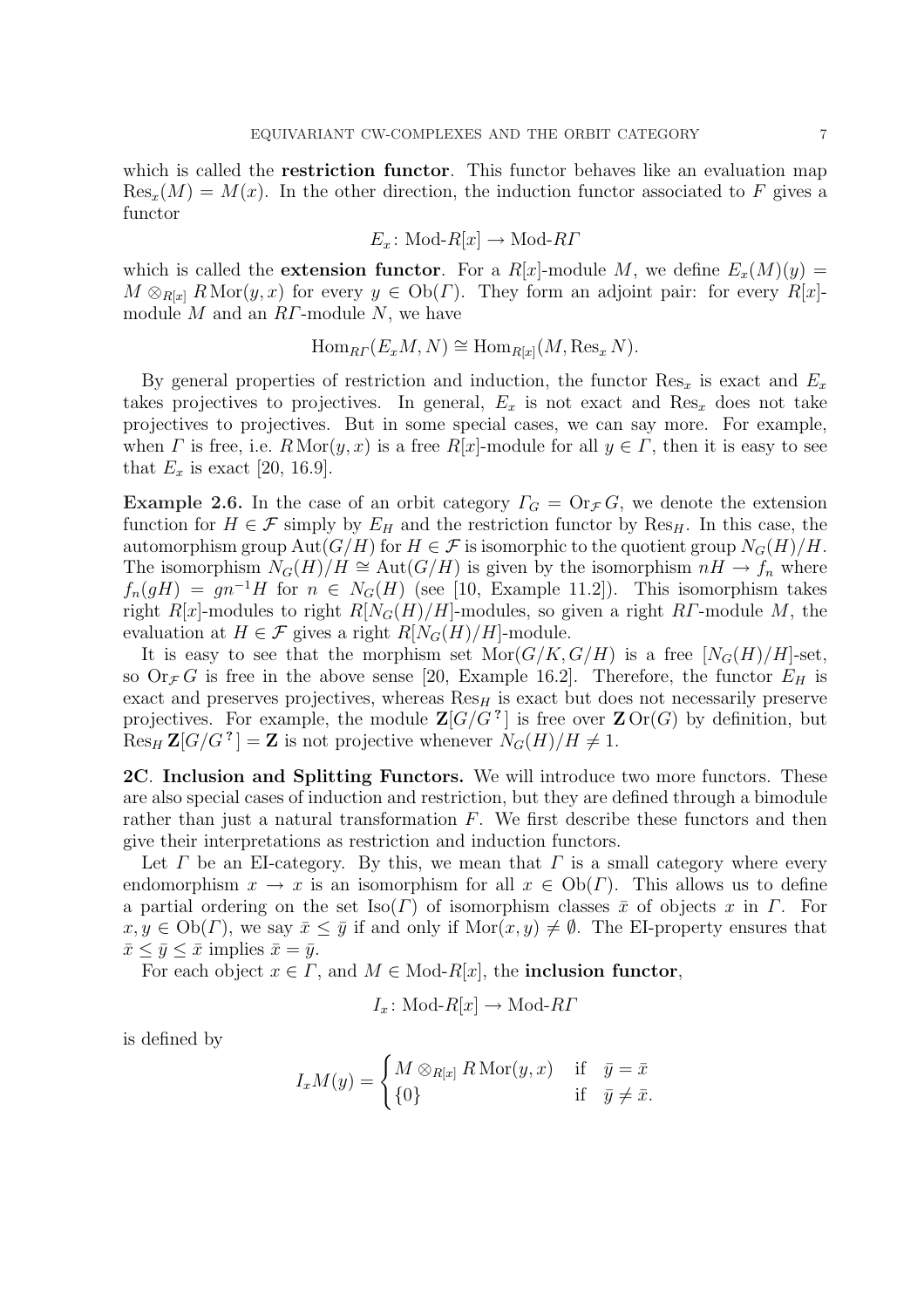In the other direction, we define the splitting functor

 $S_x$ : Mod- $R\Gamma \rightarrow$  Mod- $R[x]$ 

by  $S_x(M) = M(x)/M(x)$ , where  $M(x)$ , is the R-submodule of  $M(x)$  which is generated by the images of  $M(f)$ :  $M(y) \to M(x)$  for all  $f: x \to y$  with  $\bar{x} \leq \bar{y}$  and  $\bar{x} \neq \bar{y}$ .

There is a  $RT-R[x]$ -bimodule B defined in such a way that the inclusion functor  $I_x$ can be described as  $M \to \text{Hom}_{R[x]}(B, M)$  and the splitting functor  $S_x$  is the same as the functor  $M \to M \otimes_{RF} B$  (see [20, page 171] for details). So  $(S_x, I_x)$  is an adjoint pair, meaning that

 $\text{Hom}_{R[x]}(S_xM, N) \cong \text{Hom}_{R\Gamma}(M, I_xN)$ 

for every  $RT$ -module M and  $R[x]$ -module N.

From general properties of induction and restriction, we can conclude that  $I_x$  is exact and  $S_x$  preserves projectives. Some of the other properties of these functors are listed in [20, Lemma 9.31]. It is interesting to note that the composition  $S_x \circ E_x$  is naturally equivalent to the identity functor. Also, the composition  $S_y \circ E_x$  is zero when  $\bar{x} \neq \bar{y}$ . These are used to give a splitting for projective RΓ-modules.

Theorem 2.7. Let P be a finitely generated projective RΓ-module. Then

$$
P \cong \bigoplus_{x \in \text{Iso}(P)} E_x S_x(P).
$$

*Proof.* For proof see [20, Corollary 9.40].

In the statement, the notation  $\bigoplus_{x\in\text{Iso}(\Gamma)}$  means that the sum is over a set of representatives  $x \in Ob(\Gamma)$  for  $\overline{x} \in Iso(\Gamma)$ .

**2D. Resolutions for RΓ-modules.** Let  $\Gamma$  be an EI-category. For a non-negative integer l we define an l-chain c from  $x \in Ob(\Gamma)$  to  $y \in Ob(\Gamma)$  to be a sequence

$$
c: \ \bar{x} = \bar{x}_0 < \bar{x}_1 < \cdots < \bar{x}_l = \bar{y} \ .
$$

Define the length  $l(y)$  of  $y \in Ob(\Gamma)$  to be the largest integer l such that there exists an l-chain from some  $x \in Ob(x)$  to y. The length  $l(\Gamma)$  of  $\Gamma$  is  $\max\{l(x) | x \in Ob(\Gamma)\}\)$ . Given an RΓ-module M, its length  $l(M)$  is defined by  $\max\{l(x) | M(x) \neq 0\}$  if M is not the zero module and  $l({0}) = -1$ .

We call a category  $\Gamma$  finite if  $\text{Iso}(\Gamma)$  and  $\text{Mor}(x, y)$  are finite for all  $x, y \in \text{Ob}(\Gamma)$ . Denote by  $m(\Gamma)$  the least common multiple of all the integers  $|\text{Aut}(x)|$ .

Given an  $RT$ -module  $M$ , consider the map  $\overline{a}$ 

$$
\phi \colon \bigoplus_{x \in \text{Iso}(F)} E_x \text{Res}_x M \to M
$$

where for each  $x \in Ob(\Gamma)$ , the map  $\phi_x: E_x \text{Res}_x M \to M$  is the map adjoint to the identity homomorphism. It is easy to see that  $\phi$  is surjective. Let

$$
EM := \bigoplus_{x \in \operatorname{Iso}(F)} E_x \operatorname{Res}_x M
$$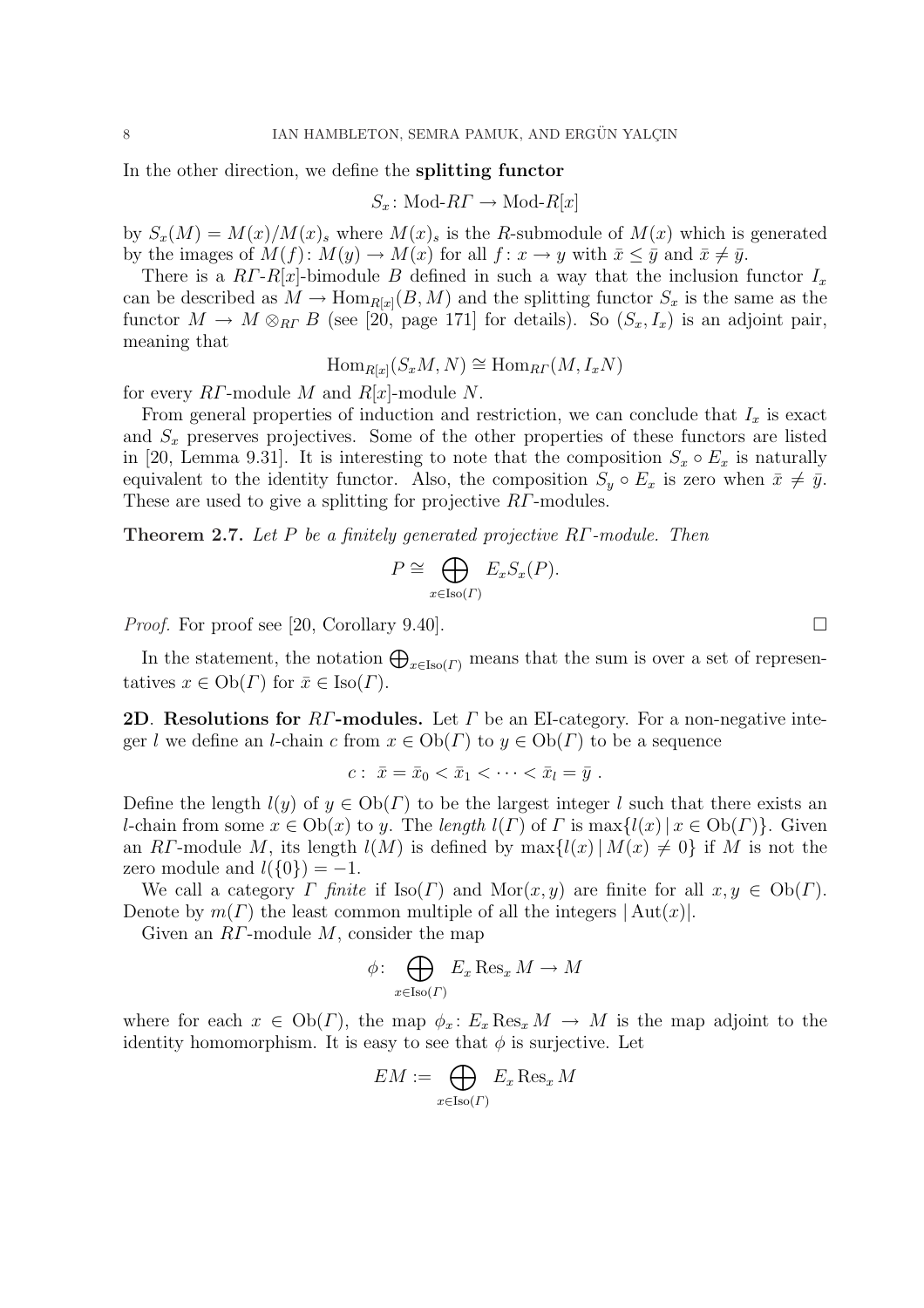and let KM denote the kernel of  $\phi: EM \to M$ . Note that if x is an object with  $l(x) =$  $l(M)$ , then  $\text{Res}_x = S_x$  which also gives that

$$
\operatorname{Res}_x \phi: \operatorname{Res}_x E_x \operatorname{Res}_x M \to \operatorname{Res}_x M
$$

is an isomorphism. Note that this implies  $l(KM) < l(M)$  which allows one to proceed by induction and obtain the following:

**Proposition 2.8.** If  $\Gamma$  is finite EI-category, then every nonzero M has a finite resolution of the form

$$
0 \to E K^t M \to \cdots \to E K M \to E M \to M \to 0 .
$$

where  $t = l(M)$ .

*Proof.* See [20, 17.13 ]. Here  $K^{0}M = M$  and  $K^{s}M = K(K^{s-1}M)$ . □

From the description above it is easy to see that

$$
EK^sM:=\bigoplus_{x\in {\rm Iso}(\varGamma)}E_x\operatorname{Res}_xK^sM
$$

where  $\text{Res}_x K^sM$  is isomorphic to a direct sum of  $R[x]$ -modules

$$
M(c):=M(x_0)\otimes_{R[x_0]}R\operatorname{Mor}(x_1,x_0)\otimes_{R[x_1]}\cdots\otimes_{R[x_{s-1}]}R\operatorname{Mor}(x,x_{s-1})
$$

over representatives in  $Ob(\Gamma)$  for all the chains of the form  $c : \bar{x} < \bar{x}_{s-1} < \cdots < \bar{x}_0$ (see [20, 17.24]). Note that if  $\Gamma$  is a finite, free EI-category, then the resolution given in Proposition 2.8 will be a finite projective resolution if  $M(c)$  is projective as an  $R[x]$ -module for every chain c. This gives the following:

**Proposition 2.9.** Let M be RΓ<sub>G</sub> module where  $\Gamma_G = \text{Or}_{\mathcal{F}} G$  for some finite group G and R is a commutative ring such that  $|G|$  is invertible in R. Suppose also that  $M(H)$  is projective as an R-module for all  $H \in \mathcal{F}$ . Then, M has a projective resolution with length less than or equal to  $l(\Gamma)$ .

*Proof.* See [20, 17.31].

In particular, if  $R = \mathbb{Z}_{(p)}$  with  $p \nmid |G|$  and if M is a RT-module such that  $M(H)$  is R-torsion free for all  $H \in \mathcal{F}$ , then M has a finite projective resolution of length less than or equal to  $l(M)$ .

# 3. The proof of Theorem B

The main result of this section is Theorem 3.9, which is an orbit category version of a well-known result of Rim [29]. We first collect some further information about induction and restriction for subgroups.

Let G be a finite group and let H be a subgroup of G. Given a family of subgroups  $\mathcal F$ of G, we consider the orbit categories  $\Gamma_G = \text{Or}_{\mathcal{F}} G$  and  $\Gamma_H = \text{Or}_{\mathcal{F}} H$ , where the objects of  $\Gamma_H$  are orbits of H with isotropy in  $\mathcal{F}_H = \{K \leq H \mid K \in \mathcal{F}\}\.$  Let  $F \colon \Gamma_H \to \Gamma_G$  be the functor which takes  $H/K$  to  $G/K$  and sends an  $H$ -map  $f: H/K \to H/L$  to the induced G-map

$$
Ind_H^G(f) \colon G/K = G \times_H H/K \to G \times_H H/L = G/L
$$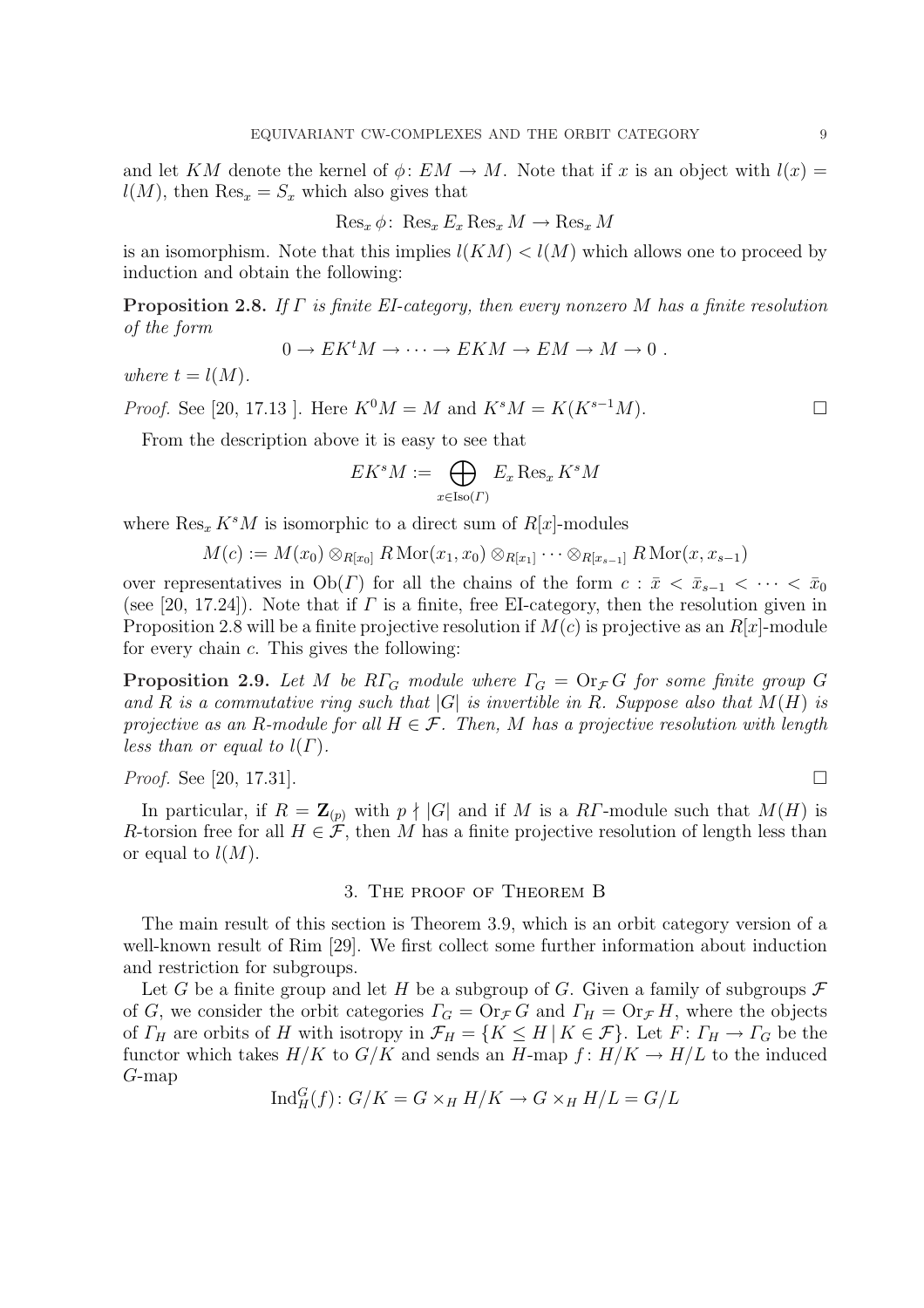for every  $K, L \in \mathcal{F}_H$ . Note that if f is the map which takes  $eK$  to  $hL$ , then  $\text{Ind}_{H}^{G}(f)(gK)$  =  $ghL$ . The restriction and induction functors (see Proposition 2.5) associated to this functor gives us two adjoint functors

$$
\mathrm{Res}^G_H\colon \mathrm{Mod}\textrm{-} \varGamma_G \to \mathrm{Mod}\textrm{-} \varGamma_H
$$

and

$$
\text{Ind}_{H}^{G} \colon \text{Mod-} \Gamma_{H} \to \text{Mod-} \Gamma_{G}.
$$

The restriction functor is defined as the composition with F. So, for a  $RT_G$ -module M, we have  $(\operatorname{Res}_H^G M)(K) = M(K)$ , for all  $K \in \mathcal{F}_H$ . For the induced module we have the following formula:

**Lemma 3.1.** Let N be a  $R\Gamma_H$ -module and  $K \leq G$ . Then,

$$
(\operatorname{Ind}_{H}^{G} N)(K) \cong \bigoplus_{gH \in G/H, K^{g} \leq H} N(K^{g})
$$

where  $K^g = g^{-1}Kg$ .

*Proof.* For a (right)  $R\Gamma_H$ -module N, the induced module  $\text{Ind}_H^G N$  is defined as the direct sum  $\overline{a}$ 

$$
\bigoplus_{L\leq H} N(L)\otimes_R R\operatorname{Mor}(G/K, G/L)
$$

modulo the relations  $n \otimes \varphi f \sim \varphi^*(n) \otimes f$  where  $n \in N(L)$ ,  $f \in \text{Mor}(G/K, G/L')$  and  $\varphi = \text{Ind}_{H}^{G}(\phi)$  for some  $\phi : H/L' \to H/L$ . Every morphism  $G/K \to G/L$  which satisfies the condition  $L \leq H$  can be written as a composition  $\varphi f_g$  where  $\varphi: G/K^g \to G/L$  is induced from an H-map and  $f_g: G/K \to G/K^g$  is given by  $xK \to xgK^g$ , for some  $g \in G$ .

This shows that every element in the above sum is equivalent to an element of the form  $n \otimes f_g$  where  $n \in N(K^g)$  and  $f_g: G/K \to G/K^g$  is as above with  $K^g \leq H$ . There is one summand for each gH satisfying  $K^g \leq H$ .

Note that we can also express the above formula by  $\overline{a}$ 

$$
(\operatorname{Ind}_{H}^{G} N)(K) \cong \bigoplus_{gH \in (G/H)^{K}} N(K^{g}).
$$

If  $J \leq K$ , then the argument above can be extended to show that restriction map

$$
(\operatorname{Ind}_H^G N)(K) \to (\operatorname{Ind}_H^G N)(J)
$$

is given by the coordinate-wise restriction maps  $N(K^g) \to N(J^g)$ . Note that if  $gH \in$  $(G/H)^K$ , then  $gH \in (G/H)^J$ . Similarly, the conjugation map

$$
(\operatorname{Ind}_H^G N)(K) \to (\operatorname{Ind}_H^G N)^{X}(K)
$$

can be described by coordinate-wise conjugation maps. From these, it is easy to see that Ind<sub>H</sub> <u>R</u>  $\cong$  R[G/H<sup> $\check{\tau}$ </sup>]. A generalization of this argument gives the following:

**Lemma 3.2.** [35, Cor. 2.12]. Let G be a finite group and let H be a subgroup of G. For every  $R\Gamma_G$ -module M, we have  $\text{Ind}_{H}^G \text{Res}_{H}^G M \cong M \otimes_R R[G/H^9].$ 

We also have the following formulas: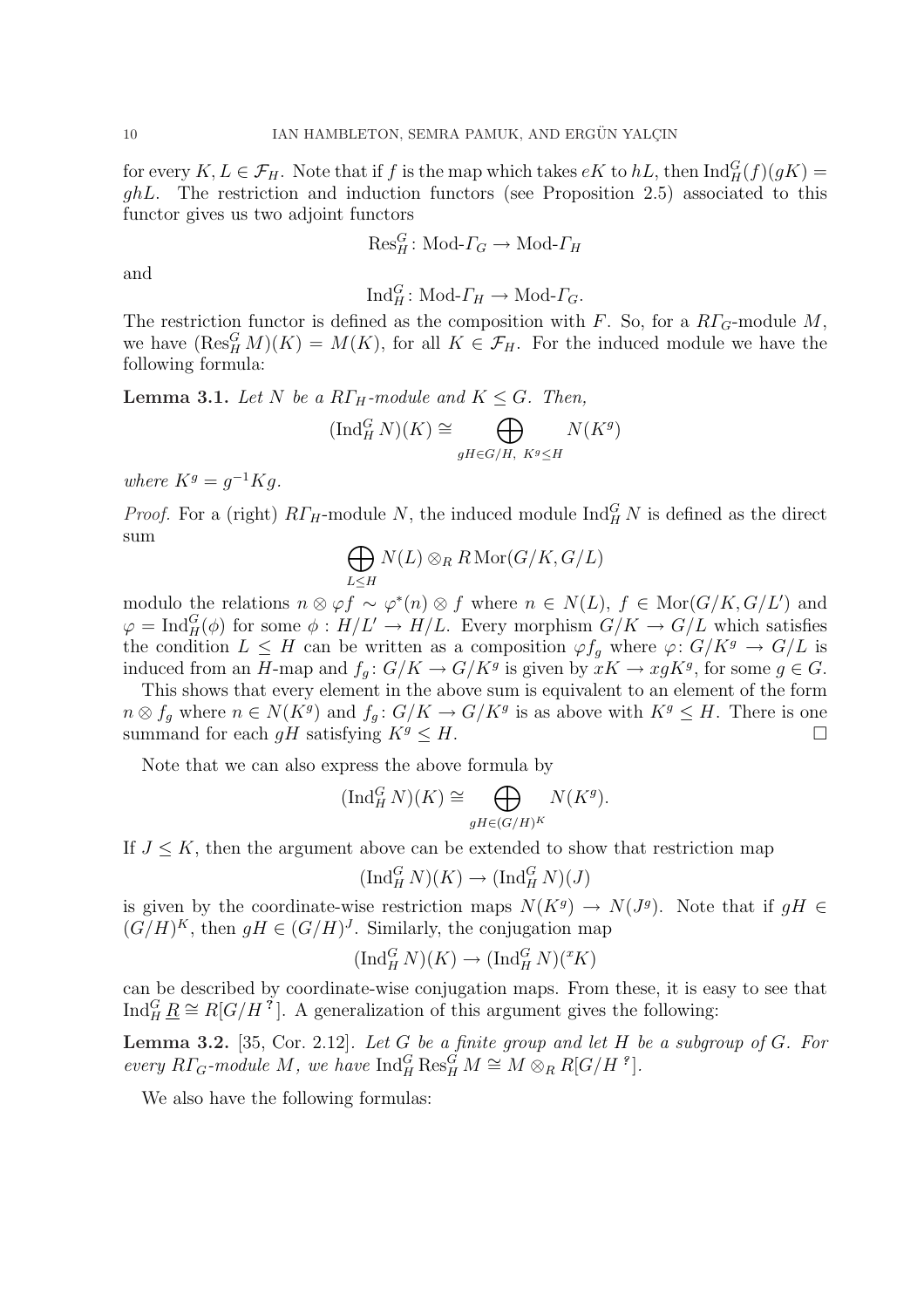**Lemma 3.3.** Let G be a finite group and let H be a subgroup of  $G$ .

- (i) For every  $K \leq H$ , we have  $\text{Ind}_{H}^{G} R[H/K^{\vartheta}] \cong R[G/K^{\vartheta}].$
- (i) For every  $K \leq G$ , we have  $\text{Reg}_H^G R[G/K^g] \cong \bigoplus$  $K\backslash G/H$   $R[H/(H\cap {}^gK)$   ${}^g$ ].

*Proof.* Part (i) follows from the fact that  $\text{Ind}_{H}^{G} \text{Ind}_{K}^{H} = \text{Ind}_{K}^{G}$  which is a consequence of a more general formula  $\text{Ind}_F \text{Ind}_{F'} = \text{Ind}_{F \circ F'}$ . We can prove this more general formula by using adjointness and the formula  $\text{Res}_{F}$   $\text{Res}_{F} = \text{Res}_{F \circ F'}$ . For (ii), observe that the definition of  $R[G/H^2]$  can be extended to define a  $R\Gamma_G$ -module  $R[S^2]$  for every G-set S, by taking

(3.4) 
$$
R[S^?](G/K) = R \operatorname{Map}_G(G/K, S)
$$

for every  $K \in \mathcal{F}$ , where  $\text{Map}_G(G/K, S)$  denotes the set of G-maps from  $G/K$  to S. For G-sets S and T, we have an isomorphism  $R[(S \cup T)^{2}] \cong R[S^{2}] \oplus R[T^{2}]$ . By the definition of restriction map, we get  $\overline{a}$ 

$$
\left(\operatorname{Res}_{H}^{G} R[S^{2}]\right)(H/K) = R \operatorname{Map}_{G}(G/K, S) = R \operatorname{Map}_{H}(H/K, \operatorname{Res}_{H}^{G} S).
$$

It is easy to see that this induces an  $R\Gamma_H$ -module isomorphism

$$
\operatorname{Res}_{H}^{G} R[S^?] \cong R[(\operatorname{Res}_{H}^{G} S)^?].
$$

Since

$$
\mathrm{Res}_{H}^{G}(G/K) \cong \coprod_{H \backslash G/K} H/(H \cap {}^{g}K)
$$

as G-sets, we obtain the formula given in (ii).  $\Box$ 

**Example 3.5.** Let  $G = S_5$  be the symmetric group on  $\{1, 2, 3, 4, 5\}$  and  $H = S_4$  be the subgroup of symmetries that fix 5. Let  $C_2 = \langle (12) \rangle$  and  $C_3 = \langle (345) \rangle$ . The formula in Lemma 3.3 (ii) gives

$$
\text{Res}_{H}^{G} R[G/(C_2 \times C_3)^{?}] = R[H/C_2^{?}] \oplus R[H/{}^{g}C_3^{?}]
$$

where  ${}^gC_3 = \langle (123) \rangle$ . From this expression we obtain

$$
R[G/(C_2 \times C_3)^?](G/C_2) \cong R[H/C_2^?](H/C_2) \cong R[N_H(C_2)/C_2],
$$

as an  $N_H(C_2)/C_2$ -module, where  $N_H(C_2) = C_2 \times C_2$ . Note that  $N_G(C_2) = C_2 \times S_3$  and as an  $N_G(C_2)/C_2$ -module  $R[G/(C_2 \times C_3)]$ <sup>?</sup>]( $G/C_2$ ) is isomorphic to  $R[C_2 \times S_3/C_2 \times C_3]$ .  $\Box$ 

We can give a more general formula for  $R[G/H^2](G/K)$  as follows:

**Lemma 3.6.** Let G be a finite group, and H and K be two subgroups of G. Then, as an  $R[N_G(H)/H]$ -module

$$
R[G/K^{\,g}](G/H) \cong \bigoplus_{v(H,K)} R[N_G(H)/N_{^gK}(H)]
$$

where the sum is over the set  $v(H, K)$  of representatives of K-conjugacy classes of subgroups  $H^g$  such that  $H^g \leq K$ .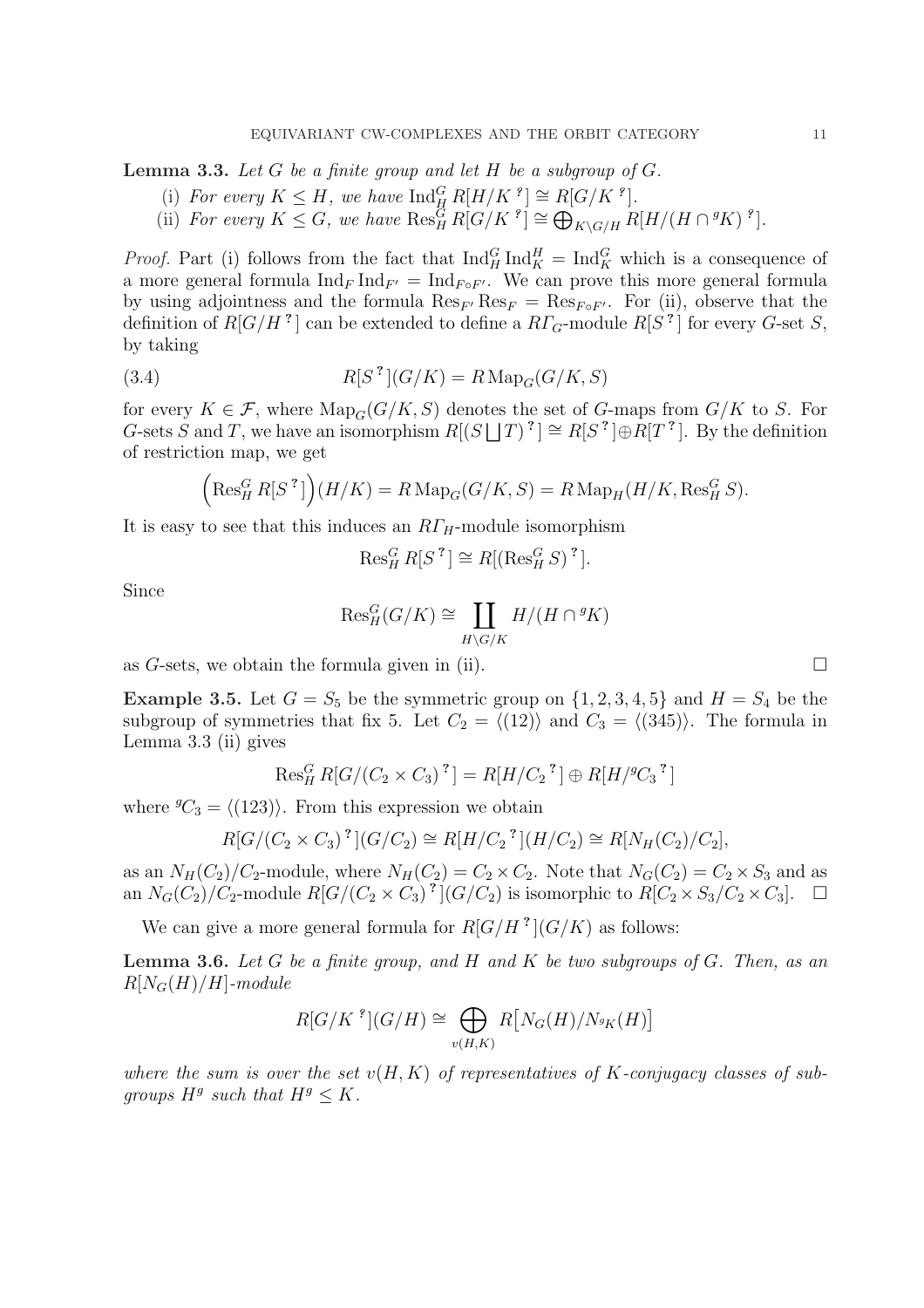*Proof.* This formula can easily be proved by first determining the orbits of  $N_G(H)$  action on  $(G/K)^H = \{gK \mid H^g \leq K\}$ , and then by calculating the isotropy subgroups for each of these orbits. A similar computation can be found in the proof of Theorem 4.1 in [8]. ¤

# **Proposition 3.7.** Both  $\text{Res}_{H}^{G}$  and  $\text{Ind}_{H}^{G}$  are exact and take projectives to projectives.

*Proof.* The fact that  $\text{Res}_{H}^{G}$  is exact and  $\text{Ind}_{H}^{G}$  preserves projectives follows from the general properties of restriction and induction functor associated to a natural transformation F. The fact that  $\text{Ind}_{H}^{G}$  is exact follows from the formula given in Lemma 3.1. Finally, to show that  $\text{Res}_{H}^{G}$  takes projective to projectives, it is enough to show it takes free modules to projective modules. An indecomposable free  $R\Gamma_G$ -module M is of the form  $R[G/K]^2$  for some  $K \in \mathcal{F}$ . By Lemma 3.3,  $\text{Res}_{H}^{G}(R[G/K]^{2})$  will be projective if  $H \cap {}^{g}K$  is in  $\mathcal{F}$  for all  $HqK \in H\backslash G/K$ . But this is always true since the family F is closed under conjugation and taking subgroups.  $\Box$ 

A result of Rim [29] relates projectivity over the group ring  $\mathbb{Z}G$  to projectivity over the p-Sylow subgroups.

**Proposition 3.8** (Rim's Theorem). Let G be a finite group, and M be a finitely generated **Z**G-module. Then M is projective over **Z**G if and only if  $\text{Res}_P^G M$  is projective over **Z**P for any p-Sylow subgroup  $P \leq G$ .

*Proof.* A module M is **Z**G-projective if and only if  $\text{Ext}^1_{\mathbf{Z}G}(M, N) = 0$  for every **Z**G-module N. Therefore M is projective if and only if  $\mathbf{Z}_{(p)} \otimes_{\mathbf{Z}} M$  is projective over  $\mathbf{Z}_{(p)}G$  for all primes p dividing the order of G.

For any p-Sylow subgroup  $P \leq G$ , the permutation module  $R[G/P] \cong R \oplus N$  splits when  $R = \mathbf{Z}_{(p)}$ . Therefore, if M is any RG-module,  $M \otimes_R R[G/P] \cong M \oplus (M \otimes_R N)$ . Since  $M \otimes_R R[G/P] \cong \text{Ind}_P^G \text{Res}_P^G M$ , the projectivity of M is equivalent to the projectivity of  $\operatorname{Res}_{P}^{G} M$ .  $\mathop{P}\limits^G M$ .

Here is an orbit category version of this result.

**Theorem 3.9** (Rim's Theorem for the Orbit Category). Let G be a finite group and let M be a RI<sub>G</sub>-module where  $R = \mathbf{Z}_{(p)}$ . Suppose that F is a family of p-subgroups in G. Then M has a finite projective resolution if and only if  $\text{Res}_{P}^{G} M$  has a finite projective resolution for any p-Sylow subgroup P of G.

*Proof.* One direction is clear since  $\text{Res}_{P}^{G}$  is exact and takes projectives to projectives. For the other direction, we will give the proof by induction on the length  $l(M)$  of M. Without loss of generality, we can assume that  $M(H)$  is R-torsion free for all  $H \in \mathcal{F}$ . Suppose M is a  $R\Gamma_G$ -module with  $l(M) = 0$ . Then, we can regard M as an RG-module. If  $\text{Res}_P^G M$ has a finite projective resolution, then  $\text{Res}_{P}^{G} M$  must be projective (see [20, page 348]). Then, by Rim's theorem, M is a projective  $RG$ -module, hence has finite projective length.

Now, assume M is an  $R\Gamma_G$ -module with  $l(M) = s > 0$ . Let

$$
0 \to P_n \to \cdots \to P_0 \to \operatorname{Res}_P^G M \to 0
$$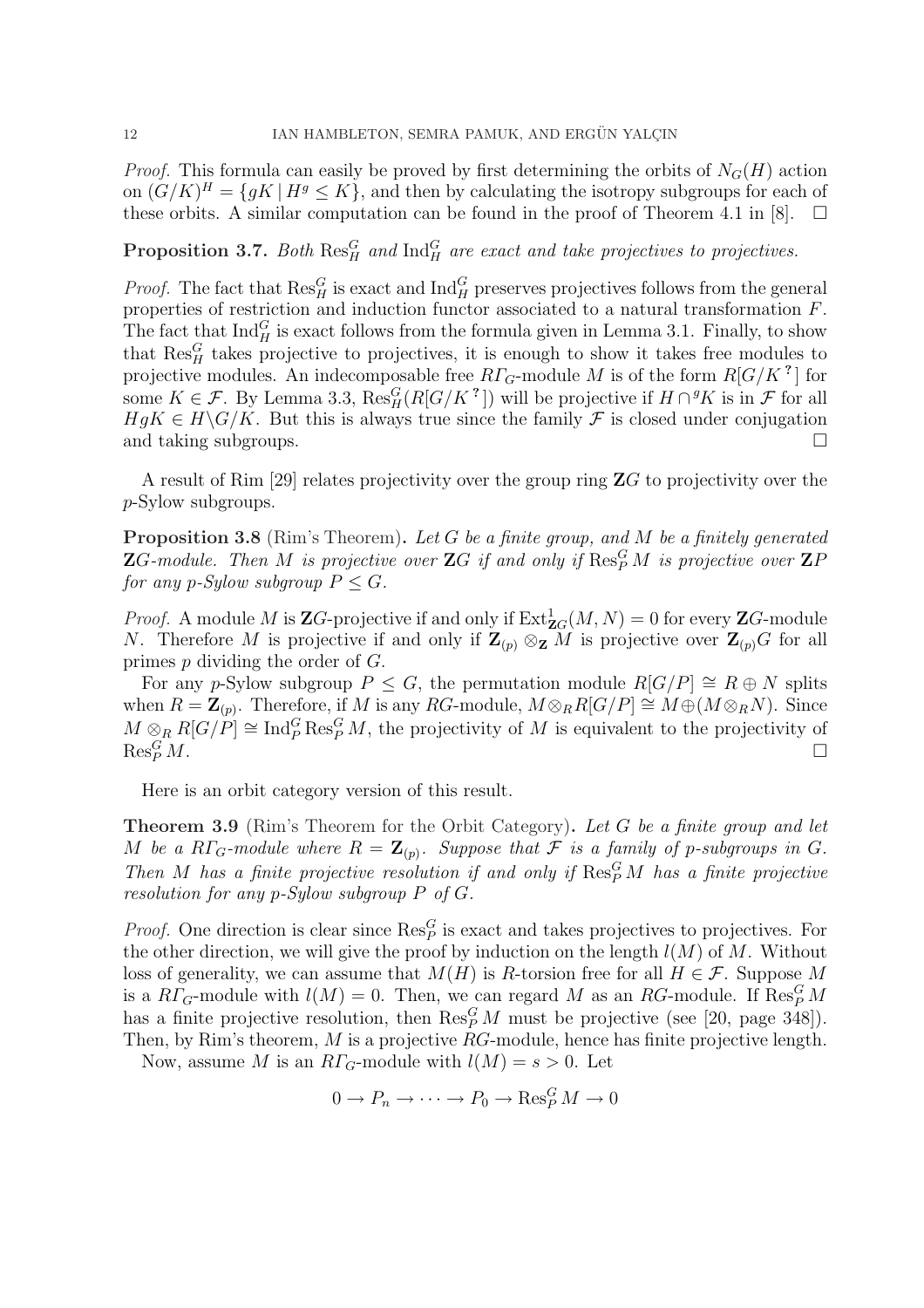be a projective resolution for  $\operatorname{Res}_P^G M$ . We can assume that  $l(P_i) \leqslant s$  for all i. Then, for  $Q \in \mathcal{F}$  with  $l(Q) = s$ , we have

$$
S_Q P_i = \text{Res}_Q P_i = P_i(Q).
$$

Since  $S_Q$  takes projectives to projectives, the resolution

$$
0 \to P_n(Q) \to \cdots \to P_0(Q) \to (\operatorname{Res}_P^G M)(Q) \to 0
$$

is a finite projective resolution of  $(\operatorname{Res}_P^G M)(Q) = M(Q)$  as an  $R[N_P(Q)/Q]$ -module. This gives that  $M(Q)$  is projective as an  $R[N_P(Q)/Q]$ -module.

**Lemma 3.10.** For every p-group Q, there is a p-Sylow subgroup P of G such that  $N_P(Q)$ is a p-Sylow subgroup of  $N_G(Q)$ .

*Proof.* Let S be a p-Sylow subgroup of  $N_G(Q)$ , and pick a p-Sylow subgroup P of G containing S. Since  $N_P(Q) = N_G(Q) \cap P$  is a p-subgroup of  $N_G(Q)$ , we have  $|N_P(Q)| \le$ |S|. But  $S \leq P$  and  $S \leq N_G(Q)$  implies  $S \leq N_P(Q)$ . Therefore  $S = N_P(Q)$ .

We can assume  $P$  is a  $p$ -Sylow subgroup which has this property. Then, by the  $p$ -local version of Rim's theorem, we can conclude that  $M(Q)$  is projective as an  $R[N_G(Q)/Q]$ module. Now, consider the map

$$
\psi = (\psi_Q) \colon \bigoplus_{Q \in \text{Iso}(\Gamma_G), \ l(Q) = s} E_Q \circ \text{Res}_Q M \to M
$$

where  $\psi_Q: E_Q \circ \text{Res}_Q M \to M$  is the map adjoint to the identity map id:  $\text{Res}_Q M \to$ Res<sub>Q</sub> M. For every  $K \in \mathcal{F}$  with  $l(K) = s$ , the induced map  $\psi(K)$  is an isomorphism. This is because

$$
(E_Q \circ \operatorname{Res}_Q M)(K) = \operatorname{Res}_K E_Q \operatorname{Res}_Q M = S_K E_Q \operatorname{Res}_Q M \cong M(K)
$$

if K is conjugate to Q and zero otherwise. So, we have  $l(\text{coker } \psi) < s$ . Therefore, there is a finitely generated projective  $R\Gamma_G$ -module P with  $l(P) < s$ , and a map  $\alpha: P \to M$ such that  $\psi \oplus \alpha$  is surjective. If K is the kernel of  $\psi \oplus \alpha$ , we get an exact sequence of  $R\Gamma_G$ -modules

$$
0 \to K \to P \oplus \bigoplus_{Q \in \text{Iso}(F_G), \ l(Q)=s} E_Q \circ \text{Res}_Q M \to M \to 0
$$

where the middle term is projective as an  $R\Gamma_G$ -module, and  $l(K) < s$ . Note that  $\operatorname{Res}_P^G K$ must have a finite projective resolution by  $[20, \text{ Lemma } 11.6]$ . So, by induction, K has a finite projective resolution, and hence M has a finite projective resolution as well.  $\Box$ 

Remark 3.11. The inductive argument we use in the above proof is similar to the argument used by Lück to prove Proposition 17.31 in [20]. By this result, any module M over a finite EI-category Γ which has a finite projective resolution, admits a resolution of length  $\leq l(M)$  provided that  $M(x)$  is R-projective for all  $x \in Ob(\Gamma)$ .

It isn't clear to us how to generalize Theorem 3.9 to integer coefficients. For  $R = \mathbf{Z}_{(p)}$ , the following example shows that the result does not hold for an arbitrary family  $\mathcal{F}$ .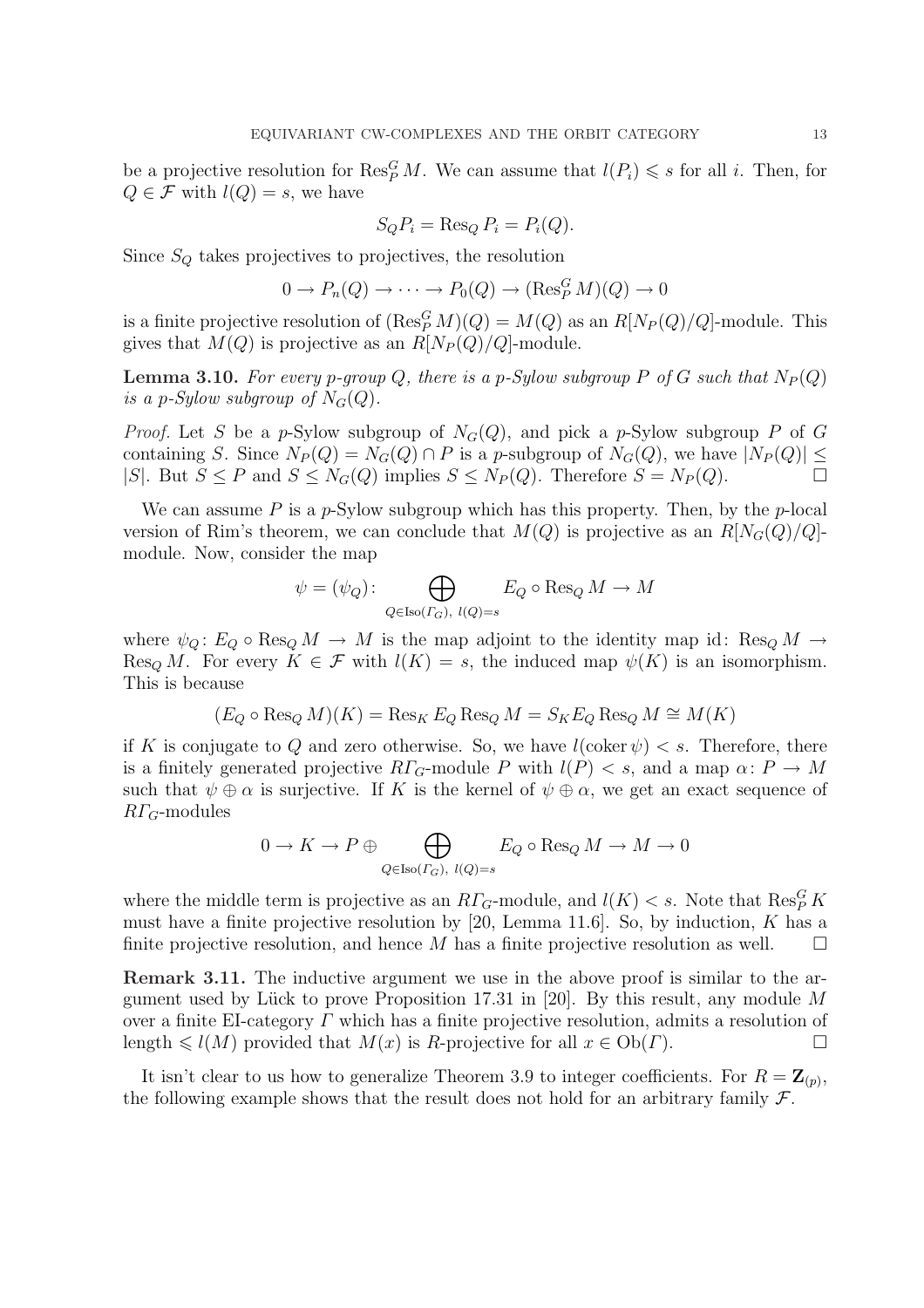**Example 3.12.** Let  $G = S_5$  and  $R = \mathbb{Z}_{(2)}$ , and take  $\mathcal F$  as the family of all 2-subgroups and 3-subgroups in G. Consider the  $R\Gamma_G$ -module  $M = R[G/(C_2 \times C_3)]$ <sup>?</sup> where  $C_2$  and  $C_3$  are as in Example 3.5. It is clear that the restriction of M to a 2-Sylow subgroup is projective (since its restriction to  $H = S_4$  is already projective), but M does not have a finite projective resolution as an  $R\Gamma_G$ -module.

To see this, suppose that M has a finite projective resolution  $P \rightarrow M$ . Then,  $P(C_3)$ will be a finite projective resolution for  $M(C_3)$  over  $R[N_G(C_3)/C_3]$ . This is because  $C_3 = \langle (123) \rangle$  is a maximal subgroup in F. This implies

 $M(C_3) \cong R[S_3 \times C_2 / C_3 \times C_2] \cong R[C_2]$ 

is projective as an  $R[N_G(C_3)/C_3]$ -module. But,

 $R[N_G(C_3)/C_3] = R[S_3 \times C_2/C_3] \cong R[C_2 \times C_2],$ 

and it is clear that  $R[C_2]$  is not projective as an  $R[C_2 \times C_2]$ -module. So, M does not have a finite projective resolution.

On the other hand, the following holds for modules over orbit categories:

**Proposition 3.13.** Let G be a finite group, and  $\mathcal F$  be a family of subgroups of G. Then, a  $\mathbf{Z}\Gamma_G$ -module M has a finite projective resolution if and only if  $\mathbf{Z}_{(p)} \otimes_{\mathbf{Z}} M$  has a finite projective resolution over  $\mathbf{Z}_{(p)}\Gamma_{G}$ , for all primes p dividing the order of G.

The proof of this statement follows from Propositions 4.4 and 4.5 in the next section. We end this section with some corollaries of Theorem 3.9.

**Corollary 3.14.** Let G be a finite group and  $R = \mathbb{Z}_{(p)}$ . Suppose that F is a family of p-subgroups. Then,  $R[G/H^2]$  has a finite projective resolution over  $R\Gamma_G$  if a p-Sylow subgroup of  $H$  is included in  $\mathcal{F}.$ 

*Proof.* If a p-Sylow subgroup of H is in F, then  $\text{Res}_P^G R[G/H^2]$  is a free  $R\Gamma_P$ -module for any  $P \in \mathrm{Syl}_p(G)$ . So, by Theorem 3.9, it has a finite projective resolution.  $\Box$ 

As a special case of this corollary, we obtain the following known result (see [4, 6.8], [35, 2.5 and p. 296], [17], [14]).

**Corollary 3.15.** Let G be a finite group and  $R = \mathbf{Z}_{(p)}$ . Then, <u>R</u> has a finite projective resolution over  $R\Gamma_G$  relative to the family of all p-subgroups of  $G$ .

*Proof.* This follows from  $R = R[G/G^?].$ 

4. MACKEY STRUCTURES ON 
$$
\operatorname{Ext}_{R\varGamma_G}^*(M,N)
$$

The notation and results of the previous sections will now be used to establish some structural and computational facts about the Ext-groups over the orbit category. Our main sources are Cartan-Eilenberg [7] and tom Dieck [10, §II.9] (see also [17], [14]).

We have seen that the category of right RΓ-modules has enough projectives to define the bifunctor

$$
\text{Ext}_{R\Gamma}^*(M,N)=H^*(\text{Hom}_{R\Gamma}(\mathbf{P},N))
$$

via any projective resolution  $P \rightarrow M$  (see [20, Chap. III, §17], [23, Chap. III.6]). The following property is also useful (see Lück  $[20, 17.21]$ ).

 $\Box$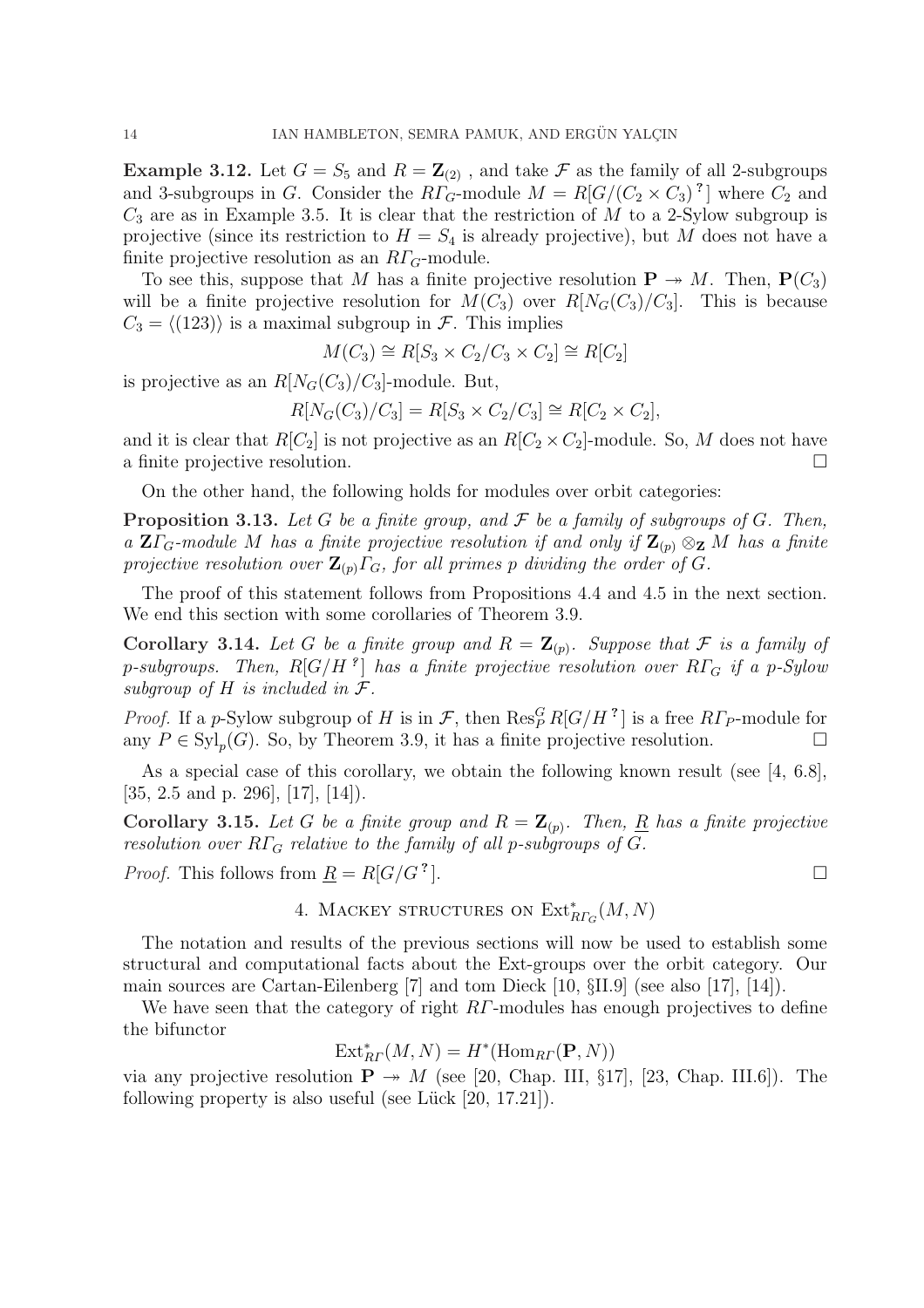**Lemma 4.1.** If  $\Gamma$  is a free EI-category, then  $\text{Ext}_{RF}^{*}(E_{x}M, N) \cong \text{Ext}_{R[x]}^{*}(M, \text{Res}_{x} N)$ .

*Proof.* Take a projective resolution **P** of M. Since  $\Gamma$  is free, the extension functor  $E_x$ is exact [20, 16.9]. In addition,  $E_x$  preserves projectives and is adjoint to the restriction functor  $\text{Res}_x$  by Proposition 2.5. Therefore

$$
\cdots \to E_x P_n \to \cdots \to E_x P_1 \to E_x P_0 \to E_x M \to 0
$$

is a projective resolution of  $E_xM$ , and applying Hom over the orbit category gives

$$
\begin{array}{rcl}\n\operatorname{Ext}_{R\varGamma}^{n}(E_{x}M,N) & = & H^{n}(\operatorname{Hom}_{R\varGamma}(E_{x}\mathbf{P},N)) \\
& \cong & H^{n}(\operatorname{Hom}_{R[x]}(\mathbf{P},\operatorname{Res}_{x}N)) = \operatorname{Ext}_{R[x]}^{n}(M,\operatorname{Res}_{x}N). \quad \Box\n\end{array}
$$

In the rest of this section, we assume that  $\Gamma_G = \text{Or}_{\mathcal{F}} G$  for a finite group G, where  $\mathcal F$ is a family of subgroups in G. Note that  $\Gamma_G$  is both finite and free as an EI-category. If there are two groups  $H \leq G$ , we use the notations  $\Gamma_G = \text{Or}_{\mathcal{F}} G$  for the orbit category with respect to the family F, and  $\Gamma_H = \text{Or}_{\mathcal{F}} H$  for the orbit category with respect to the family  $\mathcal{F}_H = \{H \cap K \mid K \in \mathcal{F}\}.$ 

**Proposition 4.2.** Let M and N be two  $\mathbf{Z}\Gamma_G$ -modules, where  $M(H)$  is  $\mathbf{Z}$ -torsion free for all  $H \in \mathcal{F}$ . Then for every  $n > l(M)$ , the groups  $\text{Ext}^n_{\mathbf{Z}\Gamma_G}(M,N)$  are finite abelian, with exponent dividing some power of  $|G|$ .

Proof. This follows from the Lemma 4.1, Proposition 2.8, and the corresponding result for modules over finite groups.  $\Box$ 

Note that the Ext-groups in lower dimensions are not finite in general. But, it is still true in all dimensions that the Ext-groups over  $\mathbf{Z}\Gamma_G$  vanish if and only if they vanish over  $\mathbf{Z}_{(p)}\Gamma_{G}$ , for all primes p. To see this, we note that tensoring over Z with  $\mathbf{Z}_{(p)}$  preserves exactness, and hence

(4.3) 
$$
\operatorname{Ext}^n_{\mathbf{Z}\Gamma_G}(M,N)\otimes_{\mathbf{Z}}\mathbf{Z}_{(p)}\cong \operatorname{Ext}^n_{\mathbf{Z}_{(p)}\Gamma_G}(M\otimes_{\mathbf{Z}}\mathbf{Z}_{(p)},N\otimes_{\mathbf{Z}}\mathbf{Z}_{(p)}).
$$

We also have the following:

**Proposition 4.4.** Let M and N be two  $\mathbf{Z}\Gamma_G$ -modules, where  $M(H)$  is  $\mathbf{Z}$ -torsion free for all  $H \in \mathcal{F}$ . Then, for every  $n > l(M)$ , there is an isomorphism

$$
\operatorname{Ext}^n_{\mathbf{Z}\Gamma_G}(M,N)\cong \bigoplus_{p||G|}\operatorname{Ext}^n_{\mathbf{Z}_{(p)}\Gamma_G}(M_p,N_p)
$$

where  $M_p = \mathbf{Z}_{(p)} \otimes_{\mathbf{Z}} M$  and  $N_p = \mathbf{Z}_{(p)} \otimes_{\mathbf{Z}} N$ .

*Proof.* From Proposition 4.2 we know that  $\text{Ext}^n_{\mathbf{Z}\Gamma_G}(M,N)$  is a finite abelian group with exponent dividing some power of  $|G|$ , when  $n > l(M)$ . Now the flatness of  $\mathbb{Z}_{(p)}$  over Z implies as above that  $\text{Ext}^n_{\mathbf{Z}\Gamma_G}(M,N)$  is the direct sum of its p-localizations, for all  $p \mid |G|$ . We then apply the isomorphism  $(4.3)$ .

To complete the proof of Proposition 3.13, we also need the following standard result in homological algebra (see [7, Chap. VI, 2.1] for the case of modules over rings):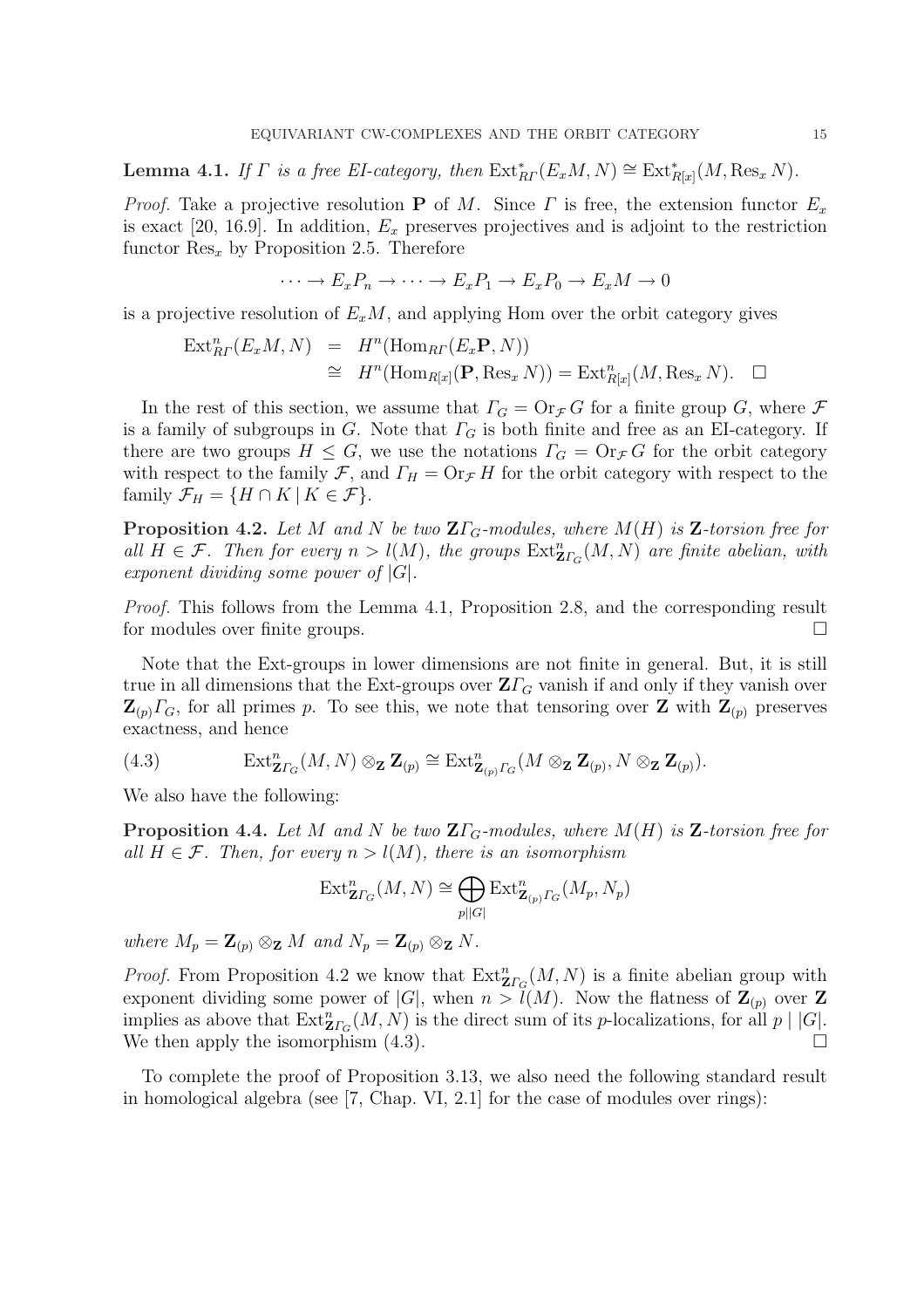**Proposition 4.5.** A right  $R\Gamma_G$ -module M admits a finite projective resolution if and only if there exists an integer  $\ell_0 \geqslant 0$  such that  $\operatorname{Ext}_{R\Gamma_G}^n(M,N) = 0$ , for all  $n > \ell_0$  and all right  $R\Gamma$ <sub>G</sub>-modules N.

*Proof.* If M admits a finite projective resolution of length k, then  $\text{Ext}_{R\Gamma_G}^n(M, N) = 0$  for  $n > k$  and any  $R\Gamma_G$ -module N. Conversely, if  $\text{Ext}_{R\Gamma_G}^n(M,N) = 0$  for  $n > l_0$  and any N, then consider the kernel  $Z_m$  of the boundary map  $\partial_m : P_m \to P_{m-1}$  in the projective resolution  $P$  of M. It follows that

$$
\operatorname{Ext}^1_{R\varGamma_G}(Z_m,N)\cong \operatorname{Ext}^{m+2}_{R\varGamma_G}(M,N)=0
$$

for any  $R\Gamma_G$ -module N, provided  $m+2 > \ell_0$ , and so  $Z_m$  is projective if we take  $m = \ell_0 - 1$ . This gives a finite projective resolution of length  $\ell_0$  over  $R\Gamma_G$ .

We now recall the definition of a Mackey functor (following Dress  $[13]$ ). Let G be a finite group and  $\mathcal{D}(G)$  denote the Dress category of finite G-sets and G-maps. A bivariant functor

$$
M = (M^*, M_*) \colon \mathcal{D}(G) \to R\text{-Mod}
$$

consists of a contravariant functor

$$
M^* \colon \mathcal{D}(G) \to R\text{-Mod}
$$

and a covariant functor

$$
M_*\colon \mathcal{D}(G)\to R\text{-Mod}.
$$

The functors are assumed to coincide on objects. Therefore, we write  $M(S) = M_*(S) =$  $M^*(S)$  for a finite G-set S. If  $f: S \to T$  is a morphism, we often use the notation  $f_* =$  $M_*(f)$  and  $f^* = M^*(f)$ . If  $S = G/H$  and  $T = G/K$  with  $H \leq K$  and  $f: G/H \to G/K$ is given by  $f(eH) = eK$ , then we use the notation  $f_* = Ind_H^K$  and  $f^* = Res_H^K$ .

**Definition 4.6** (Dress [13]). A bivariant functor is called a *Mackey functor* if it has the following properties:

(M1) For each pullback diagram

$$
X \xrightarrow{h} Y
$$
  
\n
$$
g \downarrow \qquad \qquad \downarrow k
$$
  
\n
$$
S \xrightarrow{f} T
$$

of finite G-sets, we have  $h_* \circ g^* = k^* \circ f_*$ .  $\frac{9}{1}$ 

(M2) The two embeddings  $S \to S$ eddings  $S \to S \sqcup T \longleftarrow T$  into the disjoint union define an isomorphism  $M^*(S \sqcup T) \cong M^*(S) \oplus M^*(T)$ .

**Remark 4.7.** There is a functor  $Or(G) \rightarrow \mathcal{D}(G)$  defined on objects by  $H \mapsto G/H$  for every subgroup  $H \leq G$ , and as the identity on morphism sets. By composition, any contravariant functor  $\mathcal{D}(G) \to R$ -Mod gives a right  $R\Gamma_G$ -module, with respect to any given family of subgroups  $\mathcal F$  of  $G$ .

In the statement of Theorem 4.11 we will use the examples  $R[S^?]: \mathcal{D}(G) \to R\text{-Mod}$ , defined in  $(3.4)$  for any finite G-set S.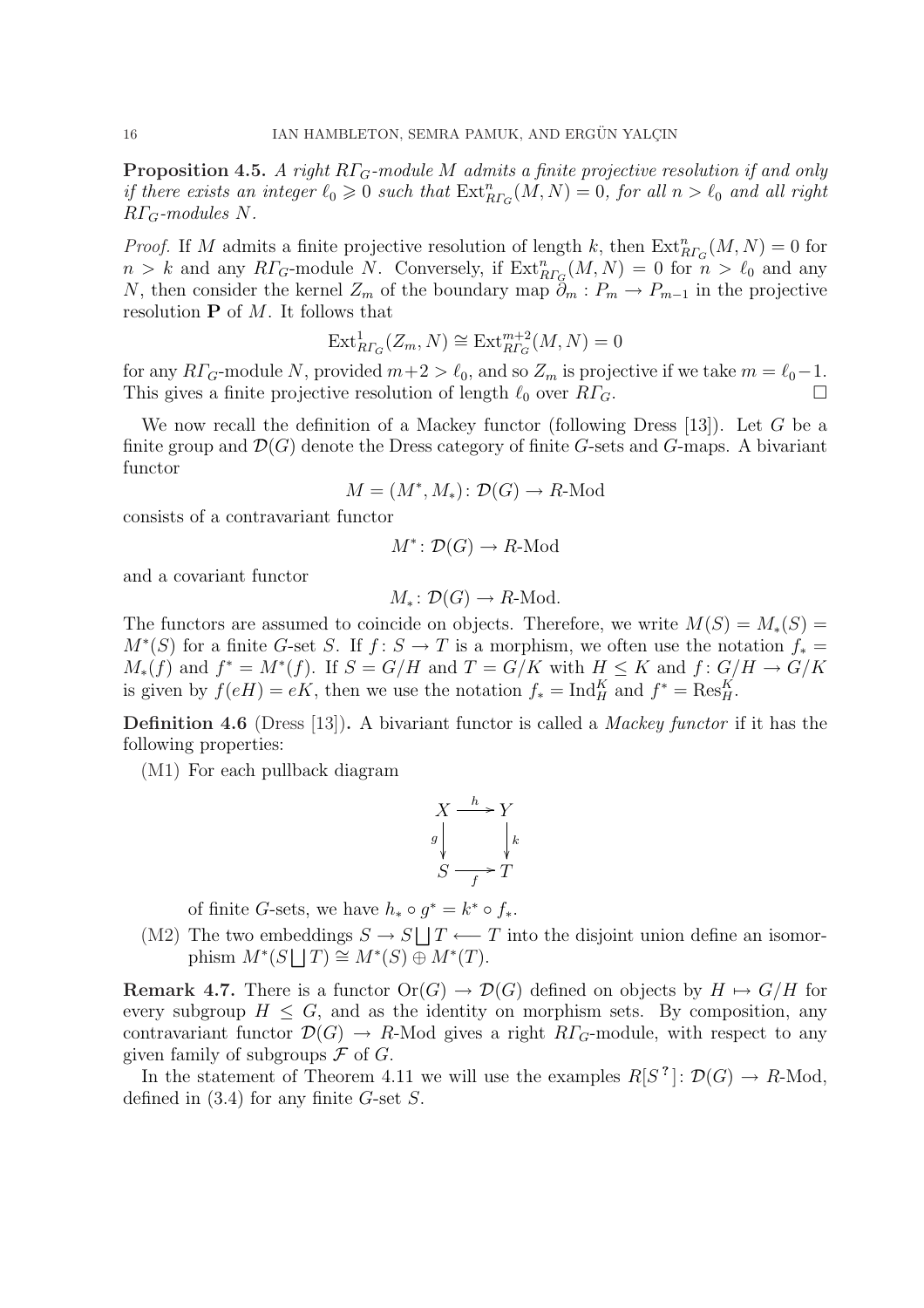The following example and lemma will be used in the proof of Theorem 5.9.

**Example 4.8.** Let  $Q \in \mathcal{F}$  and let V be a right  $R[W_G(Q)]$ -module, where  $W_G(Q)$  =  $N_G(Q)/Q$ . Then we define a bivariant functor  $D_Q(V)$ :  $\mathcal{D}(G) \to R$ -Mod on objects by setting

$$
D_Q(V)(S) = \text{Hom}_{R[W_G(Q)]}(R[S^Q], V)
$$

for any finite G-set S. For any G-map  $f: S \to T$  we have a  $W_G(Q)$ -map  $f^Q: S^Q \to T^Q$ , which induces a homomorphism

$$
f^* \colon \operatorname{Hom}_{R[W_G(Q)]}(R[T^Q], V) \to \operatorname{Hom}_{R[W_G(Q)]}(R[S^Q], V)
$$

by composition. To define the covariant map  $f_*$ , let  $\varphi_S: R[S^Q] \to V$  be an  $R[W_G(Q)]$ homomorphism, and define  $f_*(\varphi_S) = \varphi_T$  by

$$
f_*(\varphi_S)(t) = \varphi_T(t) = \sum_{s \in S^Q, f(s) = t} \varphi_S(s)
$$

It is not hard to verify that  $D_Q(V)$  is actually a Mackey functor. The axiom (M1) follows because the Q-fixed sets in a pull-back diagram of G-sets give again a pull-back diagram. The axiom (M2) is immediate.

**Definition 4.9.** For any  $R\Gamma_G$ -module N, we define  $DN =$  $\overline{ }$  $_{Q\in \text{Iso}(\Gamma_G)} D_Q(N(Q))$  and define  $j: N \to DN$  as the direct sum of the adjoints of id:  $N(Q) \to N(Q)$ , for each  $Q \in \text{Iso}(\Gamma_G)$ . Let CN denote the cokernel of j. For  $k \geq 0$ , define inductively  $C^0N = N$ and  $C^k N = C(C^{k-1} N)$ , together with the induced maps  $C^k \to D C^k$ .

Here is a dual construction to the E-resolution given in [20, 17.13].

**Lemma 4.10.** For any  $R\Gamma$ <sub>G</sub>-module N, the finite length sequence

 $0 \to N \xrightarrow{j} DN \to DCN \to \cdots \to DC^mN \to 0$ 

is an exact coresolution of Mackey functors, for some  $m > 0$ .

*Proof.* For any  $R\Gamma_G$ -module N, the map  $j: N \to DN$  defined above is injective, so we have a short exact sequence

$$
0\to N\xrightarrow{j} DN\to CN\to 0.
$$

Iterating the above process, we obtain

$$
0 \to CN \to DCN \to C^2N \to 0
$$

and so on. By splicing, we get an exact sequence, or coresolution:

$$
0 \to N \xrightarrow{j} DN \to DCN \to \cdots \to DC^{k-1}N \to DC^kN \to \cdots
$$

When N is a  $R\Gamma$ <sub>G</sub>-module of a finite length, which is the case in our situation, this coresolution has a finite length. To check this, we use the definition of  $D_Q(V)$  in Example 4.8 to get

$$
D_Q(V)(K) = \text{Hom}_{R[W_G(Q)]}(R[(G/K)^Q], V)
$$

for any  $R[W_G(Q)]$ -module V. Therefore  $D_Q(V)(K)$  is only nonzero for  $(Q) \leq (K)$ , and at  $(Q) = (K)$  the  $R[W_G(K)]$ -module  $D_Q(V)(K)$  is isomorphic to V, via the isomorphism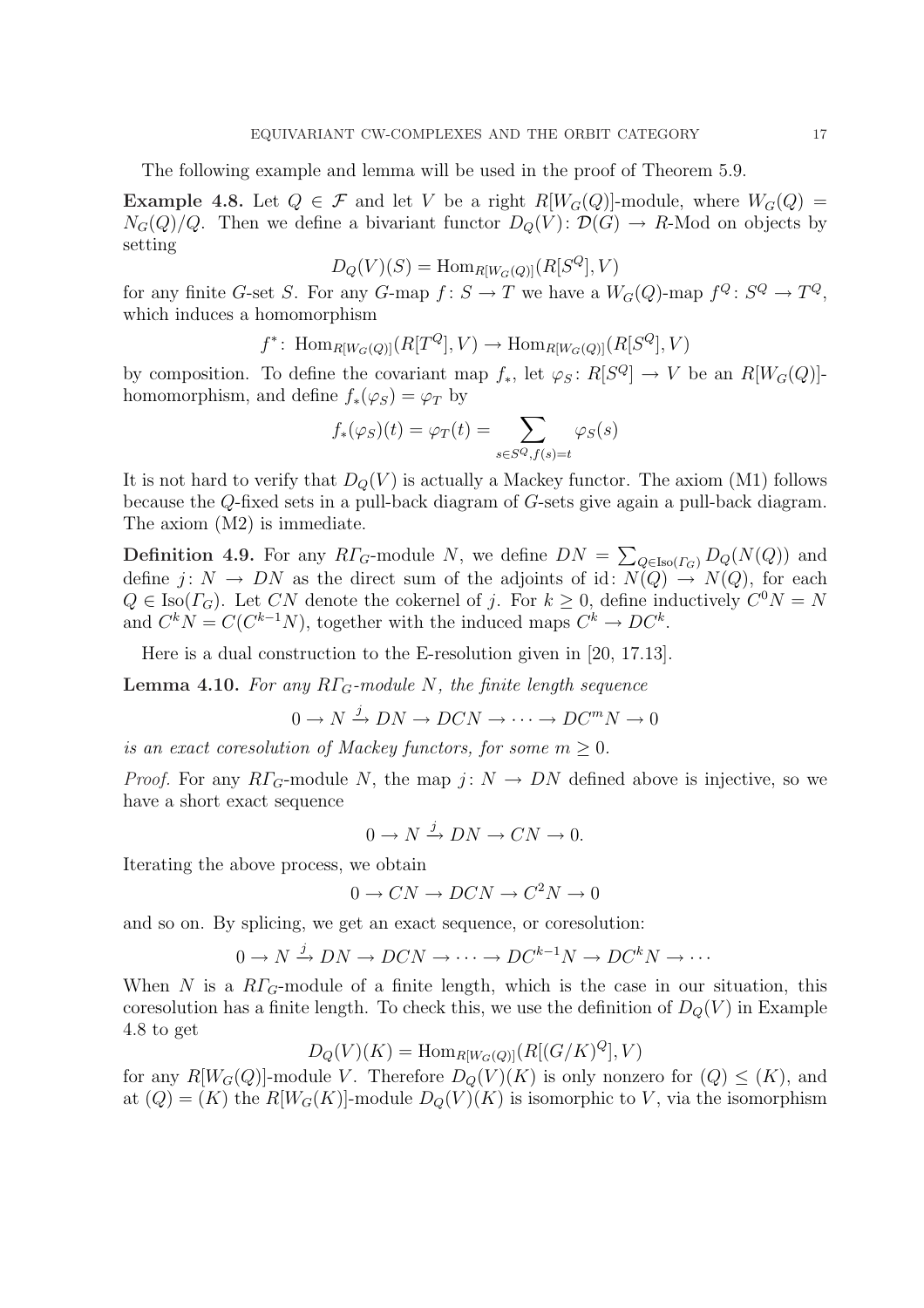$W_G(Q) \cong W_G(K)$  induced by conjugation. This shows that the length of the module  $C^k N$  is properly smaller than the length of  $C^{k-1} N$  for all  $k \geq 1$ .

We will prove Theorem 5.1 by showing that  $H \mapsto \text{Ext}_{R\Gamma_H}^*(M,N)$  has a cohomological Mackey functor structure which is conjugation invariant. First we describe the Mackey functor structure on  $\text{Hom}_{\text{R}\Gamma_?}(M,N)$ .

**Theorem 4.11.** For a right  $R\Gamma$ <sub>G</sub>-module M and a Mackey functor N, let

 $\text{Hom}_{R\Gamma_{\mathcal{P}}}(M,N)\colon \mathcal{D}(G)\to R\text{-}Mod$ 

denote the function defined by  $S \mapsto \text{Hom}_{R\Gamma_G}(M \otimes_R R[S^{\epsilon}], N)$  for any finite G-set S. Then  $\text{Hom}_{RP_?}(M, N)$  inherits a Mackey functor structure.

*Proof.* We will first define the induction and restriction maps to see that  $\text{Hom}_{RP_2}(M, N)$ is a bifunctor. For  $f: S \to T$  a G-map, the *restriction* map

$$
f^*
$$
: Hom<sub>RTG</sub> $(M \otimes_R R[T^2], N) \to \text{Hom}_{RT_G}(M \otimes_R R[S^2], N)$ 

is the composition with  $M \otimes_R R[S^2] \stackrel{\text{id} \otimes \tilde{f}}{\longrightarrow} M \otimes_R R[T^2]$  where  $\tilde{f}$  denotes is the linear extension of the map induced by f. Since the functors  $R[S^2]$  satisfy axiom (M2), so does  $\text{Hom}_{R\Gamma_7}(M,N).$ 

For  $f: S \to T$  a G-map, we define the *induction* map

$$
f_*\colon \operatorname{Hom}_{R\Gamma_G}(M\otimes_R R[S^?], N)\to \operatorname{Hom}_{R\Gamma_G}(M\otimes_R R[T^?], N)
$$

in the following way: let  $\varphi_S \colon M \otimes_R R[S^2] \to N$  be given. We will describe the homomorphism  $\varphi_T = f_*(\varphi_S)$ .

$$
\varphi_T(V)(x \otimes \alpha) = F_*\Big(\varphi_S(U)(F^*(x) \otimes \beta)\Big)
$$

for  $x \in M(V)$  and  $\alpha: V \to T$ , where U,  $\beta$  and F are given by the pull-back

$$
U \xrightarrow{\beta} S
$$
  
\n
$$
F \downarrow \qquad \qquad \downarrow f
$$
  
\n
$$
V \xrightarrow{\alpha} T
$$

It is easy to check that this formula for  $\varphi_T$  gives an  $R\Gamma_G$ -homomorphism, using the assumption that N is a Mackey functor.

We need to check axiom (M1) for  $\text{Hom}_{RT_7}(M,N)$ . For a given pull-back square

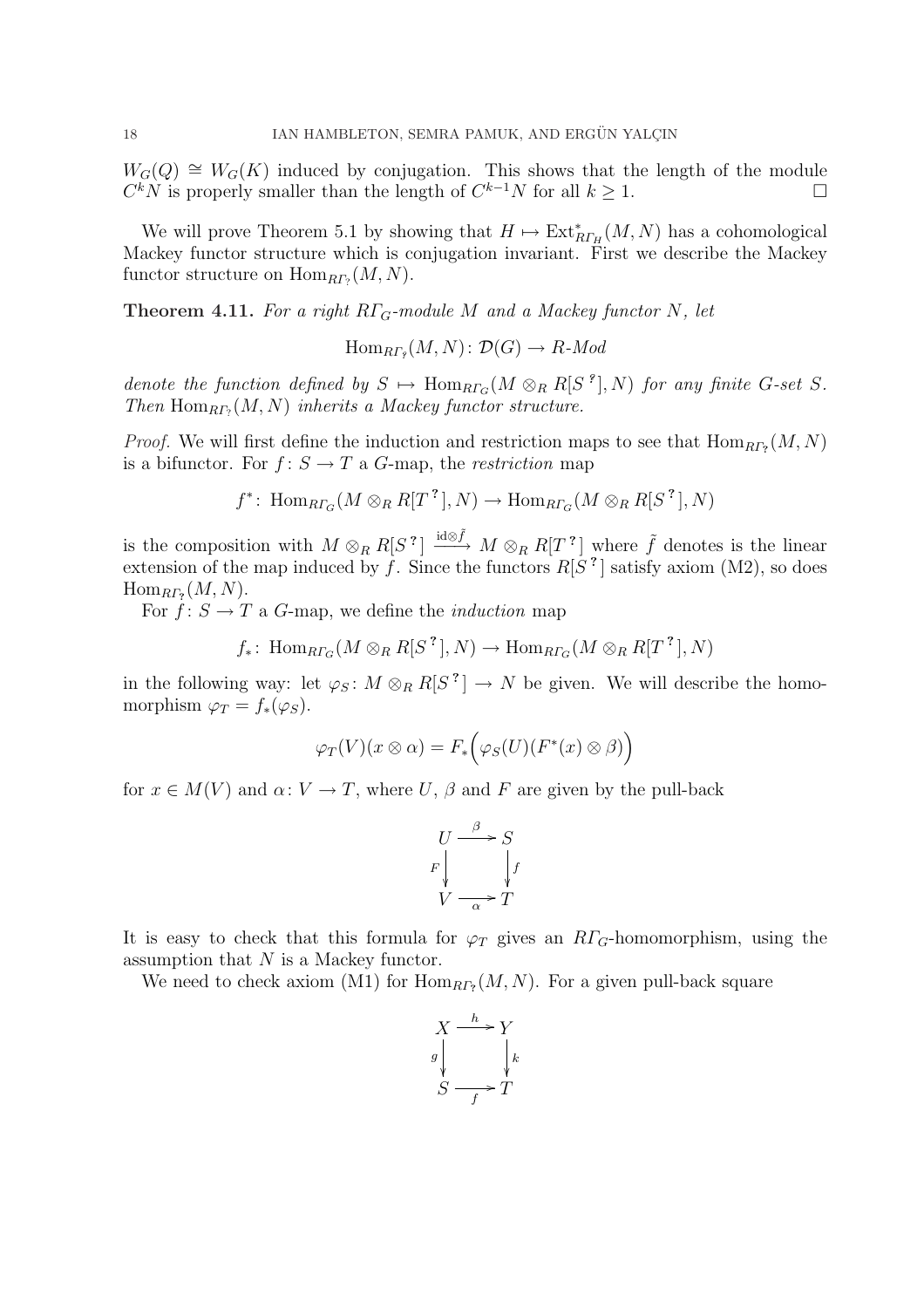we need to show that  $h_* \circ g^* = k^* \circ f_*$ . Let  $\gamma: V \to Y$  be any G-map, and consider the extended pull-back diagram



The maps  $\alpha = k \circ \gamma$  and  $\beta = g \circ \delta$  may be used to compute  $f_*(\varphi_S)$  as above, and the left-hand square may be used to compute  $h_*$ .

For any element  $\varphi_S \colon M \otimes_R R[S^?] \to N$ , we have

$$
(k^* \circ f_*(\varphi_S))(V)(x \otimes \gamma) = (f_*(\varphi_S) \circ (\mathrm{id} \otimes k))(V)(x \otimes \gamma)
$$
  
=  $f_*(\varphi_S)(V)(x \otimes (k \circ \gamma))$   
=  $F_*(\varphi_S(U)(F^*(x) \otimes (g \circ \delta))$ 

for any  $x \in M(V)$  and  $\gamma: V \to Y$ . On the other hand,

$$
(h_* \circ g^*(\varphi_S))(V)(x \otimes \gamma) = F_*((g^*\varphi_S)(U)(F^*(x) \otimes \delta))
$$
  
=  $F_*(\varphi_S(U)(F^*(x) \otimes (g \circ \delta)))$ 

for any  $x \in M(V)$  and  $\gamma: V \to Y$ , so the formula (M1) is verified.  $\Box$ 

As an immediate consequence, for any subgroup  $H \leq K$  the G-map  $f: G/H \to G/K$ induces a restriction map

$$
\text{Res}^K_H\colon \operatorname{Hom}_{R\Gamma_K}(M,N)\to \operatorname{Hom}_{R\Gamma_H}(M,N)
$$

defined as the composition of the map

$$
f^* \colon \operatorname{Hom}_{R\Gamma_G}(M \otimes_R R[G/K^?], N) \to \operatorname{Hom}_{R\Gamma_G}(M \otimes_R R[G/H^?], N)
$$

with the 'Shapiro' isomorphisms:

$$
\operatorname{Hom}_{R\Gamma_G}(M\otimes_RR[G/H^?],N)\cong \operatorname{Hom}_{R\Gamma_H}(M,N)
$$

and

$$
\operatorname{Hom}_{R\Gamma_G}(M\otimes_R R[G/K^?], N)\cong \operatorname{Hom}_{R\Gamma_K}(M, N)
$$

given by [35, Cor. 2.12] and the adjointness property (compare [2, Lemma 2.8.4]). Similarly, we have the induction map

$$
\text{Ind}_{H}^{K} \colon \text{Hom}_{R\Gamma_{H}}(M, N) \to \text{Hom}_{R\Gamma_{K}}(M, N)
$$

defined by composing the Shapiro isomorphisms with  $f_*$ .

**Remark 4.12.** Since  $\text{Res}_{H}^{G}$  preserves projectives, we see that  $P \otimes_{R} R[G/H]$  is projective over  $R\Gamma_G$  whenever P is projective over  $R\Gamma_G$  (check the categorical lifting property directly or apply Lemma 3.2).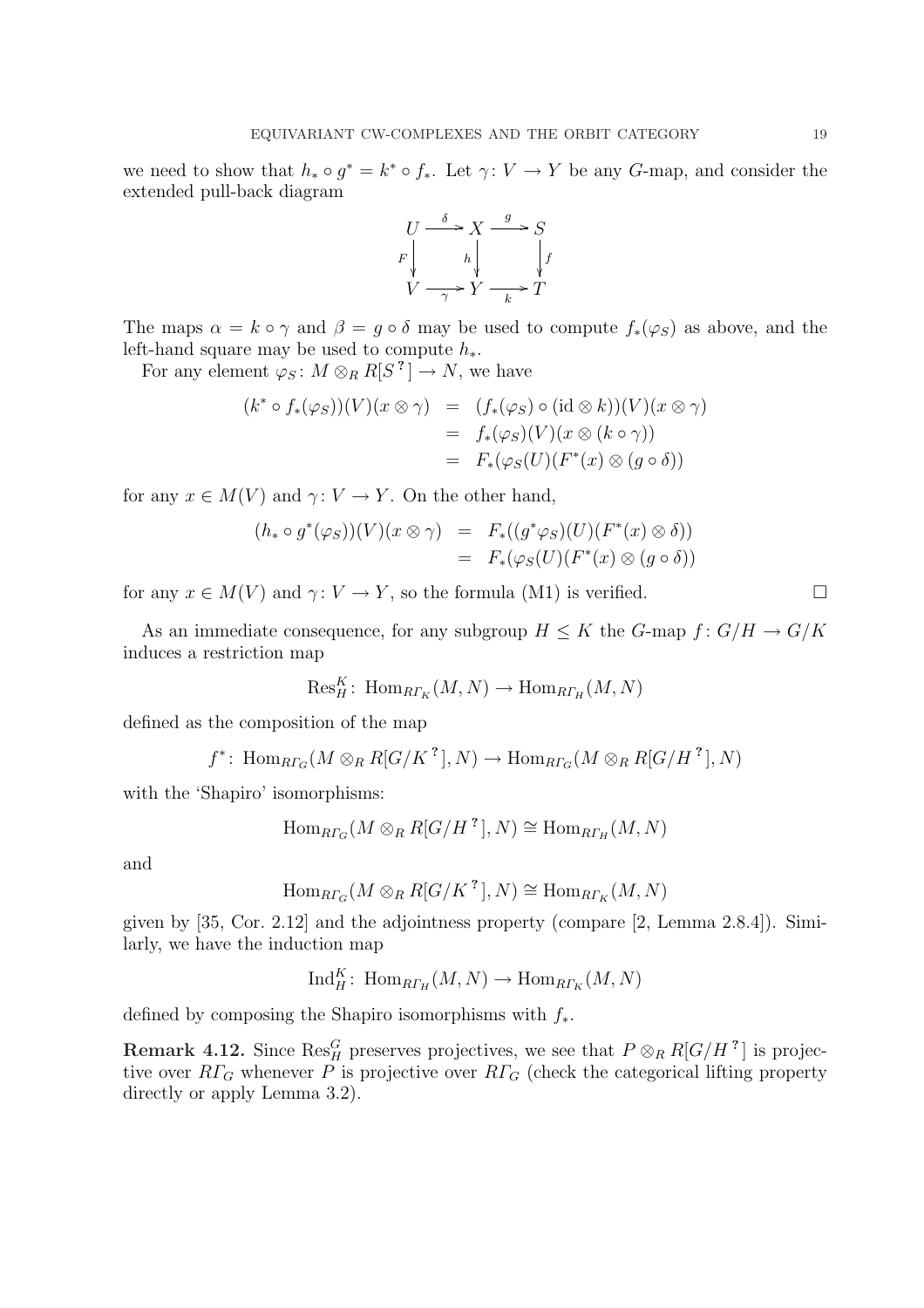**Proposition 4.13.** Let C be a chain complex of right  $R\Gamma_G$ -modules and N be a Mackey functor. Then, the cochain complex

$$
\mathbf{C}^* = \mathrm{Hom}_{\mathit{R}\varGamma_\varrho}(\mathbf{C},\mathit{N})
$$

with the differential  $\delta$ : Hom $_{RT}$ , $(C_i, N) \to \text{Hom}_{RT}$ , $(C_{i+1}, N)$  given by  $\delta(\varphi) = \varphi \circ \partial$  is a cochain complex of Mackey functors.

*Proof.* We have seen that each  $C^i = \text{Hom}_{R\Gamma_7}(C_i, N)$  is a Mackey functor by Theorem 4.11. We just need to show that the coboundary maps are Mackey functor maps. Given  $f: S \to T$  we need to show the following diagram commutes:

$$
\operatorname{Hom}_{R\Gamma_G}(C_i \otimes R[S^?], N) \xrightarrow{\delta_S} \operatorname{Hom}_{R\Gamma_G}(C_{i+1} \otimes R[S^?], N)
$$
\n
$$
\uparrow^* \parallel_{f^*} f^* \qquad \qquad f^* \parallel_{f^*} f^* \qquad \qquad f^* \parallel_{f^*} f^* \qquad \qquad f^* \parallel_{f^*} f^* \qquad \text{Hom}_{R\Gamma_G}(C_i \otimes R[T^?], N)
$$

The proof of commutativity for  $f^*$  is easy. In this case, it follows from the commutativity of the following diagram:

$$
C_i \otimes R[S^?] \xleftarrow{\partial \otimes id} C_{i+1} \otimes R[S^?]
$$

$$
\begin{cases} \operatorname{id} \otimes f & \text{if } i \otimes f \\ \operatorname{id} \otimes f & \text{if } i \otimes f \end{cases}
$$

$$
C_i \otimes R[T^?] \xleftarrow{\partial \otimes id} C_{i+1} \otimes R[T^?]
$$

For  $f_*$  we check the commutativity directly: let  $\varphi_S : C_i \otimes R[S^2] \to N$  be an  $R\Gamma_G$ -map. For  $x \in C_{i+1}(V)$  and  $\alpha: V \to T$ , we have

$$
[(\delta_T \circ f_*)\varphi_S](x \otimes \alpha) = (f_*\varphi_S)(\partial x \otimes \alpha)
$$
  
=  $F_*[\varphi_S(F^*(\partial x) \otimes \beta)]$ 

where

$$
U \xrightarrow{\beta} S
$$
  
\n
$$
F \downarrow \qquad \qquad \downarrow f
$$
  
\n
$$
V \xrightarrow{\alpha} T
$$

on the other hand,

$$
[(f_* \circ \delta_S)\varphi_S](x \otimes \alpha) = F_*[(\delta_S \varphi_S)(F^*(x) \otimes \beta)]
$$
  
=  $F_*[\varphi_S \circ (\partial \otimes id)(F^*(x) \otimes \beta)]$   
=  $F_*[\varphi_S(\partial F^*(x) \otimes \beta)]$ 

since  $\partial F^* = F^* \partial$ , we are done.

Corollary 4.14. Let M be an  $R\Gamma_G$ -module and N be a Mackey functor. Then,

$$
\operatorname{Ext}_{R\varGamma_{\mathbf{P}}}^*(M,N)
$$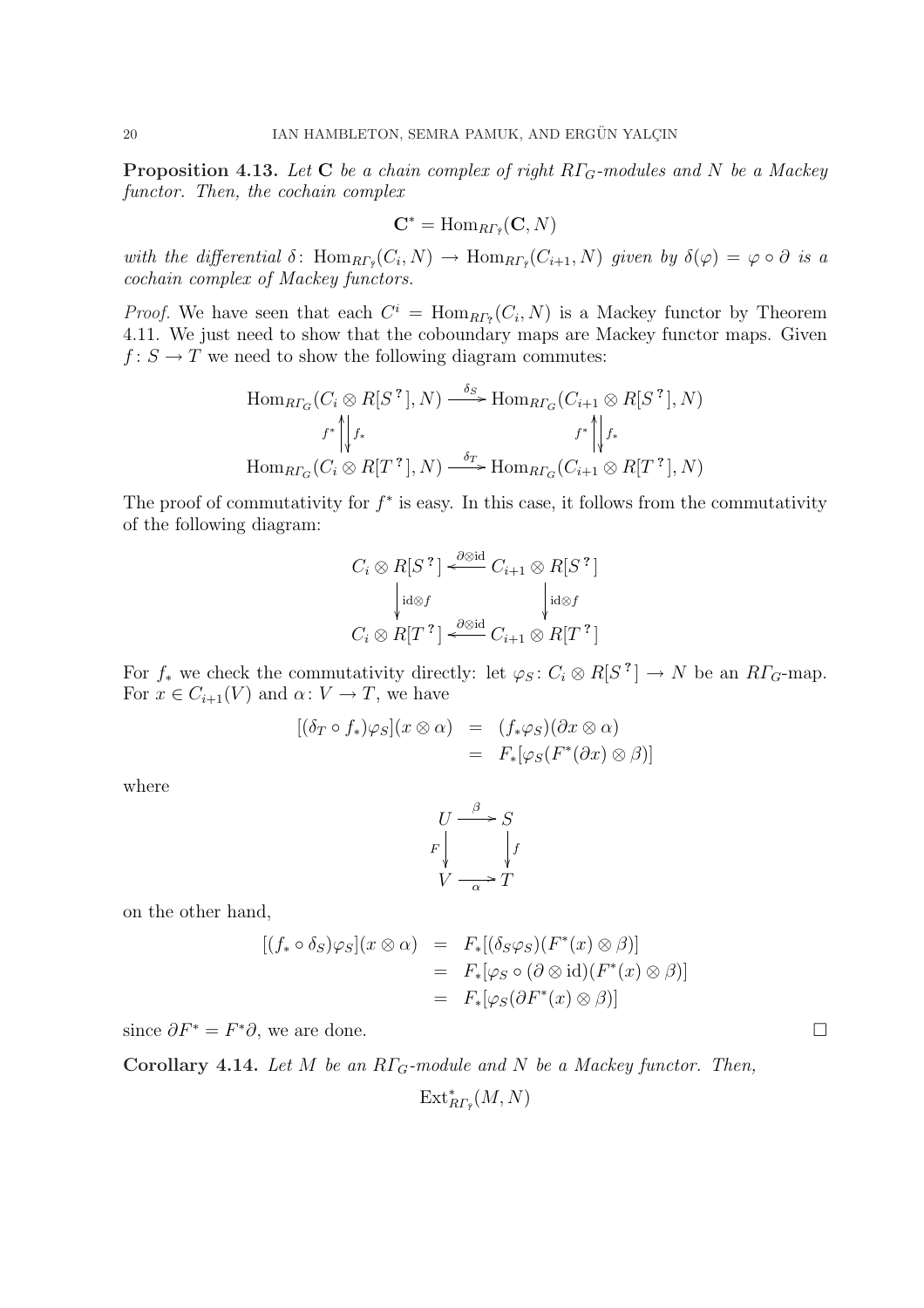has a Mackey functor structure. As a Mackey functor  $\operatorname{Ext}_{R\varGamma_{2}}^{*}(M,N)$  is equal to the homology of the cochain complex of Mackey functors  $\mathrm{Hom}_{R\Gamma_p}(\mathbf{P},N)$  where  $\mathbf P$  is a projective resolution of M as an  $R\Gamma_{G}$ -module.

*Proof.* To compute the Ext-groups, note that  $S \mapsto \mathbf{P} \otimes_R R[S^2]$  is a projective resolution of the module  $S \mapsto M \otimes_R R[S^2]$ , for every finite G-set S.

Remark 4.15. It follows that a version of the Eckmann-Shapiro isomorphism

$$
\mathrm{Ext}_{R\varGamma_{G}}^{*}(M\otimes R[G/H^{\cdot 2}],N)\cong \mathrm{Ext}_{R\varGamma_{H}}^{*}(\mathrm{Res}_{H}^{G}M,\mathrm{Res}_{H}^{G}N)
$$

holds for the Ext-groups over the orbit category (compare [2, 2.8.4]).

**Remark 4.16.** If N is a Green module over a Green ring  $\mathcal{G}$ , then the Mackey functor  $\text{Ext}_{R\Gamma_7}^*(M,N)$  also inherits a Green module structure over  $\mathcal{G}$ . The basic formula is a pairing

$$
\mathcal{G}(S) \times \text{Hom}_{RF_?}(M \otimes_R R[S^?], N) \to \text{Hom}_{RF_?}(M \otimes_R R[S^?], N)
$$

induced by the Green module pairing  $\mathcal{G} \times N \to N$ . For any  $z \in \mathcal{G}(S)$ ,  $x \in M(V)$ , and  $\alpha: V \to S$ , we define

$$
(z \cdot \varphi_S)(V)(x \otimes \alpha) = \alpha^*(z) \cdot \varphi_S(V)(x \otimes \alpha)
$$

for any  $\varphi_S(V)$ :  $M(V) \otimes_R R \text{Mor}(S, V) \to N(V)$ . The check that this pairing gives a Green module structure is left to the reader.  $\Box$ 

### 5. The proof of Theorem C

The main purpose of this section to prove the following theorem.

**Theorem 5.1.** Let G be a finite group,  $R = \mathbb{Z}_{(p)}$ , and F be a family of subgroups in G. Suppose  $H \leq G$  controls p-fusion in G. Then,

$$
\text{Res}_{H}^{G} \colon \operatorname{Ext}^n_{R\Gamma_G}(M,N) \to \operatorname{Ext}^n_{R\Gamma_H}(\operatorname{Res}^G_H M, \operatorname{Res}^G_H N)
$$

is an isomorphism for  $n \geq 0$ , provided that M is an  $R\Gamma_G$ -module and N is a cohomological Mackey functor satisfying the condition that  $C_G(Q)$  acts trivially on  $N(Q)$  and  $M(Q)$  for all p-subgroups  $Q \leq H$ , with  $Q \in \mathcal{F}$ .

Certain Mackey functors (called cohomological) are computable by restriction to the p-Sylow subgroups and the conjugation action of  $G$  (see [7, Chap. XII, §10], [19]).

If  $H \leq G$  is a subgroup, and  $n \in N_G(H)$  then the G-map  $f: G/H \to G/H$  defined by  $f(eH) = nH$  has an associated conjugation homomorphism  $c_n(h) = n^{-1}hn \in H$ , for all  $h \in H$ . For an arbitrary  $R\Gamma_G$ -module M, the induced maps  $f^*$  need not be the identity on  $M(G/H)$  even if  $c_n = id$  (e.g. if  $n \in C_G(H)$ ).

**Definition 5.2.** We say a Mackey functor is *cohomological* (over  $\mathcal{F}$ ) if

$$
\mathrm{Ind}_{H}^{K}\mathrm{Res}_{H}^{K}(u)=\left|K\colon H\right|\cdot u
$$

for all  $u \in M(K)$ , and all  $H \leq K$  (for all  $K \in \mathcal{F}$ ). An  $R\Gamma_G$ -module M with respect to a family F is called *conjugation invariant* if  $C_G(Q)$  acts trivially on  $M(Q)$  for all  $Q \in \mathcal{F}$ . A Mackey functor is called conjugation invariant if it is conjugation invariant as a functor over the corresponding orbit category.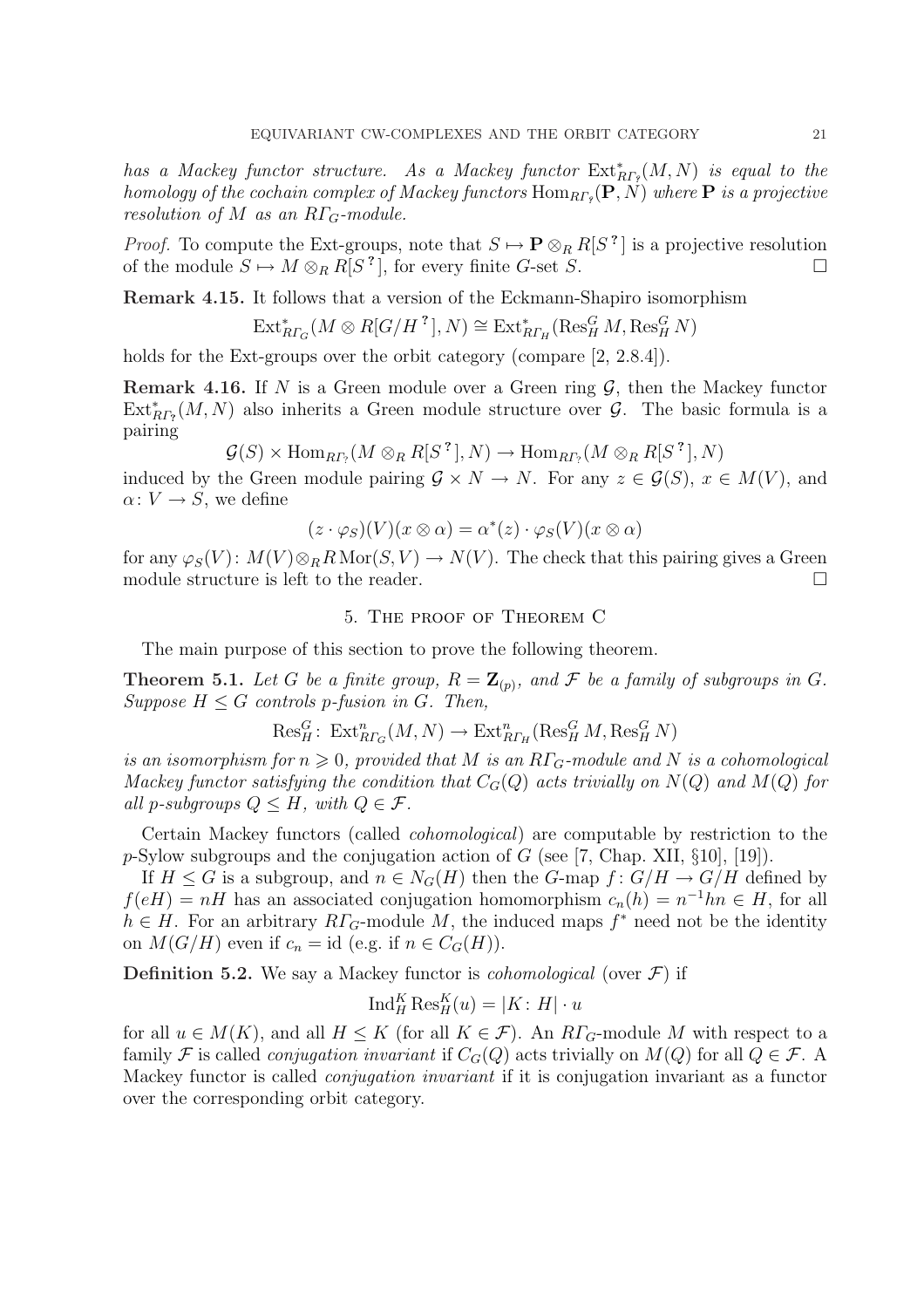The following lemma will be used in the proof of Theorem 5.9.

**Lemma 5.3.** Let  $Q \in \mathcal{F}$  and let V be a right  $R[W_Q(Q)]$ -module. If  $\mathcal{F}$  is a family of psubgroups, and  $R = \mathbb{F}_p$ , then  $D_Q(V)$ :  $\mathcal{D}(G) \to R$ -Mod is a cohomological Mackey functor over F. If  $C_G(Q)$  acts trivially on V, then  $D_Q(V)$  is conjugation invariant.

*Proof.* Since all subgroups in  $\mathcal F$  are p-groups, for the first part we only need to show that the composite  $\text{Ind}_{H}^{K} \text{Res}_{H}^{K}(u) = p \cdot u$ , for  $K \in \mathcal{F}$  and  $H \leq K$  a normal of index p.

Let  $f: G/H \to G/K$  be the G-map given by  $gH \mapsto gK$ . Consider the induced map  $f^{Q}: (G/H)^{Q} \to (G/K)^{Q}$ . Take  $t \in (G/K)^{Q}$ . If there is no  $s \in (G/H)^{Q}$  such that  $f(s) = t$ , then the transfer is trivially zero. Suppose that there is at least one element  $s = gH$  which is fixed by Q and maps to  $t = gK$ . Let  $k_1, \ldots, k_p$  be coset representatives of H in K. Since  $k_i$  normalizes H, the element  $g k_i H \in (G/H)^Q$  for each i. Therefore, there are exactly p different  $s \in (G/H)^Q$  that map to t. It follows that  $f_* \circ f^*$  is multiplication by p, as required. Since we are working here over the finite field  $\mathbb{F}_p$ , all the composites  $f_* \circ f^* = 0.$ 

We now show that  $D_Q(V)$  is conjugation invariant if  $C_G(Q)$  acts trivially on V. In other words, we claim that for all  $K \in \mathcal{F}$ , the centralizer  $C_G(K)$  acts trivially on  $\text{Hom}_{R|W_G(Q)|}(R[G/K]^Q, V)$ . Consider the way the action is defined: let  $c \in C_G(K)$  and  $\varphi: R[G/K]^{\tilde{Q}} \to V$  be an  $R[W_G(Q)]$ -map. Then  $(c\varphi)(gK) = \varphi(gcK)$ . On the other hand since  $gK \in (G/K)^Q$ , we have  $Q^g \leq K$ . So, c centralizes  $Q^g$ . This means  $gcg^{-1}$  centralizes  $Q$  and hence acts trivially on  $V$ . This gives

$$
\varphi(gcK) = \varphi(gcg^{-1}gK) = gcg^{-1}\varphi(gK) = \varphi(gK)
$$

Therefore  $(c\varphi)(gK) = \varphi(gK)$  for all  $gK$ . This shows that  $c \in C_G(K)$  acts as the identity on  $\text{Hom}_{R[W_G(Q)]}(R[G/K]^Q, V)$ .  $Q, V$ ).

The cohomological and conjugation properties are inherited by the Ext-functors.

**Proposition 5.4.** Let M and N be  $R\Gamma$ <sub>G</sub>-modules relative to some family  $\mathcal{F}$ .

- (i) If N is a cohomological Mackey functor over  $\mathcal{F}$ , then  $\text{Ext}_{R\Gamma_{?}}^{*}(M, N)$  is a cohomological Mackey functor over all subgroups  $H \leq G$ .
- (ii) If both M and N are conjugation invariant with respect to F, then  $\text{Ext}_{R\Gamma_{?}}^{*}(M, N)$ is conjugation invariant with respect to all subgroups  $H \leq G$ .

*Proof.* We have seen that for  $f: S \to T$ , the induced maps

$$
\mathrm{Hom}_{R\Gamma_G}(M\otimes R[S^?],N)\xrightarrow[\mathscr{F}^*]{f^*}\mathrm{Hom}_{R\Gamma_G}(M\otimes R[T^?],N)
$$

satisfy the property that

$$
[(f_* \circ f^*)\varphi_T](V)(x \otimes \alpha) = F_*[f^*(\varphi_T)(U)(F^*(x) \otimes \beta)]
$$
  
\n
$$
= F_*[\varphi_T(U)(F^*(x) \otimes (f \circ \beta))]
$$
  
\n
$$
= F_*[\varphi_T(U)(F^*(x) \otimes (\alpha \circ F))]
$$
  
\n
$$
= (F_* \circ F^*)[\varphi_T(V)(x \otimes \alpha)]
$$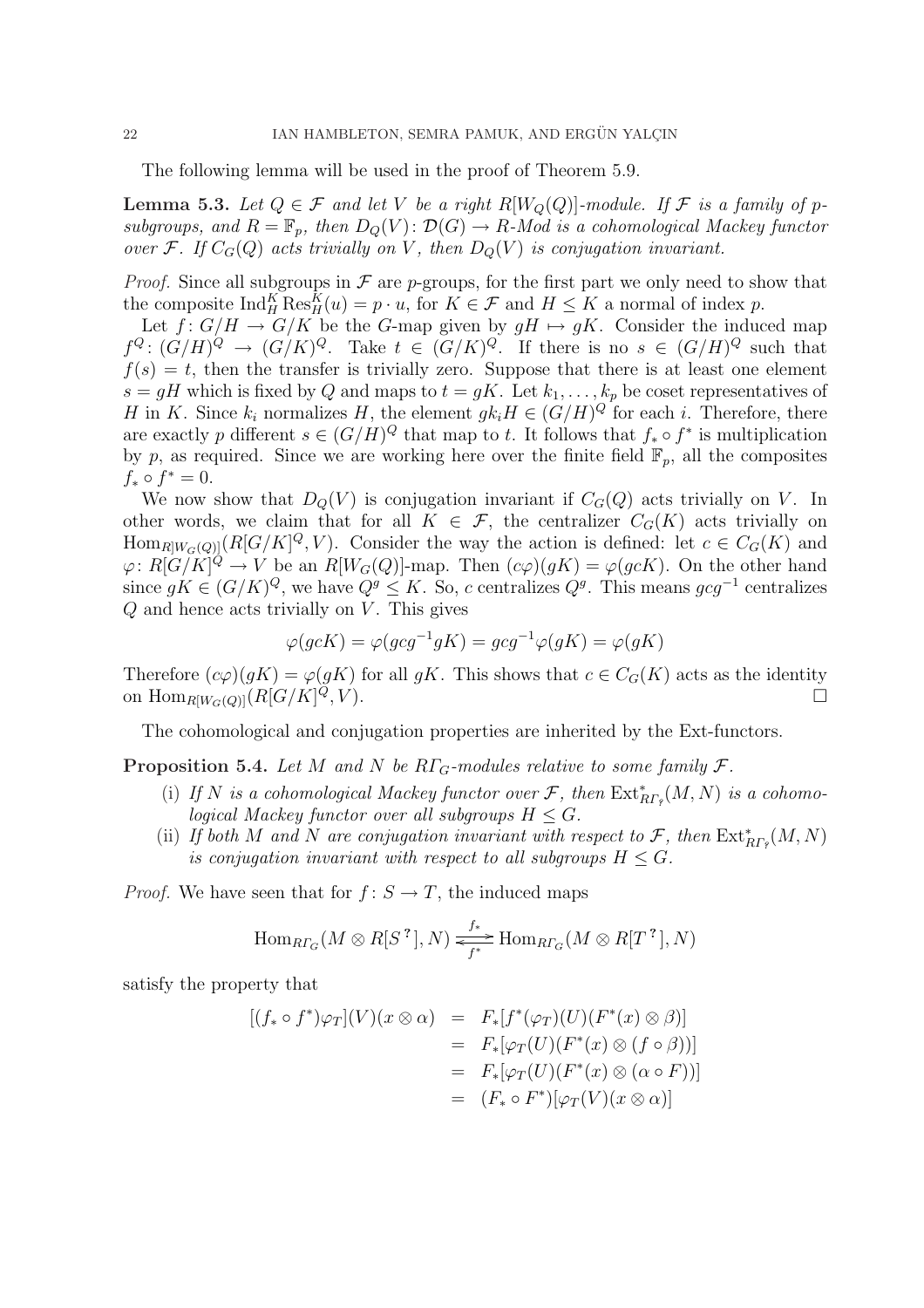for all  $x \in M(V)$  and  $\alpha: V \to T$ . In the last equality we used the invariance of  $\varphi_T$  with respect to the G-map  $F: U \to V$  (our notation comes from the definition of  $f_*$  above). Hence, if  $f: G/H \to G/K$  and  $F_* \circ F^*$  is multiplication by  $|K: H|$  (this follows from a count of double cosets), then  $f_* \circ f^*$  is also multiplication by  $|K : H|$ .

Let M and N be conjugation invariant right  $RT_G$ -modules, and let **P** be a projective resolution of M over  $R\Gamma_G$ . To show that  $\operatorname{Ext}_{R\Gamma_7}^*(M,N)$  is conjugation invariant, it is enough to show that the chain map induced by the conjugation action on  $\text{Hom}_{RP_7}(\mathbf{P}, N)$  is homotopy equivalent to the identity. We remark that the action of an element  $c \in C<sub>G</sub>(H)$ gives an automorphism  $J_c$ :  $\text{Or}_{\mathcal{F}} H \rightarrow \text{Or}_{\mathcal{F}} H$ , and induces an  $R\Gamma_H$ -module chain map  $\mathbf{P}(J_c)$ : Res $_H^G(\mathbf{P}) \to \text{Res}_H^G(\mathbf{P})$ .

If  $f: G/H \to G/H$  is given by  $eH \mapsto cH$  where  $c \in C_G(H)$ , then for each degree i,

$$
f_i^* \colon \operatorname{Hom}_{R\Gamma_G}(P_i \otimes R[G/H^?], N) \to \operatorname{Hom}_{R\Gamma_G}(P_i \otimes R[G/H^?], N)
$$

is given by

$$
f_i^*(\varphi_S)(U)(x \otimes \alpha) = \varphi_S(U)(x \otimes f \circ \alpha)
$$

where  $S = G/H$ ,  $x \in P_i(U)$ , and  $\alpha: U \to G/H$  is a G-map. In other words,  $f_i^* =$  $\text{Hom}_{R\Gamma_G}(\lambda_i, \text{id})$ , where  $\lambda_i(x \otimes \alpha) = x \otimes f \circ \alpha$  defines a chain map

$$
\lambda\colon \mathbf{P}\otimes R[G/H^?]\to \mathbf{P}\otimes R[G/H^?].
$$

We may assume that  $U = G/K$  with  $K \in \mathcal{F}$ . Let  $\alpha(eK) = qH$ . The conjugation action of  $c \in C_G(H)$  on  $M(U)$  or  $N(U)$  is given by the G-map  $F: G/K \to G/K$ , where  $F(eK) = gcg^{-1}K$  and  $f \circ \alpha = \alpha \circ F$ . We remark that  $z := gcg^{-1} \in C_G(K)$ , since  $K \subseteq gHg^{-1}$ , and that  $\mathbf{P}^*(F) = \mathbf{P}(J_z)(K)$ . Notice that

$$
f_i^*(\varphi_S)(U)(x \otimes \alpha) = (\varphi_S(U)(x \cdot P_i^*(F)^{-1} \otimes \alpha)) \cdot N^*(F),
$$

showing that the maps  $f_i^*$  are just given by the natural action maps of c on the domain and range of the Hom. Now observe that

$$
\mathbf{P}(J_z): \operatorname{Res}^G_K(\mathbf{P}) \to \operatorname{Res}^G_K(\mathbf{P})
$$

is a chain map lifting  $M(J_z)$ :  $\text{Res}_K^G(M) \to \text{Res}_K^G(M)$ . Since M is conjugation invariant, it follows that  $P(J_z) \simeq id$  by uniqueness (up to chain homotopy) of lifting in projective resolutions. Therefore  $\lambda_1 := \lambda \circ (\mathbf{P}^*(F) \otimes id) \simeq \lambda$ , and  $f^* \simeq \text{Hom}(\lambda_1, id)$ . But for all  $x \in P_i(U)$ , we have

$$
\text{Hom}(\lambda_1, \text{id})(\varphi_S)(U)(x \otimes \alpha) = \varphi_S(U)(x \cdot P_i^*(F) \otimes f \circ \alpha) = (\varphi_S(U)(x \otimes \alpha)) \cdot N^*(F),
$$

and hence  $f^*(\varphi_S) \simeq \varphi_S$ , by the conjugation invariance of N.

**Definition 5.5.** For any subgroup  $H \leq G$ , and any  $R\Gamma_G$ -modules M and N, an element  $\alpha \in \text{Ext}_{R\Gamma_H}^n(M,N)$  is called *stable* with respect to G provided that

$$
\operatorname{Res}_{H\cap^{g}H}^{H}(\alpha) = \operatorname{Res}_{H\cap^{g}H}^{g} c_H^g(\alpha)
$$

for any  $g \in G$ . The map  $c_H^g$  is the induced map  $f_*$  where  $f: G/H \to G/{}^gH$  is the G-map given by  $xH \to xg^{-1}(gHg^{-1}).$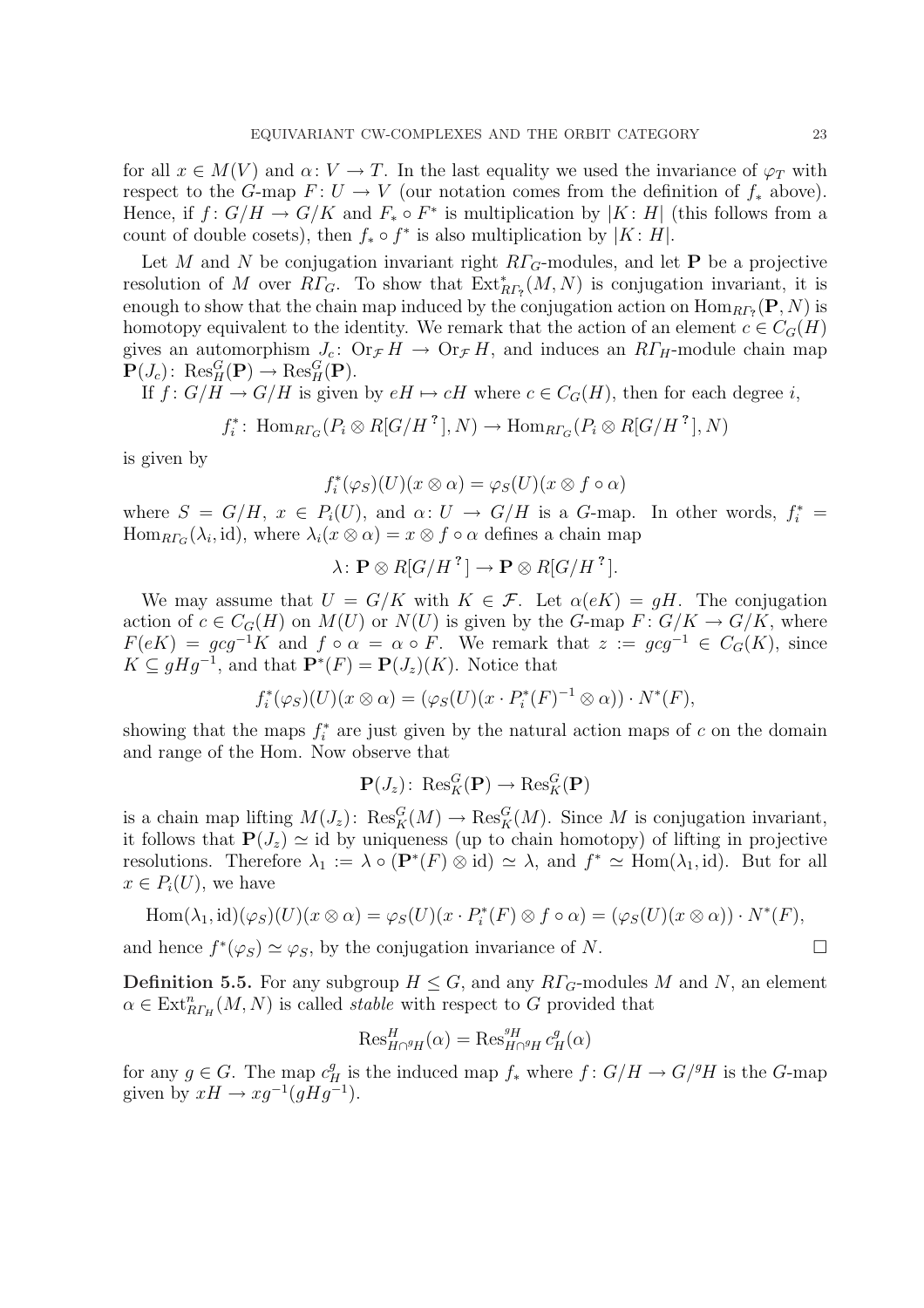**Theorem 5.6.** Let  $R = \mathbb{Z}_{(p)}$  and G be a finite group. For a right  $R\Gamma_G$ -module M and a cohomological Mackey functor  $N: \mathcal{D}(G) \to R$ -Mod, the restriction map

$$
\text{Res}_P^G\colon \operatorname{Ext}_{R\Gamma_G}^n(M,N)\to \operatorname{Ext}_{R\Gamma_P}^n(M,N)
$$

is an isomorphism for  $n \geq 0$  onto the stable elements, for any p-Sylow subgroup  $P \leq G$ .

*Proof.* By Proposition 5.4(i),  $Ext_{RF_7}^n(M, N)$  is a cohomological Mackey functor. Now the result follows (as in [33, 2.2]) from the stable element method of Cartan and Eilenberg [7, Chap. XII, 10.1].  $\Box$ 

**Remark 5.7.** Since  $\text{Ext}_{RF_7}^*(M, N)$  is a cohomological Mackey functor, it is a Green module over the trivial module  $\underline{R}$ , considered as a Green ring by defining  $\text{Ind}_{H}^{K}$ :  $\underline{R}(G/H) \to$  $\underline{R}(G/K)$  to be multiplication by  $|K:H|$  (see [19, Ex. 2.9]). It follows that  $\operatorname{Ext}_{R\varGamma_7}^*(M,N)$ is computable in the sense of Dress in terms of the p-Sylow subgroups (see [16, Ex. 5.9]).

The proof of Theorem 5.1. Let  $R = \mathbb{Z}_{(p)}$  and G be a finite group. Let  $H \leq G$  be a subgroup which controls  $p$ -fusion in  $G$ . For any cohomological Mackey functor  $F$ , the restriction map  $\operatorname{Res}_{P}^{G}$  maps surjectively to the stable elements in  $F(P)$ , for any p-Sylow subgroup  $P \leq G$ . If H controls p-fusion in G, and F is conjugation invariant, then all elements in  $F(H)$  are stable and

$$
\operatorname{Res}_{H}^{G}\colon F(G) \xrightarrow{\approx} F(H)
$$

is an isomorphism. This follows by a standard argument used to prove one direction of Mislin's theorem in group cohomology (see, for example, Symonds [33, Theorem 3.5] or Benson [2, Proposition 3.8.4]). We apply Proposition 5.4 and this remark to the cohomological Mackey functor  $F = \text{Ext}_{R\Gamma_7}^n(M, N)$ , and the proof is complete.  $\Box$ 

In the next section we will need a variation of this result.

**Definition 5.8.** We say the N is an *atomic* right  $R\Gamma_G$ -module of type  $Q \in \mathcal{F}$ , if  $N =$  $I_Q(N(Q))$  where  $I_Q$  is the inclusion functor introduced in Section 2.

**Theorem 5.9.** Let G be a finite group,  $R = \mathbb{Z}_{(p)}$ , and let F be a family of p-subgroups in G. Suppose  $H \leq G$  controls p-fusion in G. Then, for  $R\Gamma_G$ -modules M and N,

$$
\operatorname{Res}^G_H: \operatorname{Ext}^n_{R\Gamma_G}(M,N) \to \operatorname{Ext}^n_{R\Gamma_H}(\operatorname{Res}^G_H M, \operatorname{Res}^G_H N)
$$

is an isomorphism for  $n \geq 0$ , provided that  $C_G(Q)$  acts trivially on  $M(Q)$  and  $N(Q)$  for all  $Q \in \mathcal{F}$ .

*Proof.* Without loss of generality, we can assume that N is an atomic  $RT_G$ -module of type Q, with trivial  $C_G(Q)$ -action on  $N(Q)$ . This follows from the 5-lemma (using the filtration of N in  $[20, 16.8]$ .

Furthermore, we may also assume that  $N(Q)$  is R-torsion free. To see this, observe that as an  $N_G(Q)/QC_G(Q)$ -module,  $N(Q)$  fits into a short exact sequence  $0 \to L \to$  $F \to N(Q) \to 0$ , where F is a free  $N_G(Q)/QC_G(Q)$ -module. By taking inflations of these modules, we can consider the sequence as a sequence of  $N_G(Q)/Q$  -modules and apply the functor  $I_Q$ . This shows that N fits into a sequence  $0 \to N'' \to N' \to N \to 0$ , where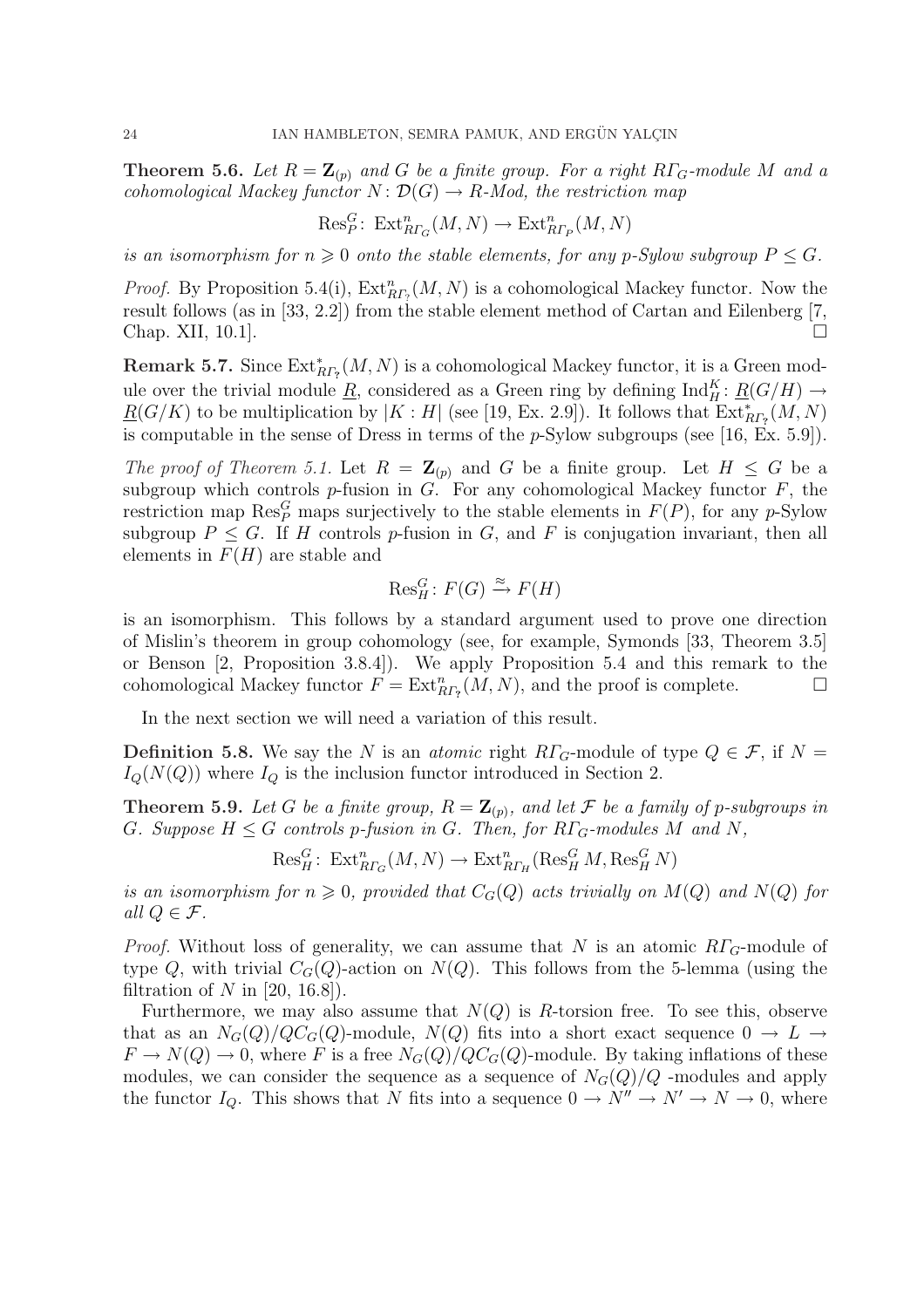both  $N'$  and  $N''$  are conjugation invariant and atomic, with an R-torsion free module at  $Q$ .

Now let  $N_p = N \otimes \mathbb{F}_p = N/pN$ . By Lemma 4.10 we have a finite length coresolution

(5.10) 
$$
0 \to N_p \to DN_p \to DCN_p \to \cdots \to DC^m N_p \to 0
$$

for some  $m \geq 0$ . Since F is family of p-groups, Lemma 5.3 shows that the Mackey functors  $DC^iN_p$  are cohomological over  $\mathcal F$  and conjugation invariant, for  $0 \leq i \leq m$ .

We can apply the functors  $\text{Ext}_{RF_?}^*(M, -)$  to the coresolution (5.10). By Proposition 5.4, the Mackey functors  $\text{Ext}_{RF_?}^*(M,DC^iN_p)$  are also cohomological and conjugation invariant. Therefore

$$
\mathrm{Res}^G_H\colon \operatorname{Ext}^*_{R\Gamma_G}(M,N_p)\to \operatorname{Ext}^*_{R\Gamma_H}(M,N_p)
$$

is an isomorphism by Theorem 5.1 and the 5-lemma (using the coresolution). Furthermore, since  $N(Q)$  is R-torsion free, we have a short exact sequence

$$
0 \to N/p^{k-1} \to N/p^k \to N/p \to 0,
$$

for every  $k > 1$ , and hence by "dévissage" we conclude that

(5.11) 
$$
\operatorname{Res}^G_H: \operatorname{Ext}^*_{R\Gamma_G}(M, N/p^k) \xrightarrow{\approx} \operatorname{Ext}^*_{R\Gamma_H}(M, N/p^k)
$$

is an isomorphism, for every  $k \geq 1$ . To finish the proof it is enough to show that

$$
\text{Res}_{H}^{G} \colon \operatorname{Ext}^*_{R\Gamma_G}(M,N) \otimes \widehat{\mathbf{Z}}_p \to \operatorname{Ext}^*_{R\Gamma_H}(M,N) \otimes \widehat{\mathbf{Z}}_p
$$

is an isomorphism. However, for **P** any projective resolution of M over  $R\Gamma$ <sub>G</sub>, the complex

$$
\mathrm{Hom}_{R\varGamma_G}(\mathbf{P},N/p^k)=\mathrm{Hom}_{R\varGamma_G}(\mathbf{P},N)\otimes\mathbf{Z}/p^k
$$

is a cochain complex of finitely-generated  $R$ -modules. By the universal coefficient theorem in cohomology [30, p. 246], we have an exact sequence

$$
0 \to \mathrm{Ext}^n_{R\Gamma_G}(M,N) \otimes \mathbf{Z}/p^k \to \mathrm{Ext}^n_{R\Gamma_G}(M,N/p^k) \to \mathrm{Tor}^R_1(\mathrm{Ext}^{n+1}_{R\Gamma_G}(M,N),\mathbf{Z}/p^k) \to 0.
$$

Since  $\widehat{\mathbf{Z}}_p = \varprojlim \mathbf{Z}/p^k$  and the inverse limit functor is left exact, we obtain an exact sequence

$$
0 \to \text{Ext}_{R\Gamma_G}^n(M, N) \otimes \widehat{\mathbf{Z}}_p \to \varprojlim \text{Ext}_{R\Gamma_G}^n(M, N/p^k) \to \varprojlim \text{Tor}_1^R(\text{Ext}_{R\Gamma_G}^{n+1}(M, N), \mathbf{Z}/p^k).
$$

Now we compare this sequence via  $\text{Res}_{H}^{G}$  to the corresponding sequence for the subgroup  $H$ , and use the dévissage isomorphisms  $(5.11)$  on the middle term. This shows immediately that  $\text{Res}_{H}^{G}$  is injective on the first term, for all  $n \geq 0$ . Since the functor  $\text{Tor}_{1}^{R}$  is left exact, we get  $\text{Res}_{H}^{G}$  injective on the third term as well. But now a diagram chase shows that  $\text{Res}_{H}^{G}$  is surjective on the first term.

# 6. Chain complexes over orbit categories

In this section, we prove some theorems about chain complexes over orbit categories. In particular, Proposition 6.8, Proposition 6.4, and Theorem 6.7 will be used in the proof of Theorem A (see Section 9). Most of the results follow from Dold's theory of algebraic Postnikov systems [11].

As before, G denote a finite group and  $\mathcal F$  denote a family of subgroups of G. Throughout this section  $\Gamma_G = \text{Or}_{\mathcal{F}} G$  and R is a commutative ring. For chain complexes C and D,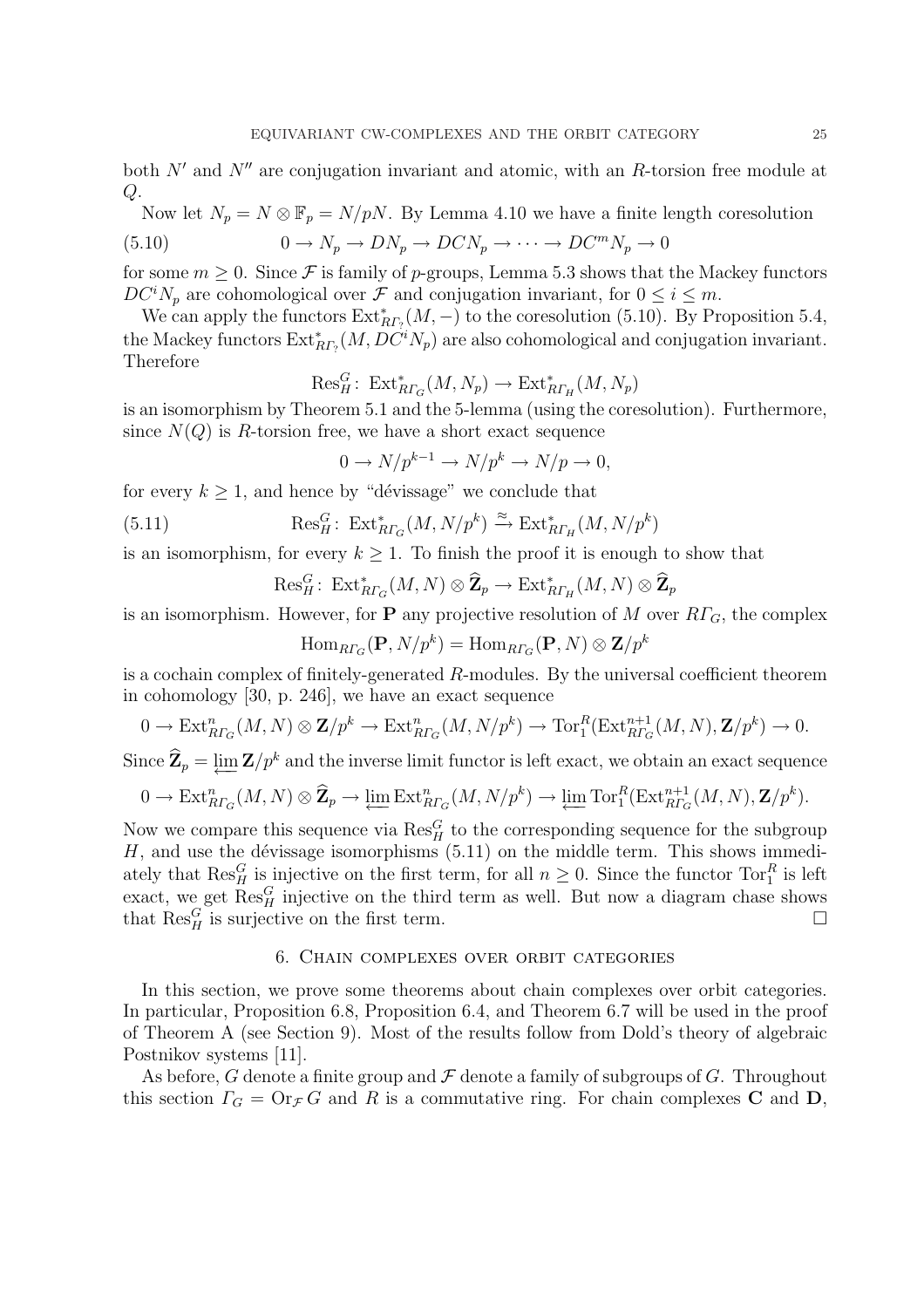the notation  $C \simeq D$  always means C is chain homotopy equivalent to D. For chain isomorphism the standard notation is  $C \cong D$ . When we say C is a projective chain complex, we mean it is a chain complex of projective modules (which also means that it is projective in the category of chain complexes). A chain complex C is positive if  $C_i = 0$ for  $i < 0$ .

We say that a chain complex C over  $R\Gamma_G$  has finite homological dimension (or hdim C is finite) if C is positive, and there exists an integer n such that  $H_i(\mathbf{C}) = 0$  for  $i > n$ . A chain complex C is *finite* if C is positive, and there exists an integer n such that  $C_i = 0$ for  $i > n$ . We start with a well known observation about chain complexes.

**Lemma 6.1.** Let C be a projective chain complex of  $R\Gamma_G$ -modules which has finite homological dimension. Then,  $C$  is homotopy equivalent to a finite projective chain complex if and only if there is an integer n such that

$$
\text{Ext}_{R\Gamma_G}^i(\mathbf{C},M) = 0 \text{ for } i > n,
$$

for all  $R\Gamma$ <sub>G</sub>-modules M.

Proof. See Cartan-Eilenberg [7, Chap. XVII, 1.4] for chain complexes over rings. A similar argument as in Proposition 4.5 gives the result over the orbit category.  $\Box$ 

**Proposition 6.2.** Let C be a projective chain complex of  $\mathbf{Z}\Gamma_G$ -modules which has a finite homological dimension. Suppose that  $\mathbf{Z}_{(p)} \otimes_{\mathbf{Z}} \mathbf{C}$  is chain homotopy equivalent to a finite projective chain complex for all  $p \mid |G|$ . Then, **C** is chain homotopy equivalent to a finite projective complex.

*Proof.* Let M be an  $RT_G$ -module. Consider the hypercohomology spectral sequence (see [3, 3.4.3]):

$$
E_2^{s,t} = \text{Ext}^s_{\mathbf{Z}\Gamma_G}(H_t(\mathbf{C}), M)
$$

which converges to  $\operatorname{Ext}^*_{\mathbf{Z} \Gamma_G}(\mathbf{C}, M)$ . Since **C** has finite homological dimension, for all which converges to  $\text{Ext}_{\mathbf{Z}\Gamma_G}(\mathbf{C},M)$ . Since C has limite homological dimension, for all  $i > (l(\Gamma_G) + \text{hdim}\,\mathbf{C})$ , the group  $\text{Ext}_{\mathbf{Z}}^i(\mathbf{C},M)$  is a finite abelian group with exponent dividing a power of  $|G|$ . Here  $l(\Gamma_G)$  is the length of the orbit category, as defined in §2D, and hdim **C** denotes the largest integer n such that  $H_n(\mathbf{C}) \neq 0$ .

In particular, there is an integer  $k$ , independent from  $M$ , such that M

$$
\mathrm{Ext}^i_{\mathbf{Z}\Gamma_G}(\mathbf{C},M)\cong \bigoplus_{p||G|}\mathrm{Ext}^i_{\mathbf{Z}_{(p)}\Gamma_G}(\mathbf{Z}_{(p)}\otimes_{\mathbf{Z}}\mathbf{C},M_p)
$$

for all  $i > k$ . Here  $M_p = \mathbb{Z}_{(p)} \otimes_{\mathbb{Z}} M$ . Now, since  $\mathbb{Z}_{(p)} \otimes_{\mathbb{Z}} \mathbb{C}$  is homotopy equivalent to a finite projective complex for all  $p \mid |G|$ , there is an n such that

$$
\mathrm{Ext}^i_{\mathbf{Z}\varGamma_G}(\mathbf{C},M)=0
$$

for all  $i > n$  and for all M. The result follows from the previous lemma.

A chain complex version of Rim's theorem also holds.

**Proposition 6.3.** Let  $R = \mathbb{Z}_{(p)}$  and C be a projective chain complex over  $R\Gamma_G$  with finite homological dimension. Assume that  $\mathcal F$  is a family of p-subgroups. Then,  $C$  is homotopy equivalent to a finite projective complex if and only if  $\text{Res}_{P}^{G} \mathbf{C}$  is homotopy equivalent to a finite projective complex for any p-Sylow subgroup P of G.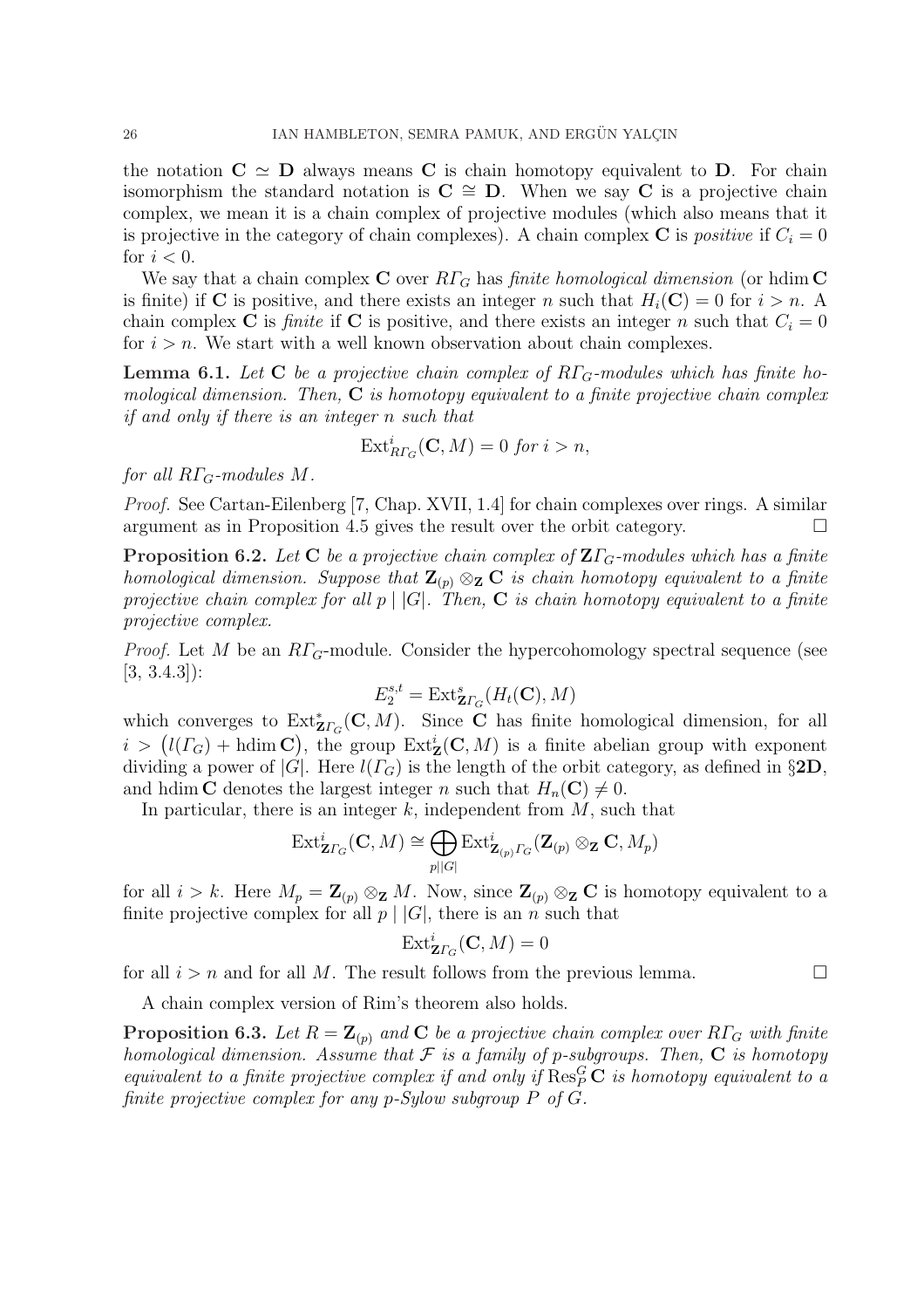*Proof.* One direction is clear (and holds without assumption on the family  $\mathcal{F}$ ). Conversely, suppose that  $\operatorname{Res}_{P}^{G}$ **C** is homotopy equivalent to a projective complex with hdim = *l*. Let  $n$  be an integer bigger than both  $l$  and hdim C. Consider

$$
\cdots \longrightarrow \operatorname{Res}_P^G C_{n+1} \longrightarrow \operatorname{Res}_P^G C_n \stackrel{\partial_n}{\longrightarrow} \operatorname{Res}_P^G C_{n-1} \longrightarrow \cdots \longrightarrow \operatorname{Res}_P^G C_0 \longrightarrow 0.
$$

We have

$$
\mathrm{Ext}^1_{R\varGamma_P}(\mathrm{Res}^G_P\mathrm{im}(\partial_n),M)\cong\mathrm{Ext}^{n+1}_{R\varGamma_P}(\mathrm{Res}^G_P\mathbf{C},M)=0,
$$

for every  $R\Gamma_P$ -module M. This gives that  $\text{Res}_P^G \text{im}(\partial_n)$  is projective. By Theorem 3.9, we obtain that  $\text{im}(\partial_n)$  has finite projective resolution. Thus, C is chain homotopy equivalent to a finite projective complex.  $\Box$ 

We also prove a chain complex version of Theorem 5.9. Recall the definition of *conjugation invariant RΓ<sub>G</sub>*-modules given in  $(5.2)$ .

**Proposition 6.4.** Let G be a finite group, and F be a family of p-subgroups in G. Suppose  $H \leq G$  controls p-fusion in G and  $R = \mathbf{Z}_{(p)}$ . Let  $\mathbf{C}^H$  be a positive projective chain complex of  $R\Gamma_H$ -modules such that the homology groups  $H_i(\mathbf{C}^H)$  are conjugation invariant right  $R\Gamma_H$ -modules, for every  $i \geq 0$ . Then, the following holds:

- (i) There exists a positive projective chain complex  $\mathbb{C}^G$  of  $R\Gamma_G$ -modules such that  $\mathrm{Res}^G_{H}\mathbf{C}^G$  is homotopy equivalent to  $\mathbf{C}^H.$
- (ii) If  $\ddot{C}^H$  is homotopy equivalent to a finite projective complex, then  $C^G$  is also homotopy equivalent to a finite complex.

For the proof we will need the theory of algebraic Postnikov systems due to Dold [11,  $\S7$ . According to this theory, given a positive projective chain complex C, there is a sequence of positive projective chain complexes  $C(i)$  indexed by positive integers such that  $f: \mathbf{C} \to \mathbf{C}(i)$  induces a homology isomorphism for dimensions  $\leq i$ . Moreover, there is a tower of maps



such that  $\mathbf{C}(i) = \Sigma^{-1}\mathbf{C}(\alpha_i)$ , where  $\mathbf{C}(\alpha_i)$  denotes the algebraic mapping cone of  $\alpha_i$ , and  $\mathbf{P}(H_i)$  denotes a projective resolution of the homology module  $H_i$ .

Recall that the algebraic mapping cone of a chain map  $f: \mathbf{C} \to \mathbf{D}$  is defined as the chain complex  $\mathbf{C}(f) = \mathbf{D} \oplus \Sigma \mathbf{C}$  with boundary map given by  $\partial(x, y) = (\partial x + f(x), \partial y)$ .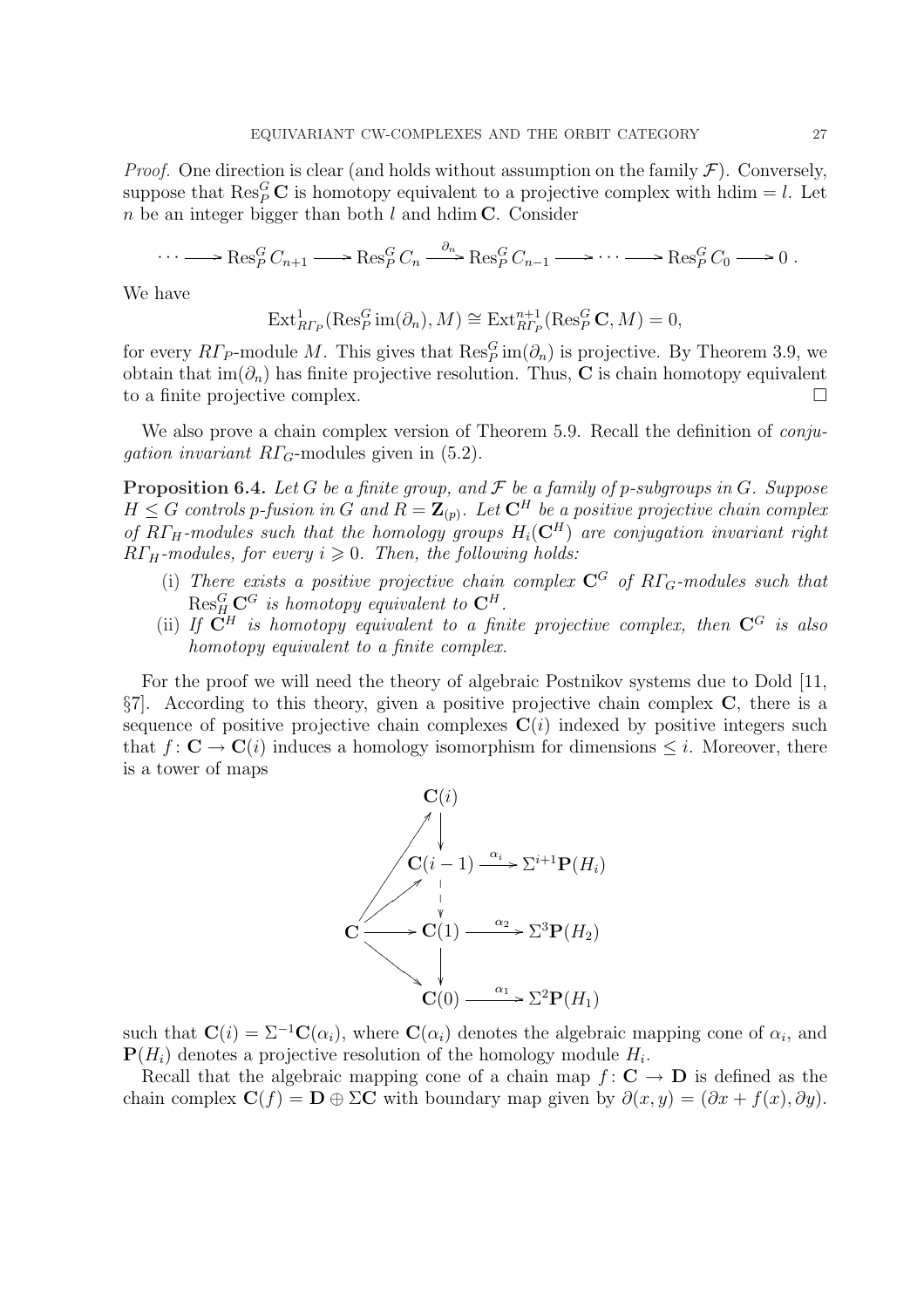Note that  $\Sigma^n$  is the shift operator for chain complexes which is defined by  $(\Sigma^n \mathbf{C})_i = C_{i-n}$ for every integer n.

The algebraic Postnikov system has similar properties to the Postnikov system in homotopy theory. The maps  $\alpha_i: \mathbf{C}(i-1) \to \Sigma^{i+1} \mathbf{P}(H_i)$  are called k-invariants and they are well defined up to chain homotopy equivalence. We can consider the k-invariants as classes in  $\text{Ext}_{R\Gamma_G}^{i+1}(\mathbf{C}(i-1), H_i)$ , since there is an isomorphism

$$
[\mathbf{C}(i-1), \Sigma^{i+1}\mathbf{P}(H_i)] \cong \mathrm{Ext}^{i+1}_{RT_G}(\mathbf{C}(i-1), H_i)
$$

between chain homotopy classes of chain maps and the Ext-groups of chain complexes (see Dold [11] for details). The k-invariants  $\alpha_i \in \text{Ext}_{RT_G}^{i+1}(\mathbf{C}(i-1), H_i)$  are defined inductively and they uniquely specify  $C$  up to chain homotopy equivalence.

We also need a lifting result for  $RT_H$ -modules.

**Lemma 6.5.** Let G be a finite group, and  $\mathcal F$  be a family of p-subgroups in G. Suppose  $H \leq G$  controls p-fusion in G. Then the restriction map  $M \mapsto \operatorname{Res}_{H}^{G}(M)$  gives a bijection between the isomorphism classes of conjugation invariant right  $R\Gamma$ <sub>G</sub>-modules and conjugation invariant right  $R\Gamma_H$ -modules.

*Proof.* A conjugation invariant right  $R\Gamma_G$ -module M is a functor  $\text{Or}_{\mathcal{F}} G \to R$ -Mod which factors through the quotient category  $Or_{\mathcal{F}} G \to \text{Sub}_{\mathcal{F}} G$ . Here  $\text{Sub}_{\mathcal{F}} G$  has objects  $K \in \mathcal{F}$ and morphisms  $Mors_{\text{ub}_{\mathcal{F}}G}(K, L) = Mor_{\text{Or}_{\mathcal{F}}G}(G/K, G/L)/C_G(K)$ , where an element  $c \in$  $C_G(K)$  acts on a G-map defined by  $f(eK) = gL$  via the composition  $eK \mapsto cgL$  (see [21, p. 206]).

Consider the functor  $F: \text{Or}_{\mathcal{F}} H \to \text{Or}_{\mathcal{F}} G$  given on objects by  $H/K \mapsto G/K$  (see Section 3), and on morphisms by induced maps. First note that every object of  $\text{Sub}_{\mathcal{F}} G$  is isomorphic to an object of  $\text{Sub}_{\mathcal{F}} H$ , since every p-subgroup of G is conjugate to a subgroup of  $H$ . In addition,  $F$  induces a bijection of morphism sets

$$
Mors_{\text{ub}_{\mathcal{F}} H}(K, L) \to Mor_{\text{Sub}_{\mathcal{F}} G}(K, L)
$$

since H controls p-fusion in G. Suppose that  $F(f_1) \approx F(f_2)$ , where  $f_1(eK) = h_1L$  and  $f_2(eK) = h_2L$ , for some  $h_1, h_2 \in H$ . By assumption, there exists  $c \in C_G(K)$  such that  $ch_2L = h_1L$ , or  $h_1^{-1}ch_2 \in L \leq H$ . But this implies  $c \in C_H(K)$  so  $f_1 \approx f_2$  and F is injective on morphisms. Given  $f: G/K \to G/L$  with  $K \leq H$ ,  $f(eK) = gL$  and  $g^{-1}Kg \subseteq L \leq H$ , we have  $g = ch$  for some  $c \in C_G(K)$  and  $h \in H$ , because H controls p-fusion in G. Hence  $f \approx F(f_1)$ , where  $f_1(eK) = hL$  and F is surjective on morphisms.

Therefore the functor  $F: \text{Or}_{\mathcal{F}} H \to \text{Or}_{\mathcal{F}} G$  induces an equivalence of categories

$$
\bar{F} \colon \operatorname{Sub}_{\mathcal{F}} H \approx \operatorname{Sub}_{\mathcal{F}} G
$$

by [24, IV.4, Theorem 1, p. 91].

Proof of Proposition 6.4. Part (ii) follows from Proposition 6.3, so it is enough to prove the existence of  $\mathbb{C}^G$ . By Lemma 6.5, for each  $i \geq 0$  there exists a conjugation invariant right  $R\Gamma_G$ -module  $H_i^G$  such that  $\text{Res}_H^G(H_i^G) = H_i(\mathbb{C}^H)$ .

Consider the Postnikov tower for  $\mathbf{C}^H$ . Since  $\mathbf{C}^H(0) = \mathbf{P}(H_0(\mathbf{C}^H))$  there is a complex  $\mathbf{C}^G(0)$  such that  $\text{Res}_H^G \mathbf{C}^G(0) \simeq \mathbf{C}^H(0)$ . In this case, the complex  $\mathbf{C}^G(0)$  can be taken as a projective resolution of  $H_0^G$ . Now, we will show that such a lifting exists for  $\mathbf{C}^H(i)$  for all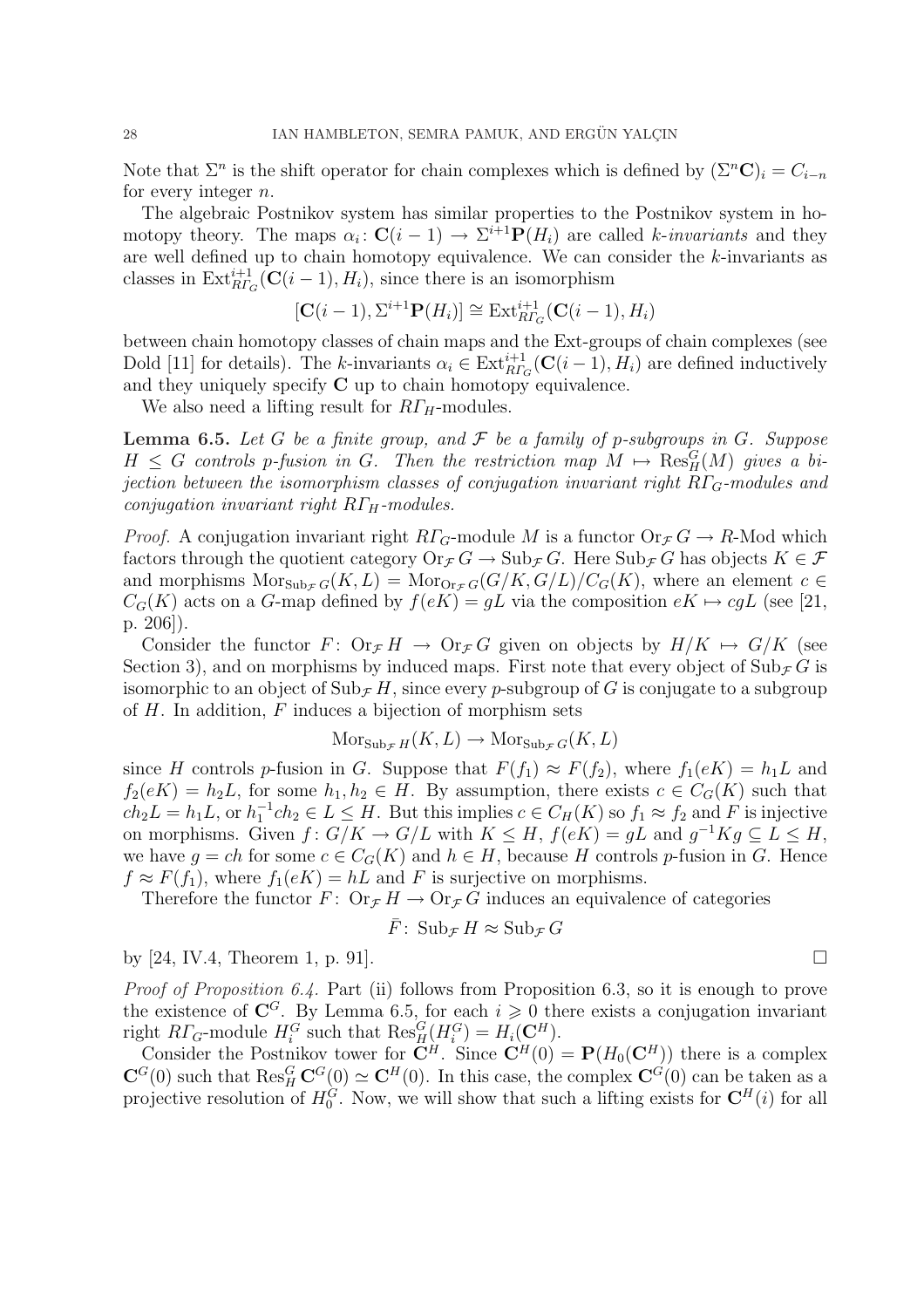i. For this we prove a slightly stronger statement so that we can carry out an induction. We claim that the following holds for all  $n \geqslant 0$ .

- (i)  $\mathbf{C}^{H}(n)$  lifts to a chain complex  $\mathbf{C}^{G}(n)$
- (ii) The restriction map

$$
\text{Res}_{H}^{G} \colon \operatorname{Ext}^*_{R\Gamma_G}(\mathbf{C}^G(n), N) \to \operatorname{Ext}^*_{R\Gamma_H}(\mathbf{C}^H(n), \operatorname{Res}_H^G N)
$$

is an isomorphism for all  $*\geq 0$  and for every  $R\Gamma_G$ -module N which is conjugation invariant.

We have already shown that  $\mathbf{C}^H(0)$  lifts to  $\mathbf{C}^G(0)$ . For the second property, first observe that that  $\mathbf{C}^G(0)$  is chain homotopy equivalent to a chain complex with single module  $H_0^G$ and similarly,  $\mathbf{C}^{H}(0) \simeq H_0^H$ . So, we need to show that

$$
\text{Res}^G_H: \text{Ext}^*_{R\Gamma_G}(H_0^G, H_1^G) \to \text{Ext}^*_{R\Gamma_H}(H_0^H, H_1^H)
$$

is an isomorphism. This follows from Theorem 5.9, because of our assumption on homology groups.

Now, assume that both (i) and (ii) hold for  $n = i - 1$ . Then, take

$$
\alpha_i^G \in \text{Ext}^{i+1}_{R\Gamma_G}(\mathbf{C}^G(i-1), H_i^G)
$$

which corresponds to the class  $\alpha_i^H \in \text{Ext}_{R\Gamma_H}^{i+1}(\mathbf{C}^H(i-1), H_i^H)$  under the isomorphism given in (ii). Let  $\mathbf{C}^G(i) = \Sigma^{-1}\mathbf{C}(\alpha_i^G)$ . Then, we have a short exact sequence of chain complexes

$$
0 \longrightarrow \mathbf{C}^G(i) \longrightarrow \mathbf{C}^G(i-1) \xrightarrow{\alpha_i^G} \Sigma^{i+1} \mathbf{P}(H_i^G) \longrightarrow 0
$$

Since  $\text{Res}_{H}^{G} \alpha_i^G = \alpha_i^H$ , we have  $\text{Res}_{H}^{G} \mathbf{C}^{G}(i) \simeq \mathbf{C}^{H}(i)$ . Now, we will show that (ii) holds for  $\mathbf{C}^{G}(i)$ . By the Five Lemma, it is enough to show that

$$
\text{Res}_{H}^{G} \colon \operatorname{Ext}^*_{R\Gamma_G}(\Sigma^{i+1} \mathbf{P}(H_i^G), N) \to \operatorname{Ext}^*_{R\Gamma_H}(\Sigma^{i+1} \mathbf{P}(H_i^H), N)
$$

is an isomorphism for all  $* \geq 0$ , and for every  $R\Gamma_G$ -module N which is conjugation invariant. But, this follows from Theorem 5.9.  $\Box$ 

Now, we prove one of the main results of this section which allows us to glue  $p$ -local chain complexes. We first give a definition.

**Definition 6.6.** Let C be a chain complex over  $R\Gamma$ <sub>G</sub>. We say that C has *homology gaps* of length n, if  $H_{i+k}(\mathbf{C}) = 0$  for  $0 < k < n$ , whenever  $H_i(\mathbf{C}) \neq 0$ .

**Theorem 6.7.** Let G be a finite group of order m. For each prime  $p \mid m$ , let  $\mathbf{C}^{(p)}$  be a positive projective chain complex of  $\mathbf{Z}_{(p)}\Gamma_{G}$ -modules. Suppose that

- (i)  $\mathbf{C}^{(p)}$  has homology gaps of length  $> l(\Gamma_G)$ , for all p | m.
- (ii) there exists a graded  $\mathbf{Z}\Gamma_G$ -module  $\mathbf{H}$  such that  $H_i(\mathbf{C}^{(p)}) \cong \mathbf{Z}_{(p)} \otimes_{\mathbf{Z}} \mathbf{H}_i$  for all  $i \geq 0$ , and for all  $p \mid m$ .

Then, there is a projective chain complex **C** of  $\mathbf{Z}\Gamma_G$ -modules such that  $\mathbf{Z}_{(p)} \otimes_{\mathbf{Z}} \mathbf{C} \simeq \mathbf{C}^{(p)}$ , for each prime  $p \mid m$ , and  $H_i(\mathbf{C}) = \mathbf{H}_i$  for  $i \geq 0$ .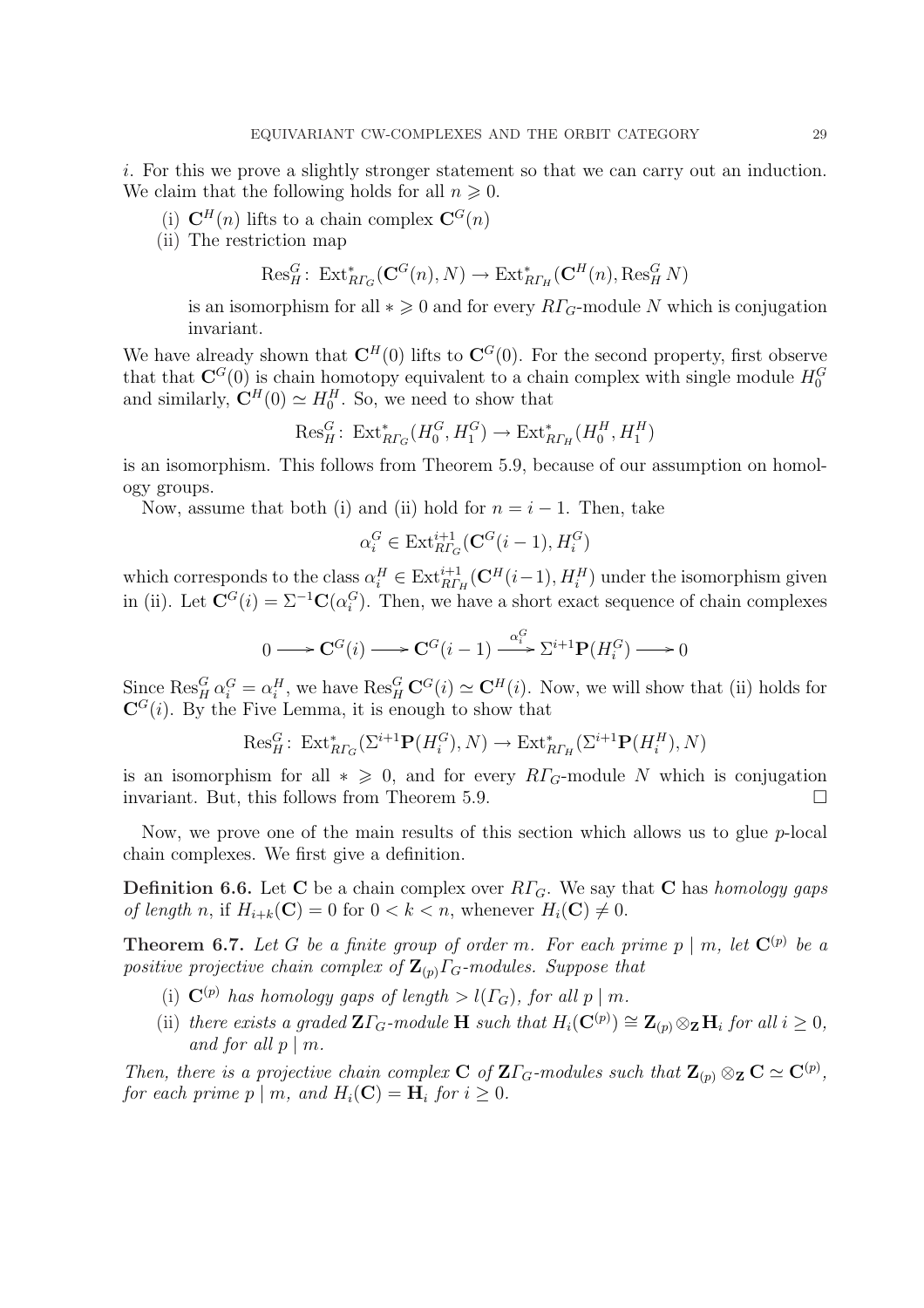*Proof.* We will construct **C** inductively. The case  $i = 0$  is trivial, because in this case we can take  $\mathbf{C}(0) = \mathbf{P}(\mathbf{H}_0)$ . Assume now that  $\mathbf{C}(i-1)$  has been constructed in such a way that  $\mathbf{Z}_{(p)} \otimes_{\mathbf{Z}} \mathbf{C}(i-1) \simeq \mathbf{C}^{(p)}_{i-1}$  $\sum_{i=1}^{(p)}$  for all  $p \mid m$ . If  $\mathbf{H}_i = 0$ , then we can take  $\mathbf{C}(i) = \mathbf{C}(i-1)$ and it will satisfy the condition that  $\mathbf{Z}_{(p)} \otimes_{\mathbf{Z}} \mathbf{C}(i) \simeq \mathbf{C}_{i}^{(p)}$ will satisfy the condition that  $\mathbf{Z}_{(p)} \otimes_{\mathbf{Z}} \mathbf{C}(i) \simeq \mathbf{C}_i^{(p)}$ . So, assume  $\mathbf{H}_i$  is nonzero. If and it will satisfy the condition that  $\mathbf{Z}_{(p)} \otimes_{\mathbf{Z}} \mathbf{C}$ <br> $i + 1 > (l(\Gamma_G) + \text{hdim }\mathbf{C}(i-1)),$  then we have

$$
\operatorname{Ext}_{\mathbf{Z}\Gamma_G}^{i+1}(\mathbf{C}(i-1),\mathbf{P}(\mathbf{H}_i)) \cong \bigoplus_{p|m} \operatorname{Ext}_{\mathbf{Z}_{(p)}\Gamma_G}^{i+1}(\mathbf{Z}_{(p)} \otimes_{\mathbf{Z}} \mathbf{C}(i-1),\mathbf{H}_i^{(p)})
$$

$$
\cong \bigoplus_{p|m} \operatorname{Ext}_{\mathbf{Z}_{(p)}\Gamma_G}^{i+1}(\mathbf{C}^{(p)}(i-1),\mathbf{H}_i^{(p)})
$$

where  $\mathbf{H}_{i}^{(p)} = \mathbf{Z}_{(p)} \otimes_{\mathbf{Z}} \mathbf{H}_{i}$ . Note that the above condition on  $(i + 1)$  is satisfied since the distance between nonzero homology groups of  $\mathbb{C}^{(p)}$  is bigger than  $l(\Gamma_G)$ . Choose  $\alpha_i \in \text{Ext}_{\mathbf{Z}T_G}^{i+1}(\mathbf{C}(i-1), \mathbf{P}(\mathbf{H}_i))$  so that under the p-localization map,  $\alpha_i$  is mapped to the *i*-th *k*-invariant  $\alpha_i^{(p)}$  $i^{(p)}$  of the p-local complex  $\mathbf{C}^{(p)}$ , for every p | m. Let  $\mathbf{C}(i) = \Sigma^{-1}\mathbf{C}(\alpha_i)$ . For each prime  $p \mid m$ , we have a diagram of the form

$$
0 \longrightarrow \mathbf{C}(i) \longrightarrow \mathbf{C}(i-1) \xrightarrow{\alpha_i} \mathbf{P}(\mathbf{H}_i) \longrightarrow 0
$$
  
\n
$$
\downarrow \varphi_p
$$
  
\n
$$
0 \longrightarrow \mathbf{C}^{(p)}(i) \longrightarrow \mathbf{C}^{(p)}(i-1) \xrightarrow{\alpha_i^{(p)}} \mathbf{P}(\mathbf{H}_i^{(p)}) \longrightarrow 0
$$

where the vertical map  $\varphi_p$  is given by the composition

$$
\varphi_p \colon \mathbf{C}(i-1) \to \mathbf{Z}_{(p)} \otimes_{\mathbf{Z}} \mathbf{C}(i-1) \cong \mathbf{C}^{(p)}(i-1).
$$

The first map in the above composition is induced by the usual inclusion of integers into p-local integers. From this diagram, it is clear that there is a map  $\mathbf{C}(i) \to \mathbf{C}^{(p)}(i)$  which induces an isomorphism on homology when it is localized at  $p$ . Thus, it gives a chain homotopy equivalence  $\mathbf{Z}_{(p)} \otimes_{\mathbf{Z}} \mathbf{C}(i) \simeq \mathbf{C}^{(p)}(i)$ , for  $p \mid m$ . This completes the proof.  $\Box$ 

We conclude this section with a technique (used in the proof of Theorem A) for modifying the homology of a given (finite, projective) chain complex  $C$  over the orbit category. A projective resolution  $\mathbf{P} \to M$  has length  $\leq \ell$ , provided that  $P_i = 0$  for  $i > \ell$ .

**Proposition 6.8.** Let  $\Gamma$  be an EI-category. Let  $\varphi: \mathbf{H}_k \to \mathbf{H}'_k$  be an RT-module homomorphism, where  $\mathbf{H}_k = H_k(\mathbf{C})$ . Suppose that both kernel and cokernel of  $\varphi$  admit finite projective resolutions of length  $\leq \ell$ , and that  $H_{k+i} = 0$  for  $1 \leq j \leq \ell$ . Then there is a RΓ-chain complex C' such that  $H_i(\mathbf{C}') = H_i(\mathbf{C})$ , for  $i \neq k$ , and  $H_k(\mathbf{C}') = \mathbf{H}'_k$ .

*Proof.* First suppose that  $\varphi$  is surjective. Let

$$
0 \to P_{k+\ell} \to \cdots \to P_k \to \ker \varphi \to 0
$$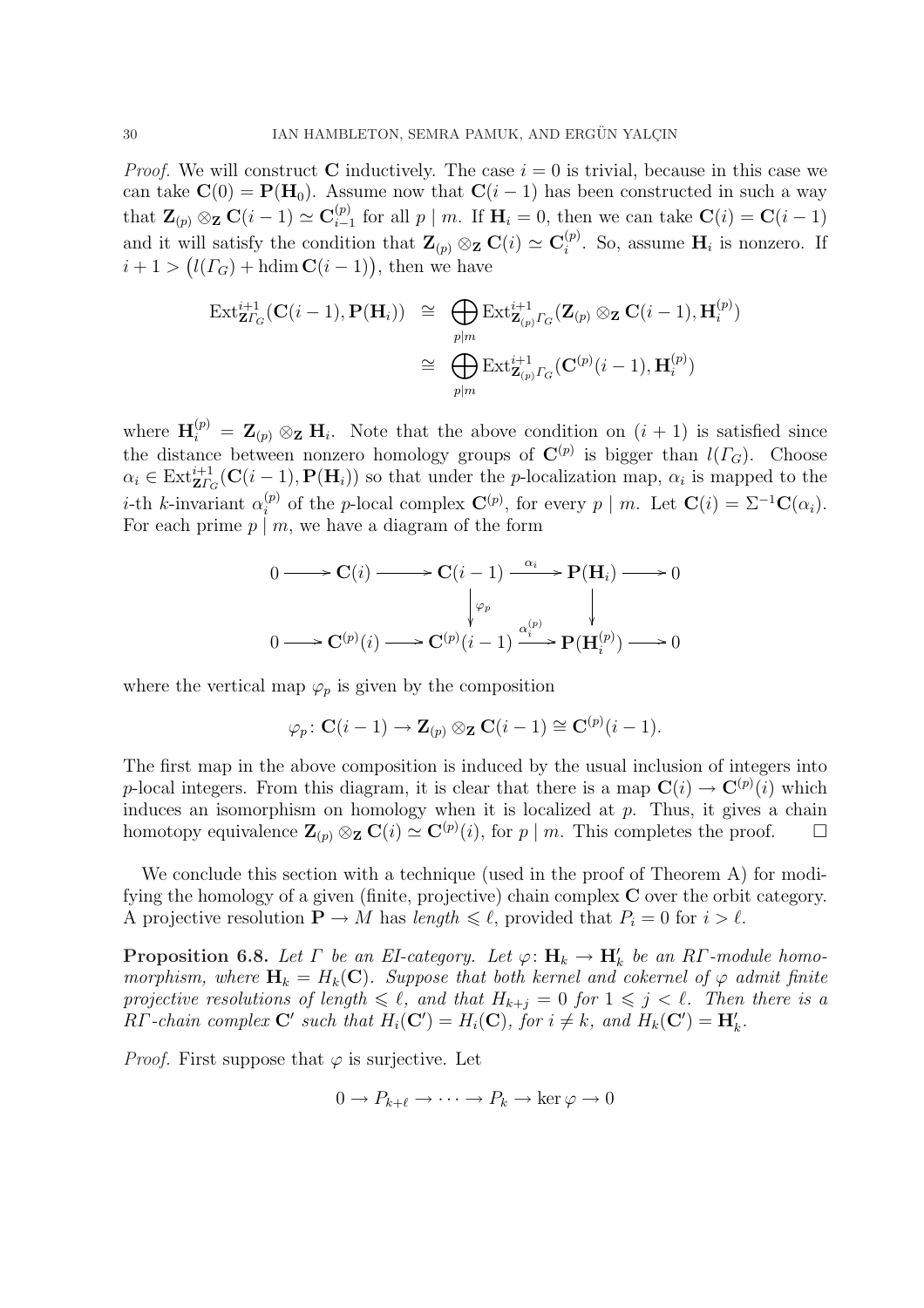be a projective resolution for ker  $\varphi$ . Since **C** is exact in the range  $[k+1, k+ \ell)$ , we have a chain map



This gives a chain map  $f : \mathbf{P} \to \mathbf{C}$ , where  $f_k : P_k \to C_k$  is the composition of  $f_k$  with the inclusion  $Z_k \subset C_k$ . Let  $\mathbf{C}' = \mathbf{C}(f)$  denote the mapping cone of f. The induced map

$$
\ker \varphi = H_k(\mathbf{P}) \to H_k(\mathbf{C}) = \mathbf{H}_k
$$

on homology is given by the inclusion, and hence  $H_k(\mathbf{C}') = \mathbf{H}'_k$ , with  $H_i(\mathbf{C}') = H_i(\mathbf{C})$  for  $i \neq k$ .

Now suppose that  $\varphi$  is an injective map, so that

(6.9) 
$$
0 \to \mathbf{H}_k \xrightarrow{\varphi} \mathbf{H}'_k \to \text{coker}\,\varphi \to 0
$$

is exact. Let  $\epsilon: \mathbf{P} \to \text{coker } \varphi$  be a projective resolution of coker  $\varphi$  of length  $\leq \ell$ , indexed so that  $\epsilon: P_k \to \text{coker }\varphi \to 0$ . We form the pull-back

$$
0 \longrightarrow H_k \longrightarrow \widehat{H}_k \longrightarrow P_k \longrightarrow 0
$$
  

$$
\parallel \qquad \qquad \downarrow \widehat{\varphi} \qquad \qquad \downarrow \epsilon
$$
  

$$
0 \longrightarrow H_k \longrightarrow H'_k \longrightarrow \operatorname{coker} \varphi \longrightarrow 0
$$

of the sequence (6.9) by  $\epsilon$ , and note that  $\widehat{H}_k \cong H_k \oplus P_k$ . The chain complex

 $\cdots \rightarrow C_{k+1} \rightarrow C_k \oplus P_k \rightarrow C_{k-1} \rightarrow \cdots \rightarrow C_0 \rightarrow 0$ 

has homology  $\widehat{H}_k$  at  $i = k$ , and  $\widehat{\varphi} \colon \widehat{H}_k \to H'_k$  is surjective. By the pull-back diagram,

ker  $\widehat{\varphi} \cong \ker(\epsilon \colon P_k \to \mathrm{coker}\,\varphi).$ 

Since coker  $\varphi$  has a projective resolution of length  $\leq \ell$ , it follows that ker  $\widehat{\varphi}$  has a projective resolution of length  $\langle \ell \rangle$ . Hence the assumptions needed for the surjective case hold for  $\widehat{\varphi} \colon \widehat{\mathbf{H}}_k \to \mathbf{H}'_k$ , and we are done by the argument above.

The general case is done by expressing the map  $\varphi: \mathbf{H}_k \to \mathbf{H}'_k$  as the composition of a surjection and an injection.

### 7. The finiteness obstruction

Let G be a finite group and  $\mathcal F$  be a family of subgroups of G. The main result of this section is Theorem 7.6: given a finite projective chain complex  $C$  of  $Z\Gamma$ <sub>G</sub>-modules, for  $\Gamma_G = \mathrm{Or}_{\mathcal{F}} G$ , we can obtain a finite free complex by taking join tensor of C with itself sufficiently many times. This result is an adaptation to the orbit category of the fundamental work of Swan [32]. We first introduce some definitions, based on the material in Lück  $[20, §10-11]$ .

Let  $\Gamma$  be an EI-category. We denote by  $K_0(\mathbf{Z}\Gamma)$  the Grothendieck ring of isomorphism classes of projective  $\mathbf{Z}\Gamma$ -modules and  $K_0(\mathbf{Z}\Gamma, \text{free})$  denote the Grothendieck ring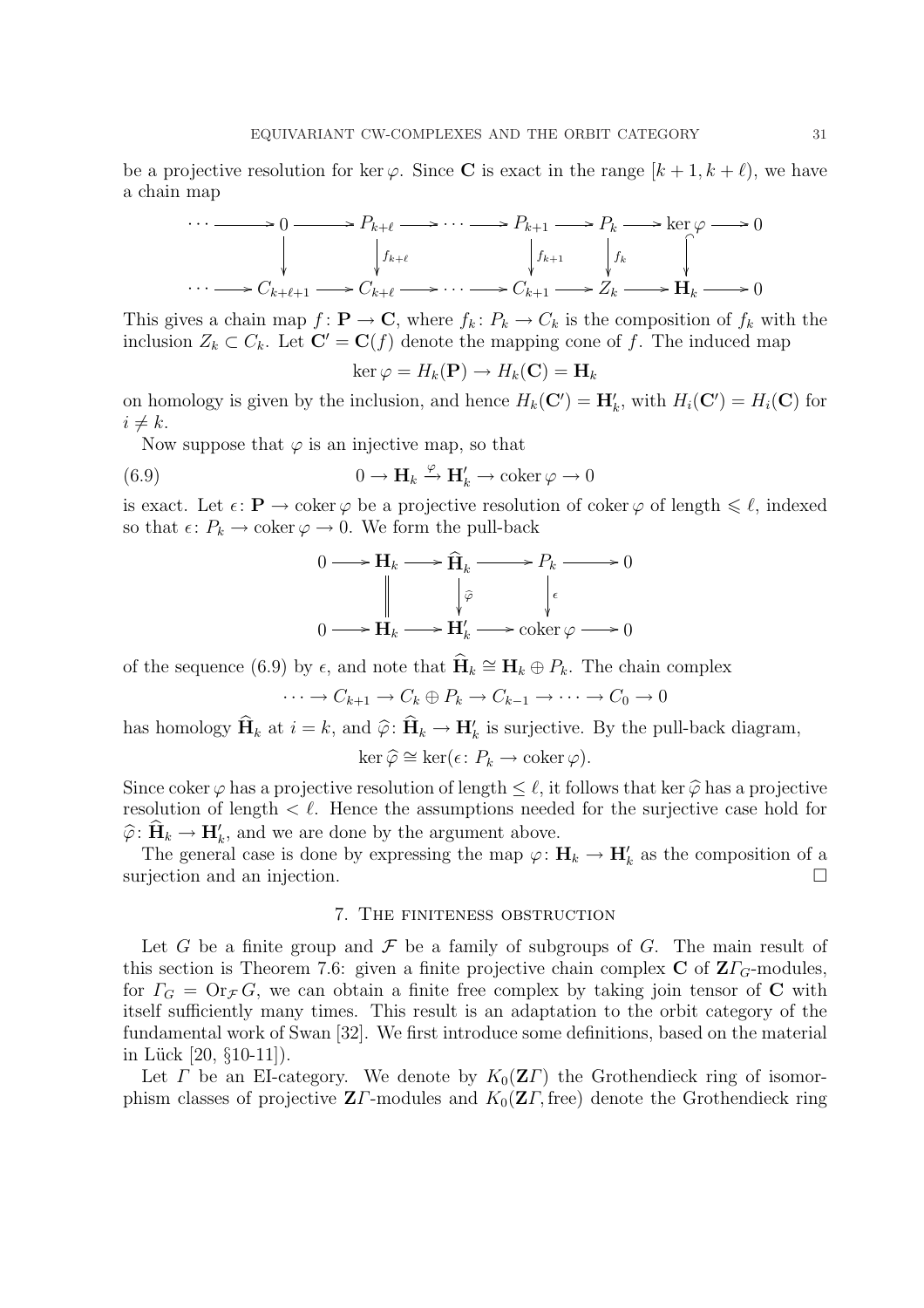of isomorphism classes of free  $\mathbf{Z}\Gamma$ -modules (under direct sum  $M \oplus N$  and tensor product  $M \otimes_{\mathbf{Z}} N$ . We have an exact sequence of abelian groups

$$
0 \to K_0(\mathbf{Z}\Gamma, \text{free}) \to K_0(\mathbf{Z}\Gamma) \xrightarrow{q} \widetilde{K}_0(\mathbf{Z}\Gamma) \to 0
$$

defining the quotient group  $\widetilde{K}_0(\mathbf{Z}\Gamma)$ .

Note that  $K_0(\mathbf{Z}\Gamma, \text{free})$  is a subring, but not an ideal in general. This is because the tensor product of a free module with a projective module is not free in  $Z\Gamma$ . For example, if P is a projective module which is not free, then  $P \otimes \mathbf{Z} \cong P$  is not a free  $\mathbf{Z}\Gamma_G$ -module although  $\underline{\mathbf{Z}}$  is free when  $G \in \mathcal{F}$ .

Given a finite projective chain complex of  $Z\Gamma$ -modules

$$
\mathbf{C}: \ 0 \to C_n \to C_{n-1} \to \cdots \to C_1 \to C_0 \to 0
$$

we define

$$
\sigma(\mathbf{C}) = \sum_{i=0}^{n} (-1)^{i} [C_i] \in K_0(\mathbf{Z}\Gamma)
$$

and

$$
\widetilde{\sigma}(\mathbf{C}) = q(\sigma(\mathbf{C})) \in \widetilde{K}_0(\mathbf{Z}\Gamma).
$$

The class  $\tilde{\sigma}(\mathbf{C})$  is called the *finiteness obstruction* since it is the only obstruction for C to be chain homotopy equivalent to a finite free chain complex.

From now on, we assume that all the chain complexes are positive and projective. As always, we assume all modules are finitely generated.

The following are standard results which show that  $\tilde{\sigma}(C)$  is an invariant, and that it is an obstruction for finiteness.

**Lemma 7.1.** If C and D are chain homotopy equivalent, then  $\sigma(C) = \sigma(D)$ .

*Proof.* See [20, 11.2].

**Lemma 7.2.** Let C and D be finite chain complexes of projective  $\mathbf{Z}\Gamma$ -modules. Then,  $\sigma(\mathbf{C} \otimes_{\mathbf{Z}} \mathbf{D}) = \sigma(\mathbf{C}) \cdot \sigma(\mathbf{D}).$ 

*Proof.* See [20, 11.18] and the sharper result in [20, 11.24].

**Lemma 7.3.** Let **C** be a finite chain complex with  $\tilde{\sigma}(\mathbf{C}) = 0$ . Then **C** is chain homotopy equivalent to a finite chain complex of free  $Z\Gamma$ -modules.

*Proof.* See Swan [32, Proposition 5.1].

Given two chain complexes of  $RT$ -modules C and D, consider the corresponding augmented complexes

$$
\widetilde{\mathbf{C}}: \quad \cdots \to C_2 \to C_1 \to C_0 \to \underline{R} \to 0
$$
\n
$$
\widetilde{\mathbf{D}}: \quad \cdots \to D_2 \to D_1 \to D_0 \to \underline{R} \to 0
$$

Taking their tensor product, we obtain a complex of the form

$$
\widetilde{\mathbf{C}} \otimes_R \widetilde{\mathbf{D}} \colon \cdots \to C_1 \oplus D_1 \oplus C_0 \otimes D_0 \to C_0 \oplus D_0 \to \underline{R} \to 0.
$$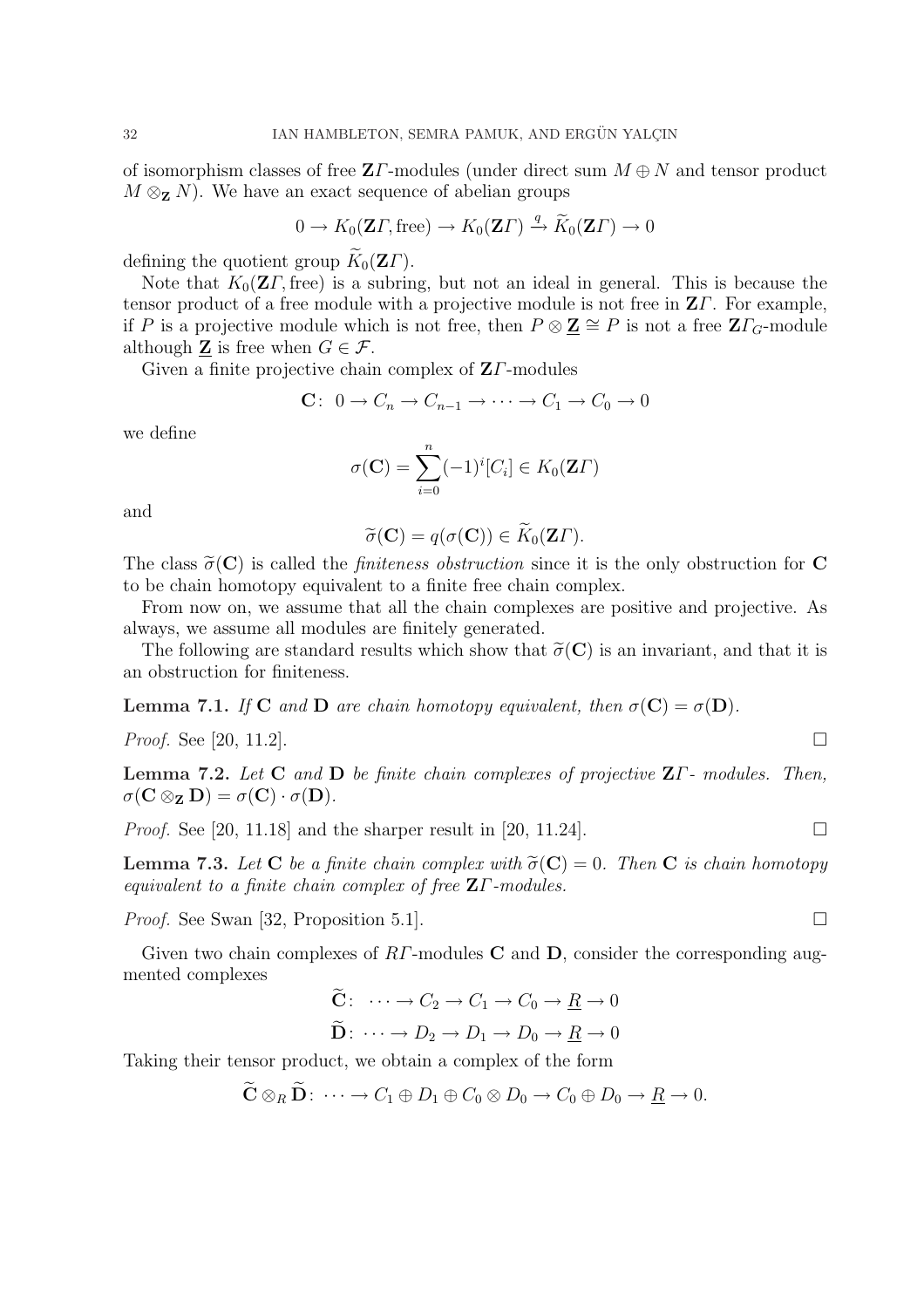**Definition 7.4.** We define the join tensor, denoted  $C \times D$ , of two positive augmented chain complexes  $C$  and  $D$  by the formula

$$
\widetilde{\mathbf{C} \times \mathbf{D}} = \Sigma \left( \widetilde{\mathbf{C}} \otimes_R \widetilde{\mathbf{D}} \right),
$$

where  $\Sigma$  denote the suspension of a chain complex defined by  $(\Sigma \mathbf{C})_i = C_{i-1}$  for all i.

**Lemma 7.5.** Let **C** and **D** be finite chain complexes of projective  $\mathbf{Z}\Gamma$ -modules. Then,  $\sigma(\mathbf{C} \times \mathbf{D}) = \sigma(\mathbf{C}) + \sigma(\mathbf{D}) - \sigma(\mathbf{C}) \cdot \sigma(\mathbf{D}).$ 

*Proof.* Note that  $(\mathbf{C} \times \mathbf{D})_k = C_k \oplus D_k \oplus$  $\overline{a}$  $i_{j=k-1}$   $C_i \otimes_{\mathbf{Z}} D_j$ , for each  $k \geq 0$ . Therefore,

$$
\sigma(\mathbf{C} \ast \mathbf{D}) = \sum_{k} (-1)^{k} [C_{k}] + \sum_{k} (-1)^{k} [D_{k}] - \sum_{i+j=k-1} (-1)^{k} [C_{i} \otimes D_{j}]
$$

and the result follows.  $\Box$ 

We often express the above formula by writing

$$
(1 - \sigma(\mathbf{C} \times \mathbf{D})) = (1 - \sigma(\mathbf{C}))(1 - \sigma(\mathbf{D})).
$$

Whenever it is written in this way, one should understand it as a formal expression of the formula given in Lemma 7.5. The main theorem of this section is the following:

**Theorem 7.6.** Let  $\Gamma_G = \text{Or}_{\mathcal{F}} G$  where G is a finite group and F is a family of subgroups in G. Given a finite chain complex C of projective  $Z\Gamma_G$ -modules, there exists an integer n such that n-fold join tensor  $*_nC$  of the complex C is chain equivalent to a finite complex of free  $\mathbf{Z}\Gamma_G$ -modules.

We need to show that the finiteness obstruction  $\tilde{\sigma}(\mathbf{w}_n,\mathbf{C})$  vanishes for some n. In the proof we will use a result by Oliver and Segev [26].

**Proposition 7.7.** Let G be a finite group and let P and P' be any two finitely generated projective **Z**G-modules. Then,  $P \otimes_{\mathbf{Z}} P'$  is stably free as a **Z**G-module.

*Proof.* See [26, Proposition C.3].

We also need the following splitting theorem for  $K_0(\mathbf{Z}\Gamma)$ .

**Theorem 7.8.** Let  $\Gamma$  be a EI-category. Then, the map

$$
K_0(S): K_0(\mathbf{Z}\Gamma) \to \bigoplus_{x \in \text{Iso}(\Gamma)} K_0(\mathbf{Z}[x]),
$$

defined by  $[P] \to [S_x(P)]$  on each  $x \in \text{Iso}(\Gamma)$ , is an isomorphism. The same holds when  $K_0$  is replaced by  $\tilde{K}_0$ .

*Proof.* See Lück [10, Proposition 11.29].  $\Box$ 

As a consequence of this theorem, if  $\Gamma$  is finite then  $\widetilde{K}_0(\mathbf{Z}\Gamma)$  is finite: in this case  $\Gamma$ has finitely many isomorphism classes of objects  $x \in Ob(\Gamma)$ , and Aut[x] is a finite group (apply Swan [31, Prop. 9.1]). In particular, if  $\Gamma = \text{Or}_{\mathcal{F}} G$ , then the group  $\widetilde{K}_0(\Gamma)$  is finite.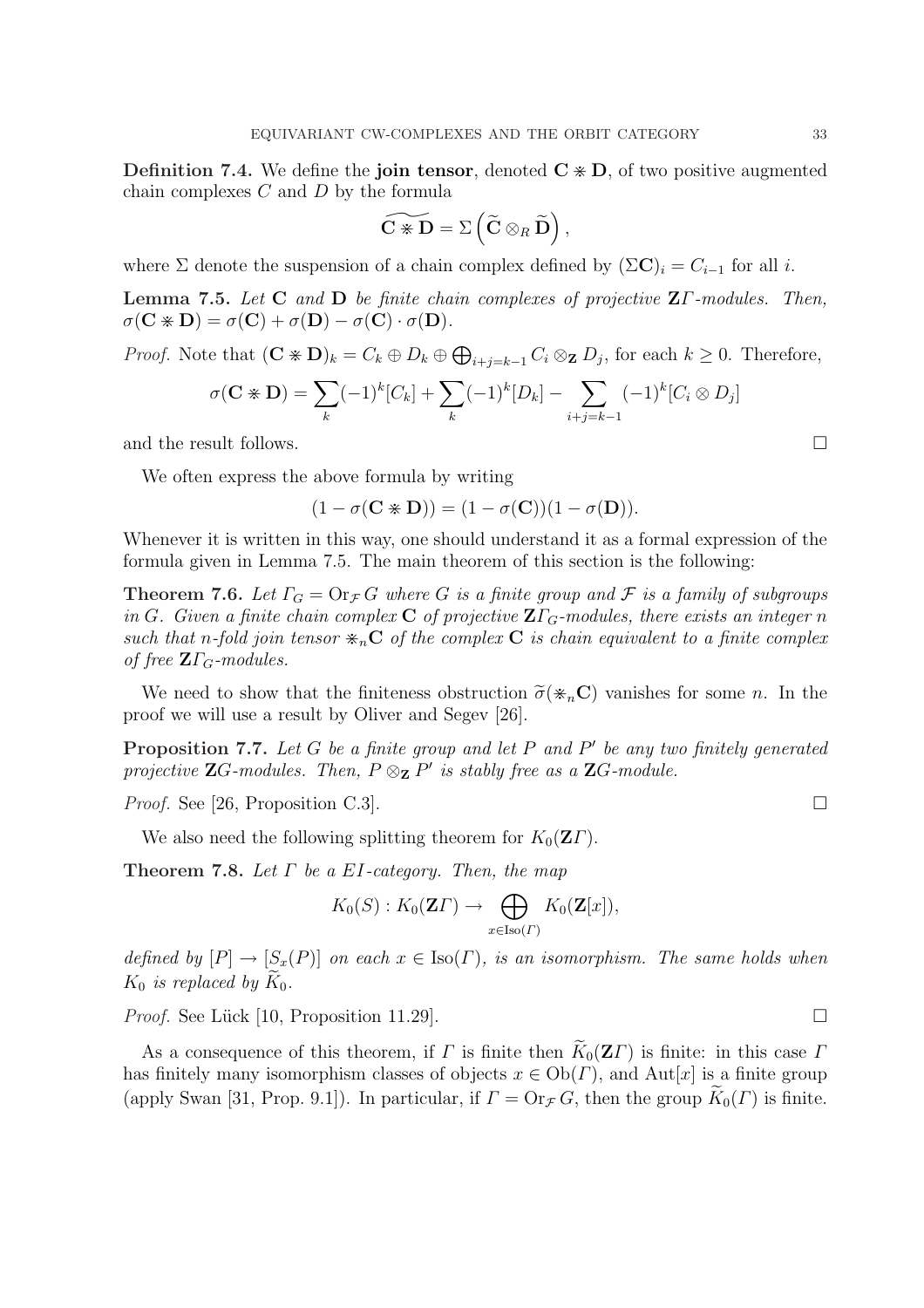From now on we assume  $\Gamma_G = \text{Or}_{\mathcal{F}} G$  for some finite group G, relative to some family F. The splitting theorem above can also be used to give a filtration of  $K_0(\Gamma_G)$ . Recall that every projective  $\mathbf{Z}\Gamma_G$ -module is of the form

$$
P \cong \bigoplus_{H \in T} E_H S_H P
$$

where T is a set of representatives of conjugacy classes of elements in  $\mathcal F$ . So, another way to express the above splitting theorem is to write

$$
K_0(\mathbf{Z}\Gamma_G) \cong \bigoplus_{H \in T} K_0(\mathbf{Z}\Gamma_G)_H
$$

where  $K_0(Z\Gamma_G)_H = \{ [P] \mid E_H S_H P \cong P \}.$  Note that this is only a splitting as abelian groups, but using this we can give a filtration for the ring structure of  $K_0(\mathbf{Z}\Gamma_G)$ . Let

$$
\varnothing = T_0 \subseteq T_1 \subseteq \cdots \subseteq T_m = T
$$

be a filtration of T such that if  $H \in T_i$  and  $K \in T_j$  and  $^gH \leq K$  for some  $g \in G$ , then  $i \leq j$ . This gives a filtration

$$
0 = K_0(\mathbf{Z}\Gamma_G)_0 \subseteq K_0(\mathbf{Z}\Gamma_G)_1 \subseteq \cdots \subseteq K_0(\mathbf{Z}\Gamma_G)_m = K_0(\mathbf{Z}\Gamma_G)
$$

where

$$
K_0(\mathbf{Z}\Gamma_G)_i = \{ [P] \mid P = \bigoplus_{H \in T_i} E_H S_H P \}.
$$

**Lemma 7.9.** Let V be a  $\mathbf{Z}[N_G(H)/H]$ -module and W be a  $\mathbf{Z}[N_G(K)/K]$ -module. Then,

$$
E_H V \otimes_{\mathbf{Z}} E_K W \cong \bigoplus_{HgK \in H \backslash G/K} E_{H \cap {}^gK} (\text{Res}_{H \cap {}^gK} E_H V \otimes_{\mathbf{Z}} \text{Res}_{H \cap {}^gK} E_K W).
$$

Proof. Applying the definition, we get

$$
E_H V \otimes_{\mathbf{Z}} E_K W = (V \otimes W) \otimes_{\mathbf{Z}[\text{Aut}(G/H) \times \text{Aut}(G/K)]} \mathbf{Z} \text{Map}_G(?, G/H \times G/K)
$$

where  $\text{Map}_G(X, Y)$  denotes the set G-sets from X to Y (see [10, 11.30] for a similar computation). Since

$$
G/H \times G/K = \coprod_{HgK \in H \backslash G/K} G/(H \cap {}^gK),
$$

the module  $E_H V \otimes_R E_K W$  decomposes as

$$
\bigoplus_{HgK\in H\backslash G/K}E_{H\cap^gK}U_{H\cap^gK}
$$

where  $U_{H \cap {}^{g}K}$  are  $N_G(H \cap {}^{g}K)/(H \cap {}^{g}K)$ -modules. Applying  $S_{H \cap {}^{g}K}$ , we find

$$
U_{H\cap{}^{g}K} = S_{H\cap{}^{g}K}(E_HV \otimes_{\mathbf{Z}} E_KW) = \text{Res}_{H\cap{}^{g}K}(E_HV \otimes_{\mathbf{Z}} E_KW)
$$
  
= Res\_{H\cap{}^{g}K} E\_HV \otimes\_{\mathbf{Z}} \text{Res}\_{H\cap{}^{g}K} E\_KW.

**Lemma 7.10.**  $K_0(\mathbf{Z}\Gamma_G)$  is an ideal of  $K_0(\mathbf{Z}\Gamma_G)$ .

 $\Box$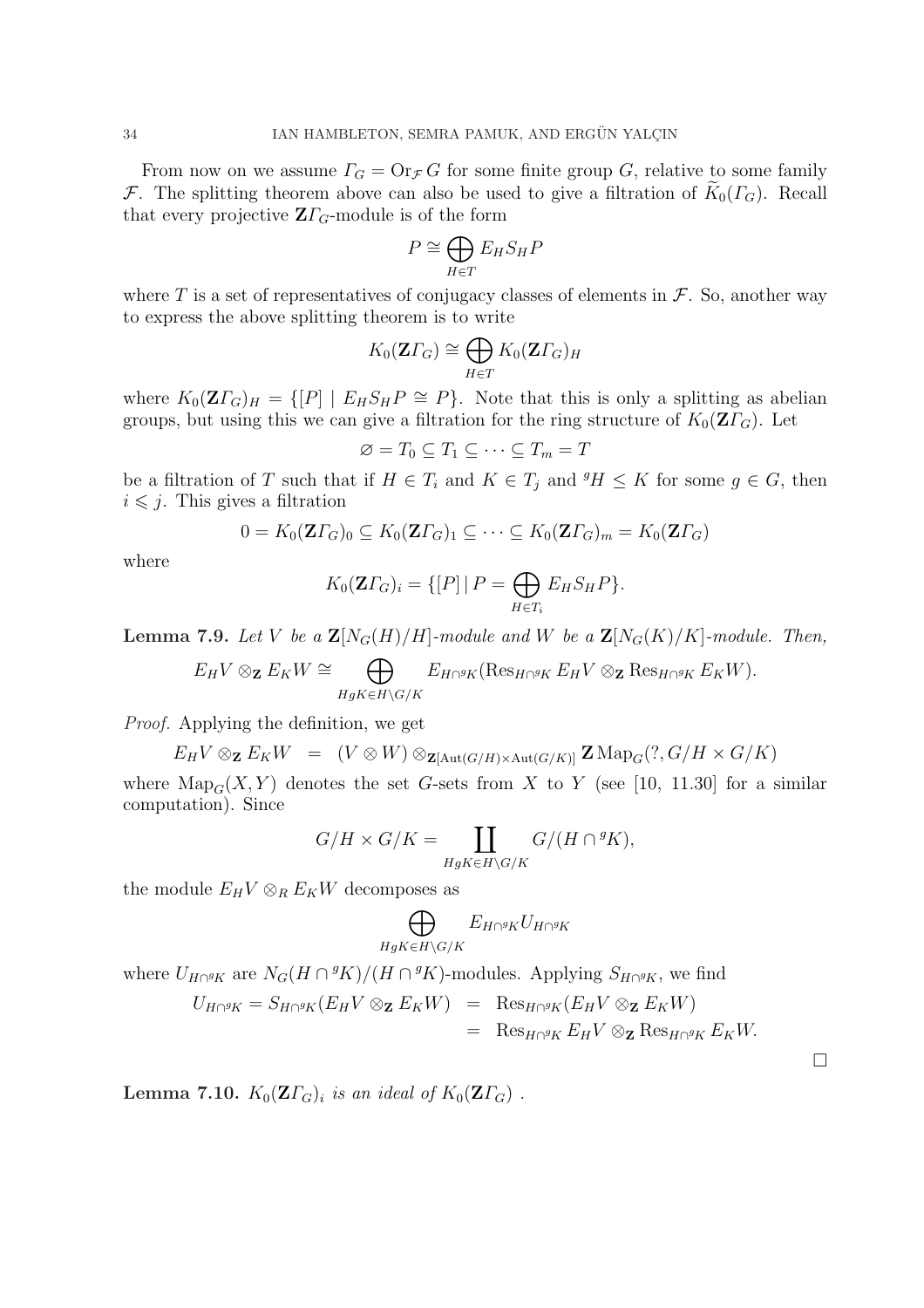*Proof.* For  $E_H S_H P$  and  $E_K S_K Q$ , we have

$$
E_H S_H P \otimes_{\mathbf{Z}} E_K S_K Q = \bigoplus_L E_L V_L
$$

where  $L = H \cap {}^{g}K$  for some  $g \in G$ . So, if  $H \in T_i$ ,  $K \in T_j$ , and  $L \in T_k$ , then  $k \leq i, j$ .  $\Box$ 

Now, Theorem 7.6 follows by induction from the following proposition.

**Proposition 7.11.** Let **C** be a finite chain complex of projective  $\mathbf{Z}\Gamma_G$ -modules. If  $\widetilde{\sigma}(S_H\mathbf{C})$  = 0 for all  $H \in T \setminus T_i$ , then there is an n such that  $\tilde{\sigma}(S_H(\divideontimes_n\mathbb{C})) = 0$  for all  $H \in T \setminus T_{i-1}$ .

*Proof.* An element in  $\sigma(\mathbf{C})$  can be expressed as a sum  $u +$  $\overline{ }$  $j v_j + w$  where

$$
u = \sum_{H \in T_{i-1}} \sigma(E_H S_H \mathbf{C}), \quad \sum_j v_j = \sum_{H \in T_i \setminus T_{i-1}} \sigma(E_H S_H \mathbf{C}), \quad w = \sum_{H \in T \setminus T_i} \sigma(E_H S_H \mathbf{C}).
$$

By Lemma 7.5, we have

$$
1 - \sigma(\mathbf{X}_n \mathbf{C}) = (1 - \sigma(\mathbf{C}))^n = (1 - (u + \sum_j v_j + w))^n \in K_0(\mathbf{Z} \Gamma_G)
$$

So,

$$
1 - \sigma(\mathbf{K}_n \mathbf{C}) \equiv \left(1 - \left(\sum_j v_j + w\right)\right)^n \mod K_0(\mathbf{Z} \Gamma_G)_{i-1}
$$

By Lemma 7.9, it is easy to see that  $v_j \cdot v_k \equiv 0$ ¡ mod  $K_0(\mathbf{Z}\varGamma_{G})_{i-1}$ ¢ , for  $j \neq k$ . Note that

$$
v_j \cdot v_j \equiv \text{stably free } \left( \text{mod } K_0(\mathbf{Z} \Gamma_G)_{i-1} \right)
$$

by Proposition 7.7. To complete the proof, observe that modulo  $K_0(\mathbf{Z}\Gamma_G)_{i-1}$ ,

$$
1 - \sigma(\mathbf{x}_n \mathbf{C}) = \left(1 - (\sum_j v_j + w)\right)^n
$$
  
\n
$$
= 1 + \sum_{k=1}^n {n \choose k} (-1)^k (\sum_j v_j + w)^k
$$
  
\n
$$
= 1 + \sum_{k=1}^n {n \choose k} (-1)^k \sum_j k v_j w^{k-1} + \text{stably free}
$$
  
\n
$$
= 1 + n \sum_{k=1}^n \sum_j {n-1 \choose k-1} (-1)^k v_j w^{k-1} + \text{stably free.}
$$

This shows that  $\sigma(\mathcal{K}_n\mathbf{C})$  is stably free for some n, since  $\widetilde{K}_0(\mathbf{Z}\Gamma_G)$  is a finite group.  $\Box$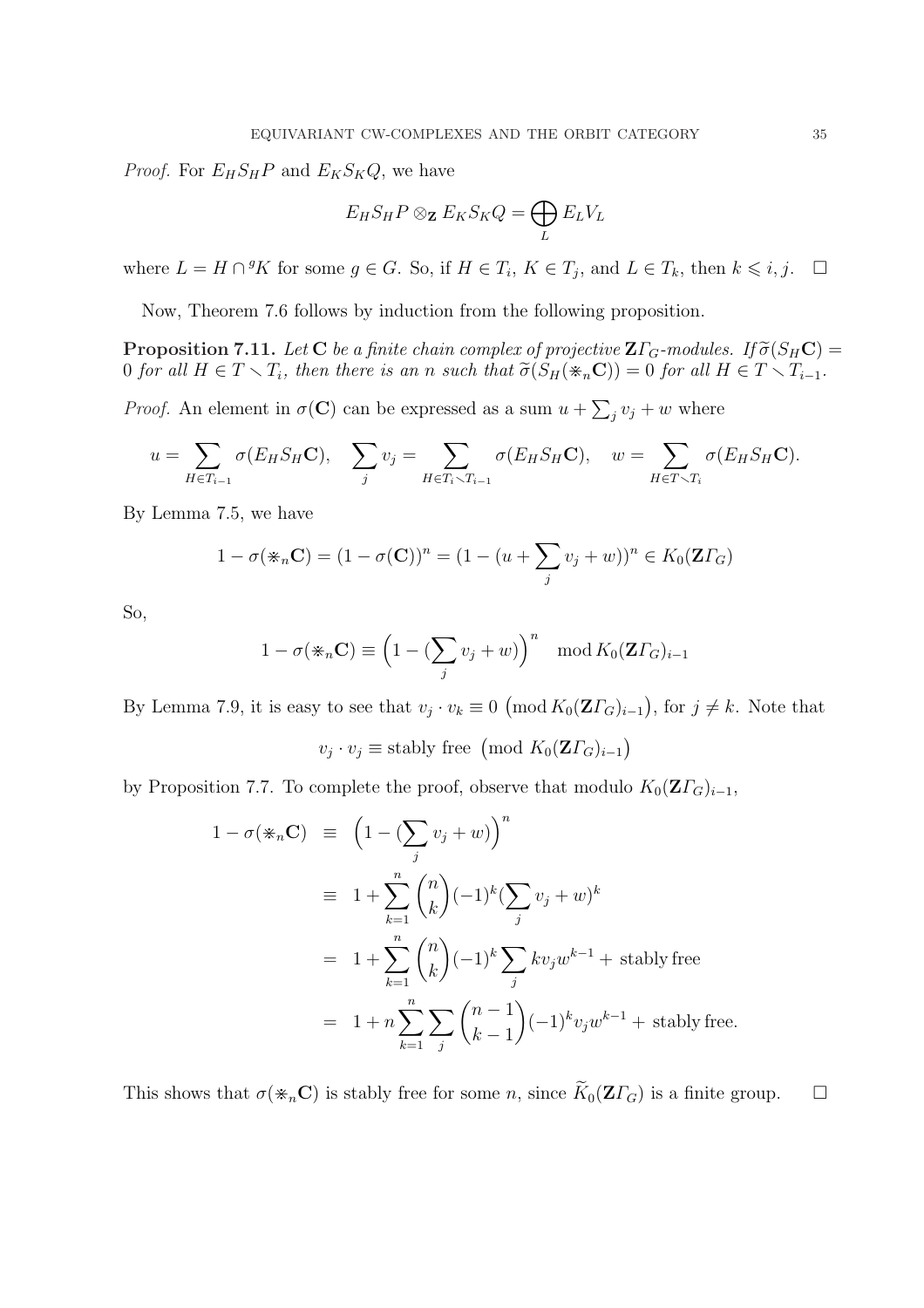#### 8. Realization of free chain complexes

Let X be G-CW complex, and let  $\mathcal F$  be a family of subgroups of G. Throughout this section, R denotes a commutative ring and  $\Gamma_G$  denotes the orbit category  $\text{Or}_{\mathcal{F}} G$ .

**Definition 8.1.** We say that a G-CW complex X has *isotropy in*  $\mathcal{F}$ , provided that  $X^H \neq \emptyset$  implies  $H \in \mathcal{F}$ , for all  $H \leq G$ .

The main result of this section is Theorem 8.10, which shows that under certain conditions a finite free chain complex over the orbit category can be realized by a finite G-CW complex with isotropy in  $\mathcal F$ . This is a generalization of Swan [32, Theorem A], which is based on a construction of Milnor [32, 3.1].

Associated to a G-CW complex X with isotropy in  $\mathcal{F}$ , there is a chain complex of  $R\Gamma$ <sub>G</sub>-modules defined by

$$
\mathbf{C}(X^?;R): \cdots \xrightarrow{\partial_{n+1}} R[X_n]^? \xrightarrow{\partial_n} R[X_{n-1}]^? \rightarrow \cdots \xrightarrow{\partial_1} R[X_0]^? \rightarrow 0
$$

where  $X_i$  denotes the set of *i*-dimensional cells in X and  $R[X_i]$  is the coefficient system with  $R[X_i^{\,2}](H) = R[X_i^H]$ . We denote the homology of this complex by  $H_*(X^2;R)$ , and in particular

$$
H_*(X^?; R)(H) = H_*(X^H; R).
$$

Given a chain complex **C** of  $R\Gamma_G$ -modules, there is a *dimension function* Dim **C**:  $\mathcal{F} \rightarrow$ Z, constant on conjugacy classes of subgroups, defined by

$$
(\text{Dim }\mathbf{C})(H) = \dim \mathbf{C}(H),
$$

for all  $H \in \mathcal{F}$ , where the dimension of a chain complex of R-modules is defined in the usual way as the largest integer d such  $C_d \neq 0$ .

It will be convenient to write  $(H) \leq (K)$  whenever  $H<sup>g</sup> \leq K$  for some  $g \in G$ . Here  $(H)$ denotes the set of subgroups conjugate to  $H$  in  $G$ .

**Definition 8.2.** We call a function  $d: \mathcal{F} \to \mathbf{Z}$  monotone if it satisfies the property that  $d(K) \le d(H)$  whenever  $(H) \le (K)$ . We say that a monotone function d is strictly monotone if  $d(K) < d(H)$ , whenever  $(H) \leq (K)$  and  $(H) \neq (K)$ .

Note that  $d$  monotone implies that  $d$  is constant on conjugacy classes (such functions are usually called super class functions). We remark that the dimension function of a projective chain complex is always monotone: if  $(E_H P)(K) \neq 0$ , then  $(E_H P)(L) \neq 0$  for every  $L < K$ .

A chain complex C of  $R\Gamma_G$ -modules is *connected* if C is positive and  $H_0(\mathbf{C}) = R$ .

**Definition 8.3.** Let  $n: \mathcal{F} \to \mathbf{Z}$  be a monotone, non-negative function. A complex C of  $R\Gamma_G$ -modules is called an <u>n</u>-Moore complex if it is connected, and for all  $H \in \mathcal{F}$ , the reduced homology  $H_i(\mathbf{C}(H)) = 0$ , for  $i \neq n(H)$ .

A special case of an  $n$ -Moore complex is a homology  $n$ -sphere.

**Definition 8.4.** We say that a complex C of  $R\Gamma$ -modules is an R-homology n-sphere if it is an n-Moore complex, and for all  $H \in \mathcal{F}$ , we have  $H_i(\mathbf{C}(H)) \cong R$ , for  $i = n(H)$ . A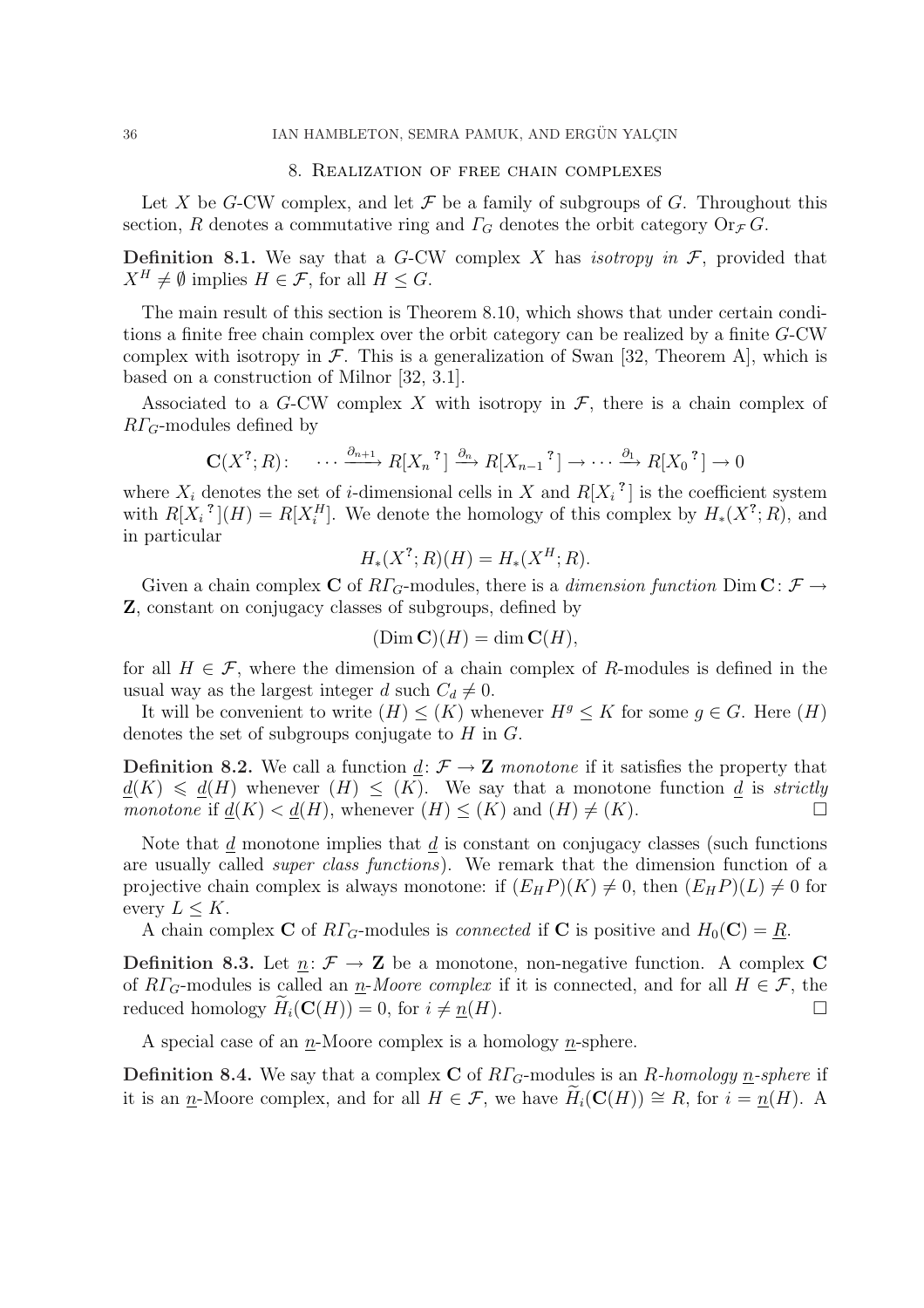homology n-sphere is called *oriented* if the  $N_G(H)/H$ -action is trivial on the homology of  $\mathbf{C}(H)$  for all  $H \in \mathcal{F}$ .

The chain complex associated to the unit sphere  $X = S(V)$  of a real or complex representation V of G is an example of a **Z**-homology n-sphere, where  $n(H) = \dim X^H$ . A G-CW complex X with this property is a homotopy representation in the sense of tom Dieck (see [10, Chap. II, Def. 10.1]), provided that its dimension function is strictly monotone. We will not use this terminology further.

We now introduce a technique to remove free modules above the homological dimension from a chain complex, without changing its chain homotopy type. For this delicate process we first need some algebraic lemmas.

**Definition 8.5.** Let  $\Gamma$  be an EI-category. A free  $\mathbb{R}\Gamma$ -module F is called *isotypic* of type  $x \in Ob(\Gamma)$  if it is isomorphic to a direct sum of copies of the free module  $E_x R[x]$ .

For extensions involving isotypic modules we have a splitting property.

### Lemma 8.6. Let

$$
\mathcal{E}: 0 \to F \to F' \to M \to 0
$$

be a short exact sequence of RΓ-modules over an EI-category  $\Gamma$ , such that both F and F' are isotypic free modules of the same type  $x \in Ob(\Gamma)$ . If  $M(x)$  is R-torsion free, then  $\mathcal E$ splits and M is stably free.

*Proof.* It is enough to prove the result in case  $F = E_x R[x]$ , where  $x \in \text{Ob } \Gamma$ . The general case follows from this by an easy induction. Consider the extension

$$
\mathcal{E}: 0 \to E_x R[x] \xrightarrow{j} F \to M \to 0.
$$

By the adjointness property

$$
\operatorname{Hom}_{RT}(E_x R[x], N) \cong \operatorname{Hom}_{R[x]}(R[x], N(x))
$$

for any RΓ-module N. We apply this to the given injection  $j: E_x R[x] \to F' = (E_x R[x])^m$ . Since

$$
\mathcal{E}(x): 0 \to R[x] \xrightarrow{j} R[x]^m \to M(x) \to 0
$$

has R-torsion free cokernel  $M(x)$ , this sequence splits over  $R[x]$ . By the naturality of the adjointness property, we get a splitting of j over  $R\Gamma$ .

Recall that hdim  $\mathbf{C}(H)$  denotes the homological dimension of the chain complex  $\mathbf{C}(H)$ .

**Proposition 8.7.** Let C be a finite free chain complex of  $R\Gamma_G$ -modules, and let  $H \in \mathcal{F}$ have the property that hdim  $\mathbf{C}(H) < d := \dim \mathbf{C}(H)$ . Suppose that  $\dim \mathbf{C}(K) \leq (d-2)$ for all  $(H) \leq (K)$ ,  $(H) \neq (K)$ . Then  $C \simeq D$ , where D is a finite free complex with  $\dim \mathbf{D}(H) = d - 1$ , and  $\dim \mathbf{D}(K) = \dim \mathbf{C}(K)$  for all  $(K) \neq (H)$ .

*Proof.* Consider the subcomplex  $C'$  of C formed by free summands of C isomorphic to  $\mathbf{Z}[G/K^2]$ , with  $(G/K)^H \neq 0$  or equivalently  $(H) \leq (K)$ . The boundary maps of  $\mathbf{C}'$  are the restrictions of the usual boundary maps to these submodules. Since dim  $\mathbb{C}(K) \leq (d-2)$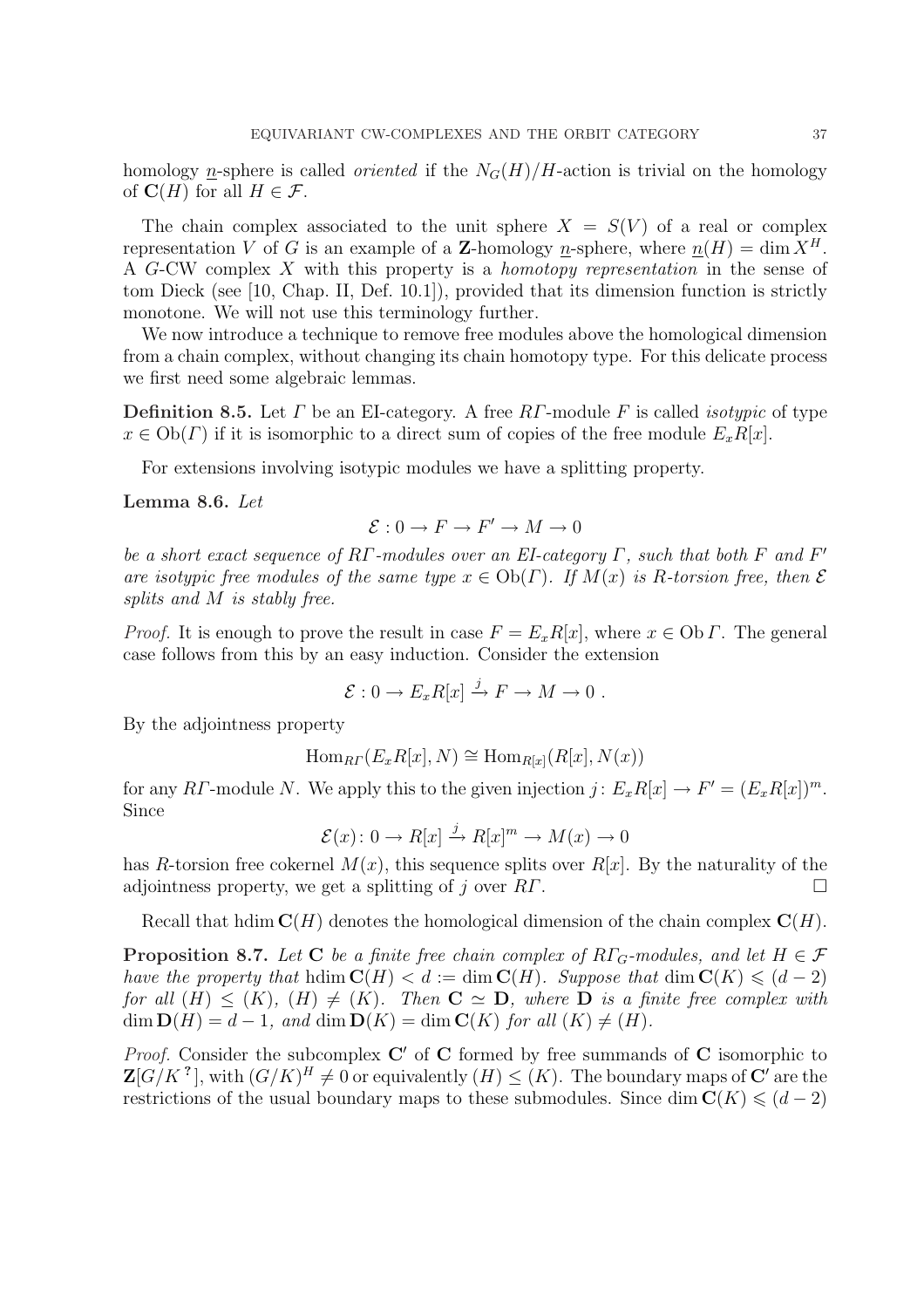for all  $(H) \leq (K)$  such that  $(H) \neq (K)$ , the free modules  $C'_d$  and  $C'_{d-1}$  are isotypic of type  $G/H$ . We have

$$
\mathbf{C}': 0 \to C'_d \to C'_{d-1} \to \cdots \to C'_1 \to C'_0 \to 0
$$

where  $d = \dim \mathbf{C}(H)$ . Note that  $\mathbf{C}(H) = \mathbf{C}'(H)$ , so the map  $\partial_d : C'_d \to C'_{d-1}$  is injective by the condition that hdim  $\mathbf{C}(H) < \dim \mathbf{C}(H)$ . Now we can apply Lemma 8.6 to the extension

$$
0 \to C'_d \xrightarrow{\partial_d} C'_{d-1} \to \operatorname{coker} \partial_d \to 0
$$

and conclude that  $coker(\partial_d)$  is a stably free  $R\Gamma_G$ -module. By adding elementary chain complexes to **C** of the form  $\mathbf{Z}[G/H^2] \stackrel{\text{id}}{\rightarrow} \mathbf{Z}[G/H^2]$  in the adjacent dimensions  $(d-1)$ and  $(d-2)$ , we can assume that coker $(\partial_d)$  is free. Consider the diagram



The chain complex  $D'$  is a chain complex of free modules and it is chain homotopy equivalent to  $\mathbf{C}'$ . Now define  $\mathbf{D}$  as the push-out in the the following diagram:



Since,  $C'$  and  $D'$  are chain homotopy equivalent, then  $C$  and  $D$  are chain homotopy equivalent. Also, note that dim  $\mathbf{D}(H) = \dim \mathbf{D}'(H) = (d-1)$ , and dim  $\mathbf{D}(K) = \dim \mathbf{C}(K)$ for all  $(K) \neq (H)$ .

This immediately gives the following.

Corollary 8.8. Let C be a finite free chain complex of  $R\Gamma$ <sub>G</sub>-modules. Suppose that C is a homology n-sphere, with  $n$  strictly monotone. Then  $C$  is chain homotopy equivalent to a complex  $\mathbf{D}$  with  $\text{Dim } \mathbf{D} = n$ .

*Proof.* Since C is a homology <u>n</u>-sphere,  $n(K)$  = hdim  $C(K)$ , for all  $K \in \mathcal{F}$ . We apply the previous result to a subgroup  $H$ , which is maximal with respect to the property that hdim  $\mathbf{C}(H) < d := \dim \mathbf{C}(H)$ . Then  $n(K) = \dim \mathbf{C}(K)$  for all  $K \in \mathcal{F}$  larger than H. Since <u>n</u> is strictly monotone, dim  $\mathbb{C}(K) \leq (d-2)$  for all  $(H) \leq (K)$ ,  $(H) \neq (K)$ . This process can be repeated until  $\text{Dim } \mathbf{D} = n$ .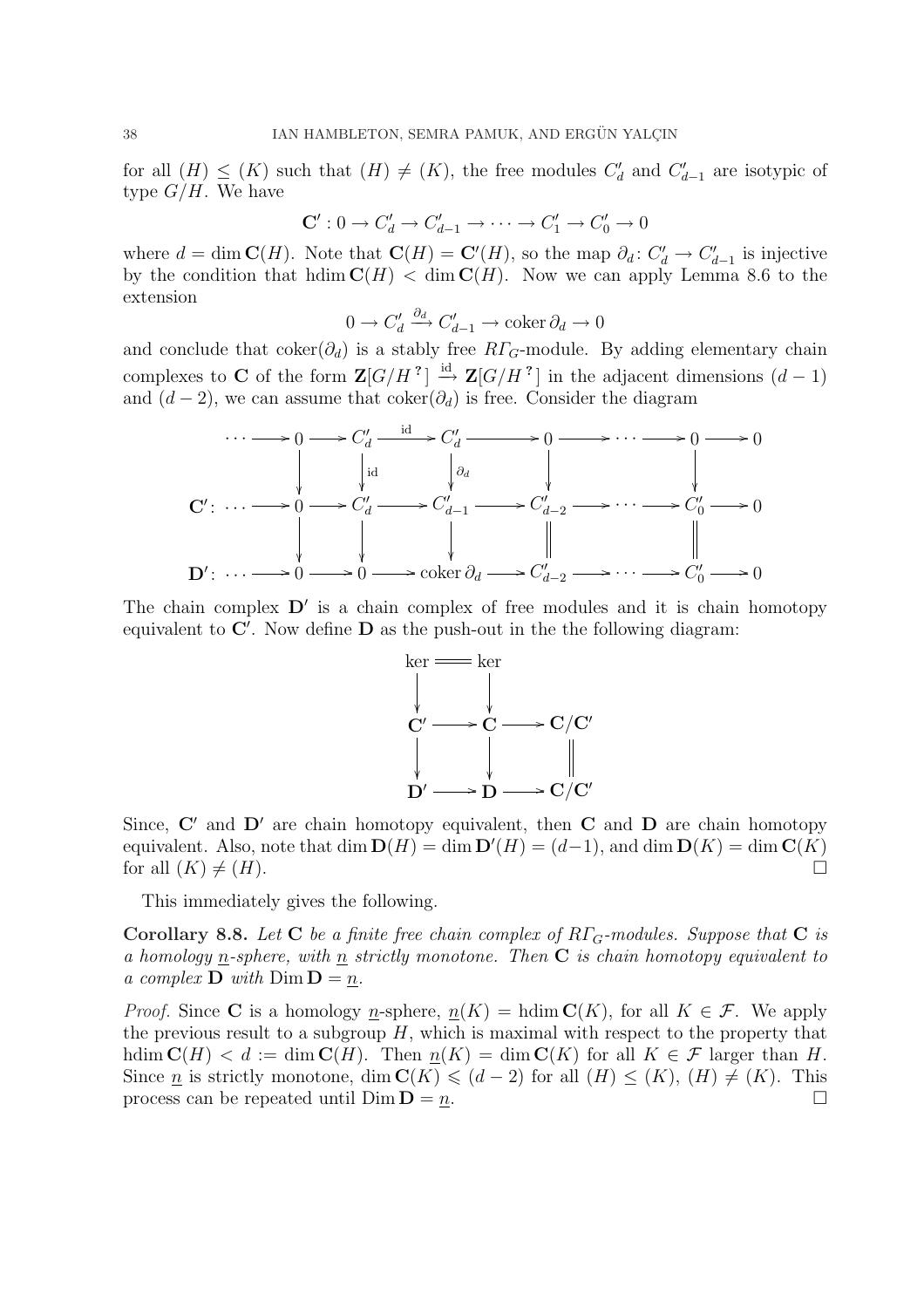$$
(H)=(H_0)\varsubsetneq (H_1)\varsubsetneq \ldots \varsubsetneq (H_l)=(K)
$$

where all  $H_i \in \mathcal{F}, 0 \leqslant i \leqslant l$ .

Corollary 8.9. Let C be a finite free chain complex of  $R\Gamma_G$ -modules, and let  $n: \mathcal{F} \to \mathbf{Z}$ be a monotone function such that hdim  $C(H) \leq n(H)$  for all  $H \in \mathcal{F}$ . Assume that  $l(H, K) \leq k$  whenever  $n(H) = n(K)$ . Then, **C** is chain homotopy equivalent to a complex **D** which satisfies  $D_i(H) = 0$  for all  $i > n(H) + k$ .

Proof. Let

$$
(H)=(H_0)\subsetneqq (H_1)\subsetneqq \ldots \ldots \subsetneqq (H_l)=(K)
$$

be a maximal length chain of subgroups in  $\mathcal F$  with  $n(H) = n(K)$ . Since n is monotone,  $n(H_i) = n(H)$  for  $0 \leq i \leq l$ . By repeated application of Proposition 8.7, working down from the maximal element K, we can obtain dim  $\mathbf{C}(H_{l-i}) = \underline{n}(H) + i$ , for  $0 \leq i \leq l$ . Since  $l = l(H, K) \leq k$ , we have dim  $\mathbf{C}(H) \leq n(H) + k$  as required.

The main purpose of this section is to prove the following theorem:

**Theorem 8.10** (Pamuk [27]). Let **C** be a finite free chain complex of  $\mathbb{Z}\Gamma$ <sub>G</sub>-modules. Suppose C is an n-Moore complex such that  $n(H) \geq 3$  for all  $H \in \mathcal{F}$ . Suppose further that  $C_i(H) = 0$  for all  $i > n(H) + 1$ , and all  $H \in \mathcal{F}$ . Then there is a finite G-CW complex X, such that  $C(X^2; Z)$  is chain homotopy equivalent to C, as chain complexes of  $\mathbf{Z}\Gamma_G$ -modules.

Note that the resulting complex X will have isotropy in  $\mathcal F$ . We first prove a lemma (compare [20, Thm. 13.19]).

**Lemma 8.11.** Let X be a finite G-CW complex. Suppose that we are given a free  $\mathbf{Z}\Gamma_{G}$ module F, and a  $\mathbf{Z}\Gamma_G$ -module homomorphism  $\varphi: F \to H_n(X^2;\mathbf{Z})$ , for some  $n \geq 2$ . Assume further that  $X^H$  is  $(n-1)$ -connected for every  $H \in \mathcal{F}$  such that  $\mathbf{Z}[G/H^{\{e\}}]$  is a summand of F. Then, by attaching  $(n + 1)$ -cells to X, we can obtain a G-CW complex Y such that

$$
H_i(X^{\ell}; \mathbf{Z}) \cong H_i(Y^{\ell}; \mathbf{Z}) \text{ for } i \neq n, n+1,
$$

and

$$
0 \to H_{n+1}(X^{\mathcal{G}}; \mathbf{Z}) \to H_{n+1}(Y^{\mathcal{G}}; \mathbf{Z}) \to F \xrightarrow{\varphi} H_n(X^{\mathcal{G}}; \mathbf{Z}) \to H_n(Y^{\mathcal{G}}; \mathbf{Z}) \to 0
$$

is exact.

*Proof.* Let Z be a wedge of n-spheres with a G action on them such that  $\widetilde{H}_n(Z^2; \mathbf{Z}) \cong F$ as  $\mathbf{Z}\big|_{G}$ -modules. We want to construct a map  $f: Z \to X$  realizing  $\varphi$ . But  $H_n(X^H; \mathbf{Z}) \cong$  $\pi_n(X^H)$ , for every  $H \in \mathcal{F}$  such that  $\mathbf{Z}[G/H^2]$  is a summand of F, since  $X^H$  is assumed to be  $(n-1)$ -connected. Therefore, we can represent the images of an  $\mathbb{Z}[N_G(H)/H]$ -basis under  $\varphi$  for the isotypic summand in F of type  $G/H$  by maps  $f_i: S^n \to X^H$ . We extend these maps equivariantly to maps  $\bar{f}_i: S^n \times G/H \to X$ . By repeating this construction for each type  $G/H$  in F, we obtain an equivariant map  $f: Z \to X$  realizing  $\varphi$ . Take Y to be the mapping cone of f. Then, it is easy to see that Y satisfies the desired conditions.  $\Box$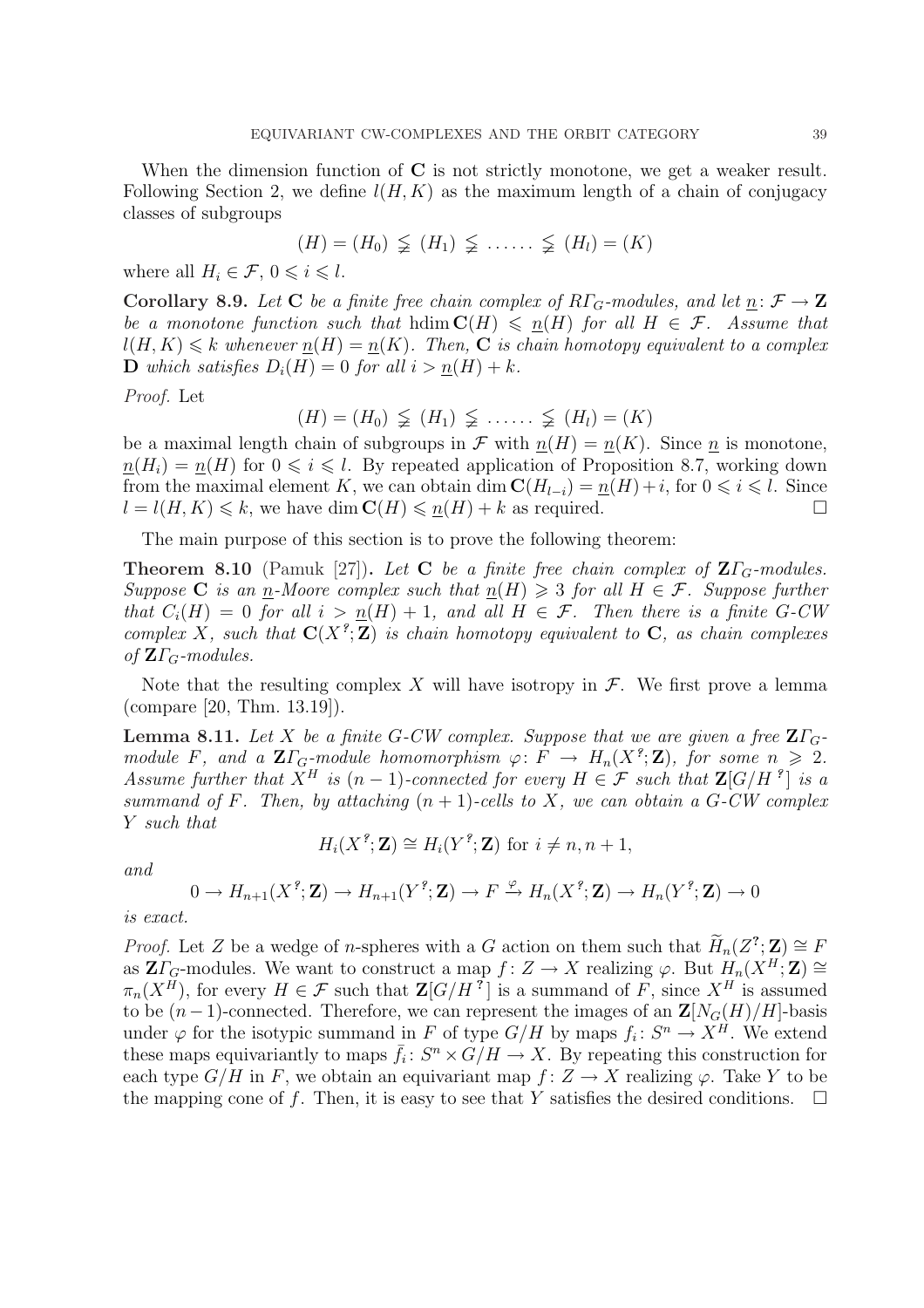We also need the following lemma:

**Lemma 8.12.** Let C be a finite free chain complex of  $\mathbf{Z}\Gamma_G$ -modules. Suppose that C is connected, and  $H_i(\mathbf{C}) = 0$ , for  $i = 1, 2$ . Then, **C** is chain homotopy equivalent to a complex of the form

$$
\cdots \to C_n \to C_{n-1} \to \cdots \to C_3 \to C_2(X) \to C_1(X) \to C_0(X) \to 0
$$

where  $C_2(X) \to C_1(X) \to C_0(X) \to 0$  is the initial part of the chain complex  $\mathbf{C}(X^2;\mathbf{Z}),$ for some G-CW complex X with isotropy in F, and  $X^H$  simply-connected for all  $H \in \mathcal{F}$ .

*Proof.* There is a G-CW complex  $E_{\mathcal{F}}G$  satisfying the properties

- (i) All isotropy subgroups of  $E_{\mathcal{F}}G$  are in  $\mathcal{F}$ ,
- (ii) For every  $H \in \mathcal{F}$ , the fixed point set  $(E_{\mathcal{F}}G)^{H}$  is contractible [22, Theorem 1.9].

The chain complex  $\mathbf{D} := \mathbf{C}((E_{\mathcal{F}}G)^2; \mathbf{Z})$  of this space gives a free resolution of  $\mathbf{Z}$  as a  $\mathbf{Z}\Gamma_G$ -module. Since  $H_i(\mathbf{C}) = 0$ , for  $i = 1, 2$ , the following sequences are both exact

(8.13)  
\n
$$
0 \longrightarrow A \longrightarrow C_2 \xrightarrow{\partial_2^C} C_1 \xrightarrow{\partial_1^C} C_0 \longrightarrow \mathbf{Z} \longrightarrow 0
$$
\n
$$
0 \longrightarrow B \longrightarrow D_2 \xrightarrow{\partial_2^D} D_1 \xrightarrow{\partial_1^D} D_0 \longrightarrow \mathbf{Z} \longrightarrow 0
$$

where  $A = \ker \partial_2^C$  and  $B = \ker \partial_2^D$ .

By an elementary operation on a sequence  $A \to C_2 \to C_1 \to C_0$  we mean adding or removing trivial free summands  $F \stackrel{id}{\to} F$  in adjacent dimensions. It is clear that elementary operations don't change the chain homotopy type of the upper and lower sequences in diagram (8.13).

Then, by Schanuel's Lemma [32, 1.1], there exist free modules  $F$  and  $F'$  such that  $A \oplus F \cong B \oplus F'$ . In fact, the argument in Schanuel's lemma can be extended to say that the induced isomorphism  $\gamma: A \oplus F \cong B \oplus F'$  comes from a chain isomorphism after a sequence of elementary operations (compare [20, p. 279]).

In other words, there exists a chain isomorphism

$$
(8.14) \quad 0 \longrightarrow A \oplus F \longrightarrow C_2 \oplus F_2 \longrightarrow C_1 \oplus F_1 \longrightarrow C_0 \oplus F_0 \longrightarrow \mathbf{Z} \longrightarrow 0
$$
  

$$
\gamma \Big| \cong \Big| f_2 \cong \Big| f_1 \cong \Big| f_0 \cong \Big| f_0 \Big|
$$
  

$$
0 \longrightarrow B \oplus F' \longrightarrow D_2 \oplus F'_2 \longrightarrow D_1 \oplus F'_1 \longrightarrow D_0 \oplus F'_0 \longrightarrow \mathbf{Z} \longrightarrow 0
$$

for some suitable choices of free modules, where the upper and lower sequences in diagram (8.14) are obtained from those in diagram (8.13) by elementary operations (see Proposition 3.3.3 in [27]).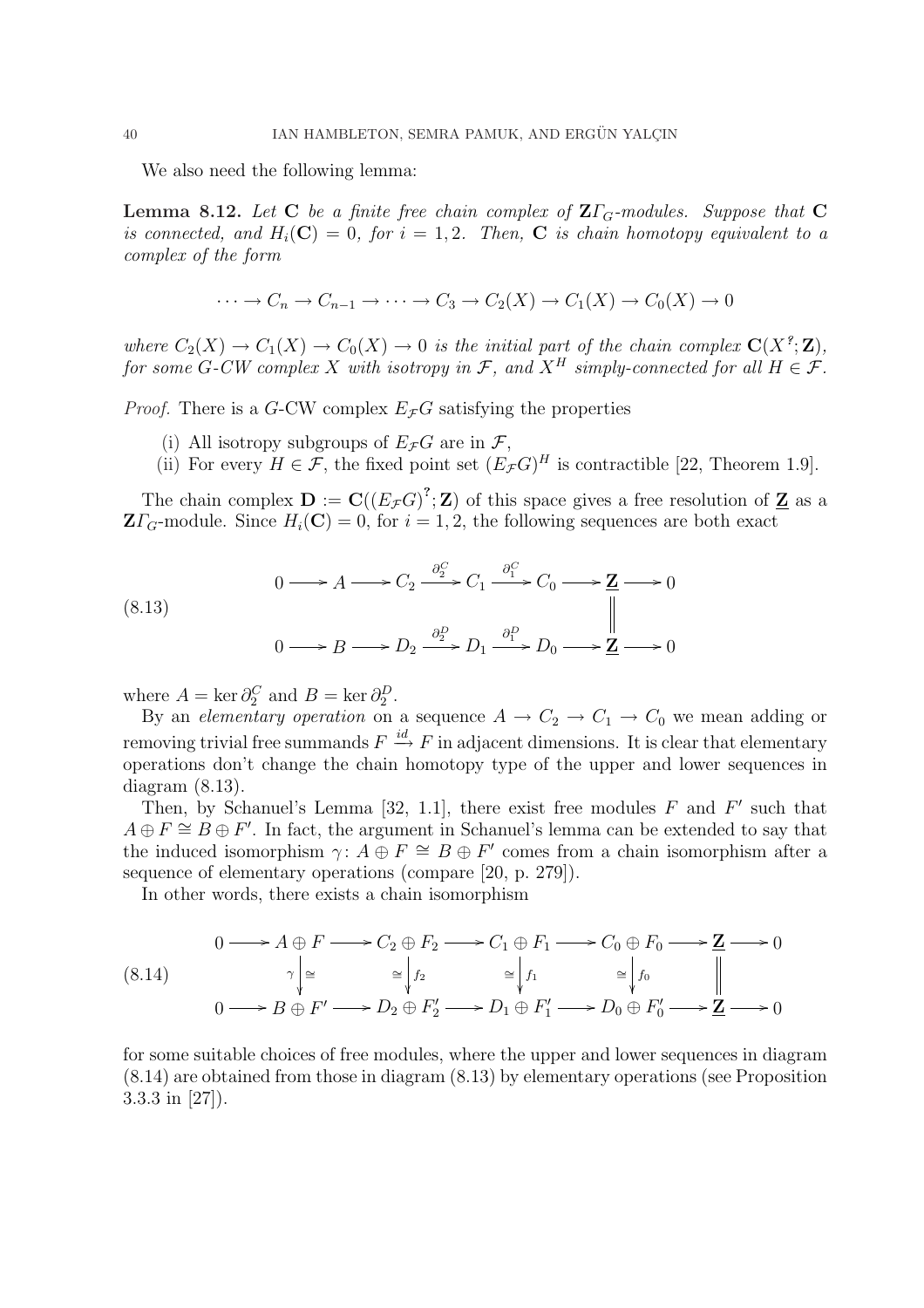In the first step, we stabilize  $(A \to C_2) \mapsto (A \oplus F \to C_2 \oplus F)$ , by adding the identity on F, and similarly  $(B \to D_2) \to (B \oplus F' \to D_2 \oplus F')$ . We therefore have a chain map

$$
0 \longrightarrow A \oplus F \longrightarrow C_2 \oplus F \longrightarrow C_1 \longrightarrow C_0 \longrightarrow \mathbf{Z} \longrightarrow 0
$$
  
\n
$$
\gamma \Big| \cong \qquad \qquad \downarrow \qquad \qquad \downarrow \qquad \qquad \Big|
$$
  
\n
$$
0 \longrightarrow B \oplus F' \longrightarrow D_2 \oplus F' \longrightarrow D_1 \longrightarrow D_0 \longrightarrow \mathbf{Z} \longrightarrow 0
$$

which is a chain homotopy equivalence (by composition with the chain map in  $(8.14)$ ). After an elementary operation on C, we can use the isomorphism  $\gamma: A \oplus F \cong B \oplus F'$  to splice the bottom sequence to  $C$ , and obtain a chain homotopy equivalence

$$
\cdots \longrightarrow C_4 \longrightarrow C_3 \oplus F \longrightarrow C_2 \oplus F \longrightarrow C_1 \longrightarrow C_0 \longrightarrow \mathbf{Z} \longrightarrow 0
$$
  
\n
$$
\parallel \qquad \qquad \downarrow \qquad \qquad \downarrow \qquad \qquad \downarrow \qquad \qquad \parallel
$$
  
\n
$$
\cdots \longrightarrow C_4 \longrightarrow C_3 \oplus F \longrightarrow D_2 \oplus F' \longrightarrow D_1 \longrightarrow D_0 \longrightarrow \mathbf{Z} \longrightarrow 0
$$

The top sequence is chain homotopy equivalent to  $C$ , so to complete the proof we need to show that the sequence  $D_2 \oplus F' \to D_1 \to D_0 \to 0$  can be realized as the first three terms of a chain complex of a G-CW complex X, with isotropy in  $\mathcal{F}$ , such that  $X^H$  is simply connected for all  $H \in \mathcal{F}$ : since  $E_{\mathcal{F}}G$  is contractible, using Lemma 8.11, we can attach free 2-cells to its two skeleton  $E_{\mathcal{F}}G^{(2)}$ . The resulting complex X will have the desired properties.  $\Box$ 

Now, we are ready to prove Theorem 8.10.

*Proof of Theorem 8.10.* We can assume that the complex  $C$  is of the form given in Lemma 8.12. We obtain a map  $\varphi: C_3 \to C_2(X^{(2)})$  which induces an isomorphism  $Z_2(\mathbf{C}) \to$  $Z_2(X^{(2)})$  between 2-cycles of these chain complexes. This is the starting point for an inductive argument based on applying Lemma 8.11 at each step.

Fix  $n \geq 2$ , and assume by induction that there is an *n*-dimensional G-CW complex  $X^{(n)}$ , and a chain map

$$
\cdots \longrightarrow C_{n+2} \longrightarrow C_{n+1} \longrightarrow C_n \longrightarrow \cdots \longrightarrow C_1 \longrightarrow C_0 \longrightarrow 0
$$
  
\n
$$
\downarrow \qquad \qquad \downarrow \qquad \qquad \downarrow
$$
  
\n
$$
\cdots \longrightarrow 0 \longrightarrow Z_n(X^{(n)}) \longrightarrow C_n(X^{(n)}) \longrightarrow \cdots \longrightarrow C_1(X^{(n)}) \longrightarrow C_0(X^{(n)}) \longrightarrow 0
$$

which induces an homology isomorphism for dimensions less than or equal to  $(n-1)$ , and at dimension *n* the induced map  $Z_n(\mathbf{C}) \to Z_n(X^{(n)})$  is an isomorphism.

Note that dim  $\mathbf{C}(H) \leq \underline{n}(H) + 1$  by assumption. If  $\mathbf{Z}[G/H^2]$  is a summand of  $C_{n+1}$ , then  $(n+1) \leq \dim C(H) \leq \underline{n}(H)+1$  implies  $\underline{n}(H) \geq n$ , and hence the H-fixed set of  $X^{(n)}$ is  $(n-1)$ -connected. We can now apply Lemma 8.11 to the map  $\varphi: C_{n+1} \to H_n(X^{(n)}; \mathbf{Z})$ defined by the composition

$$
\phi\colon C_{n+1}\to Z_n(\mathbf{C})\cong Z_n(X^{(n)})\to H_n(X^{(n)};\mathbf{Z}).
$$

Let us call the resulting complex  $X^{(n+1)}$ . Note that there is a chain map  $\mathbf{C} \to \mathbf{C}(X^{(n+1)})$ which induces an isomorphism on homology for dimensions  $\leq n$ , and at dimension  $n + 1$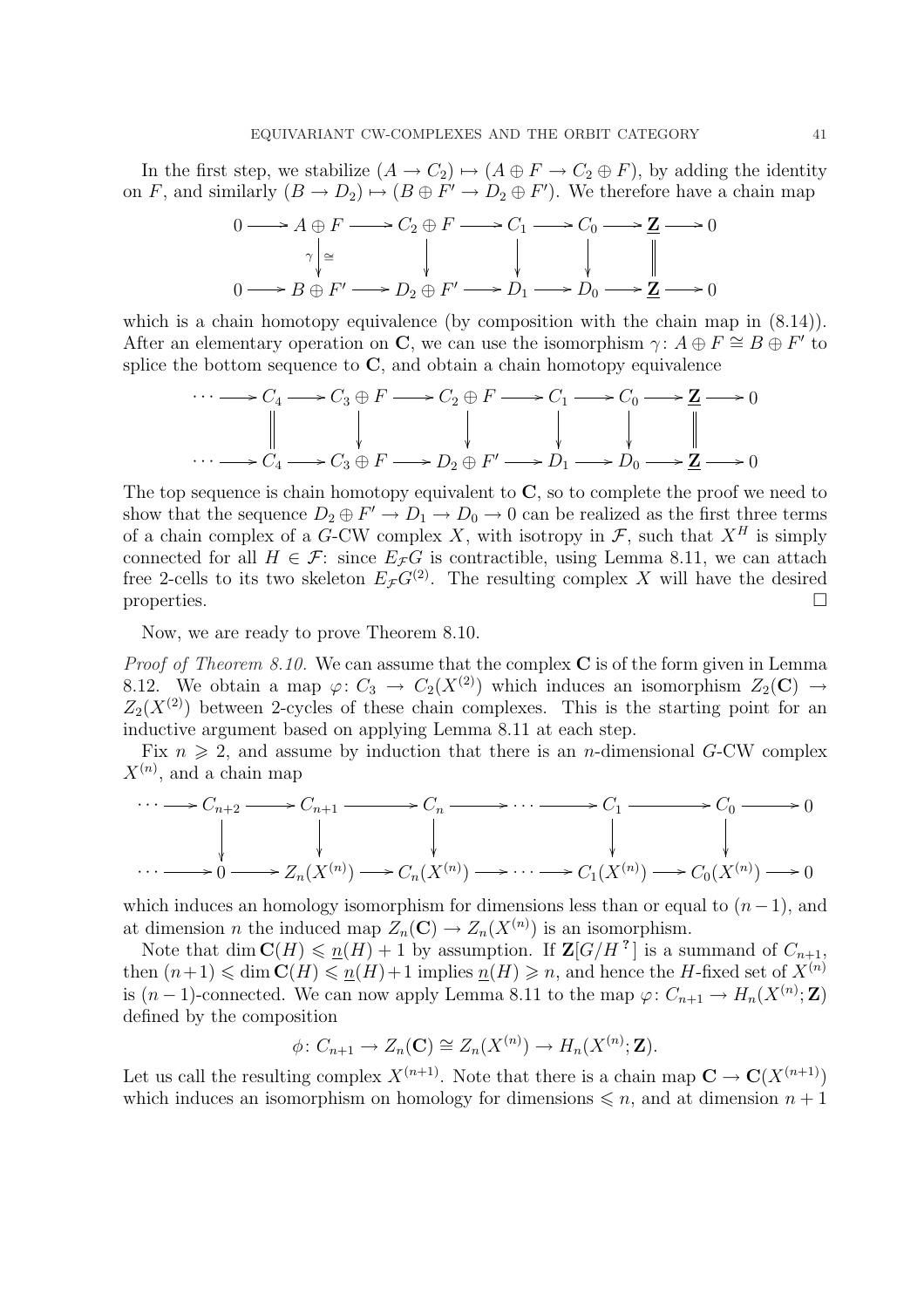we have an isomorphism  $Z_{n+1}(\mathbf{C}) \to Z_{n+1}(X^{(n+1)})$ . Since **C** is finite dimensional, after finitely many steps, we will obtain a finite dimensional  $G-CW$  complex  $X$  and a chain map  $f: \mathbf{C} \to \mathbf{C}(X)$  which induces isomorphism on homology for all dimensions. Since both **C** and  $\mathbf{C}(X)$  are free  $\mathbf{Z}\Gamma_G$ -chain complexes, f is a chain homotopy equivalence as desired.  $\Box$ 

# 9. The proof of Theorem A

Let  $G = S_5$ , the symmetric group of order 120 permuting  $\{1, 2, 3, 4, 5\}$ , and let  $S_4 \leq G$ denote the permutations fixing  $\{5\}$ . We work relative to the family  $\mathcal F$  of rank 1 subgroups of 2-power order. Let  $\Gamma_G = \text{Or}_{\mathcal{F}} G$ . Our family  $\mathcal F$  consists of the subgroups of G which are conjugate to one the subgroups in the set

$$
\{1, C_2^A, C_2^B, C_4\}
$$

where  $C_2^A = \langle (12)(34) \rangle$ ,  $C_2^B = \langle (12) \rangle$ , and  $C_4 = \langle (1234) \rangle$ . In addition we will consider the Sylow subgroups  $C_3 = \langle (123) \rangle$  and  $C_5 = \langle (12345) \rangle$ . It is convenient to note that for  $H = S_4 \leq G$ , we have

$$
N_H(C_4) = D_8 = N_H(C_2^A) = N_G(C_4),
$$

while  $N_H(C_2^B) = E = \langle (12), (34) \rangle$ , and  $N_H(C_3) = S_{\{123\}}$ . On the other hand,  $N_G(C_2^B) =$  $\langle (12), S_{345} \rangle$  and  $N_G(C_3) = S_{123} \times \langle (45) \rangle$ .

Our strategy will be to construct finite projective complexes  $\mathbf{C}^{(p)}$  with isotropy in  $\mathcal F$ over  $\mathbf{Z}_{(p)}\Gamma_G$ , for each prime p dividing the order of  $|G|$ , which are R-homology n-spheres with respect to the the same homology dimension function  $n$ . The gluing theory of Section 6, Theorem 6.7, will be used to construct a finite projective **Z**-homology *n*-sphere over  $Z\Gamma$ <sub>G</sub> from this data. Then the join construction from Section 7 will allow us to find a finite free complex, to which the realization theorem of Section 8 will apply.

We introduce the notation  $\underline{R}_0$  for the  $R\Gamma_G$ -module defined by  $\underline{R}_0(K) = 0$ , for  $K \neq 1$ , and  $\underline{R}_0(1) = R$  with trivial G-action. In other words,  $\underline{R}_0 = I_1(R)$  as defined in Section 2.

**9A.** The case  $p = 2$ . Let  $H = S_4 \leq G$ ,  $R = \mathbb{Z}_{(2)}$  and consider the standard H-action on the 2-sphere given by the rotational symmetries of the octahedron. Let  $X$  denote the H-CW complex associated to the first barycentric subdivision of the octahedron. Then X has isotropy in the family consisting of the cyclic subgroups of H of orders  $\leq 4$ .

Let  $\Gamma_H = \text{Or}_{\mathcal{F}} H$  denote the orbit category for H with respect to the family  $\mathcal{F}_H = \mathcal{F} \cap H$ . Consider the chain complex  $C(X^?; R)$  as a chain complex of  $R\Gamma_H$ -modules, by restricting this functor to the full subcategory  $\Gamma_H$  of the orbit category  $\text{Or}(H)$ . This gives an exact sequence of the form

$$
0 \to \underline{R}_0 \to 2R[H/1^2] \to 3R[H/1^2] \to R[H/C_4^2] \oplus R[H/C_2^{B^2}] \oplus R[H/C_3^2] \to \mathbf{H}_0 \to 0,
$$

where all the modules in the extension (excluding the ends) except  $R[H/C_3]$ <sup>?</sup> are free  $R\Gamma_H$ -modules, and  $\mathbf{H}_0 = H_0(\mathbf{C}(X^?; R)).$ 

Since  $R[H/C_3]$  is a projective  $RH$ -module (it is induced up from R, which is projective over  $R[C_3]$ , we see that  $R[H/C_3]^2 = I_1R[H/C_3]$  as  $R\Gamma_H$ -modules. Therefore  $\mathbb{C}(X^2;R)$ is a finite projective chain complex over  $R\Gamma_H$ .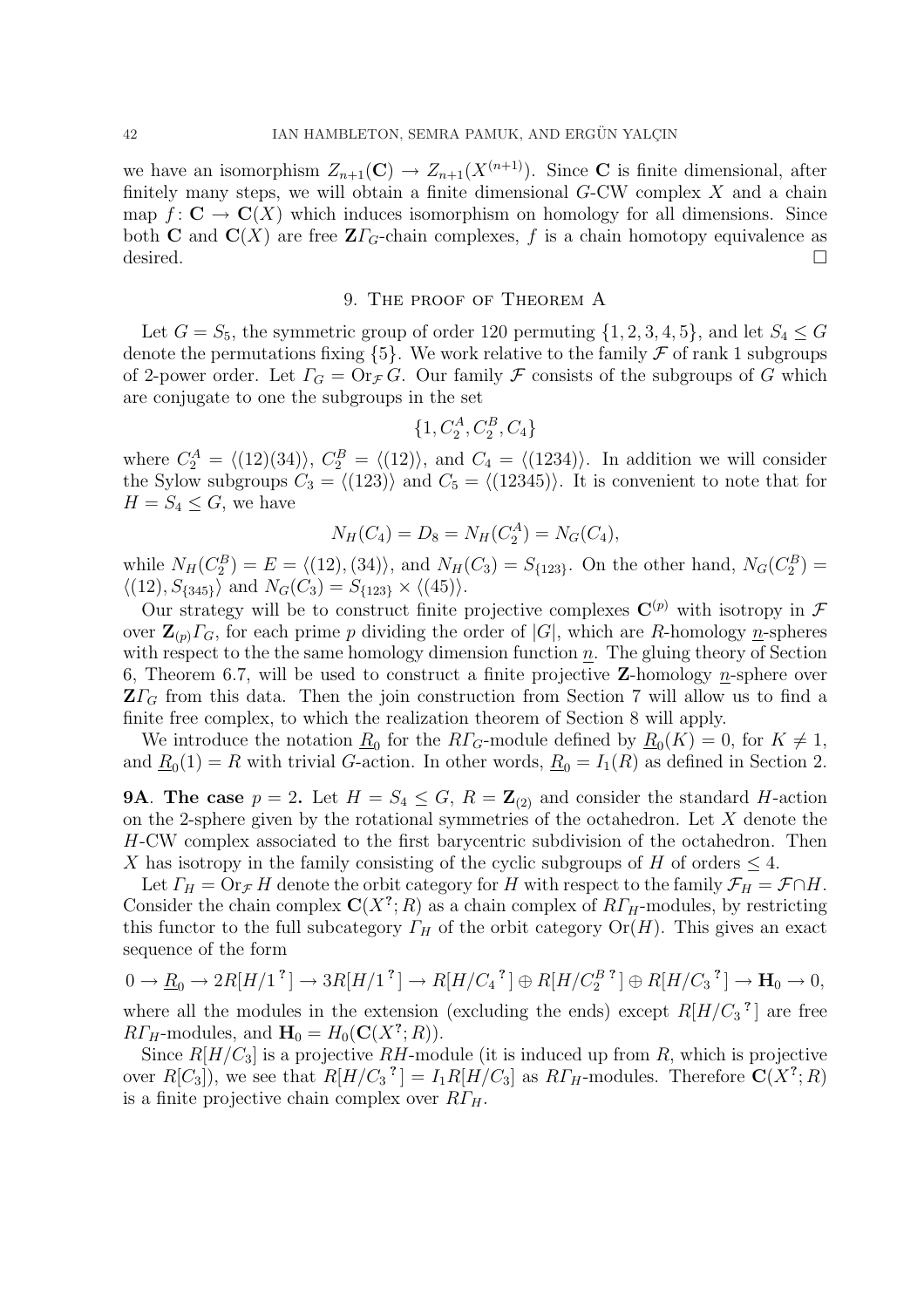It is useful to represent an  $RT_H$ -module M by a labelled tree diagram:



with one vertex for each isomorphism class of objects, and edges given by the partial ordering of the subgroups in  $\mathcal F$  up to conjugacy. The labels are given by the  $R[N_H(K)/K]$ modules  $M(K)$ , for  $K \in \mathcal{F}$ .

For the homology module  $H_0(X^?; R)$  over the orbit category  $\Gamma_H$  we have the diagram



The  $(k+1)$ -fold join of  $\mathbb{C}(X^?;R)$  with itself (see Section 7) is a finite projective complex of the form

$$
\mathbf{C}: \quad 0 \to \underline{R}_0 \to C_n \to \cdots \to C_k \to \cdots \to C_0 \to \underline{R} \to 0
$$

over  $R\Gamma_H$  with  $(n+1) = 3(k+1)$ . In case  $X = S(V)$ , where  $V \cong R^3$  is a real orthogonal H-representation, then the join construction on spheres just produces the unit sphere  $S(V \oplus \cdots \oplus V)$  in the direct sum of  $(k+1)$  copies of V. This sphere has real dimension  $n = 3(k + 1) - 1$ . The purpose of the join construction is to produce a complex with dimension gaps between the non-zero homology groups, as required by Theorem 6.7 for glueing the different primes together.

We have  $H_0(\mathbf{C}) = \underline{R}$  and  $H_n = \underline{R}_0$ . If  $(k+1)$  is even, then  $H_k(\mathbf{C}(Q)) = R$ , with trivial  $N_H(Q)/Q$ -action, and  $\widetilde{H}_i(\mathbf{C}(Q)) = 0$ , for  $i \neq k$ , for each non-trivial  $Q \in \mathcal{F}$ . By Proposition 6.4, we obtain a chain complex  $\mathbb{C}^{(2)}$  of projective  $R\Gamma_G$ -modules, having homology isomorphic to R, with trivial  $N_G(Q)/Q$ -action. By construction, the homology dimension function  $\underline{n}$  for  $\mathbf{C}^{(2)}$  is the same as for C. Notice that  $\underline{n}$  is monotone, but not strictly monotone.

**9B. The case**  $p = 3$ . Let  $R = \mathbb{Z}_{(3)}$  and  $K = C_2^B$ . The 3-period of  $G = S_5$  is four [7, Chap. XII, Ex. 11, so by Swan [32] there exists a periodic projective resolution  $P$  with

$$
0 \to R \to P_n \to \cdots \to P_1 \to P_0 \to R \to 0
$$

over the group ring RG, for any n such that  $4 | (n+1)$ . We will assume that  $12 | (n+1)$ , and let k be defined by the equation  $(n + 1) = 3(k + 1)$ . Similarly, since  $N_G(K)/K \cong S_3$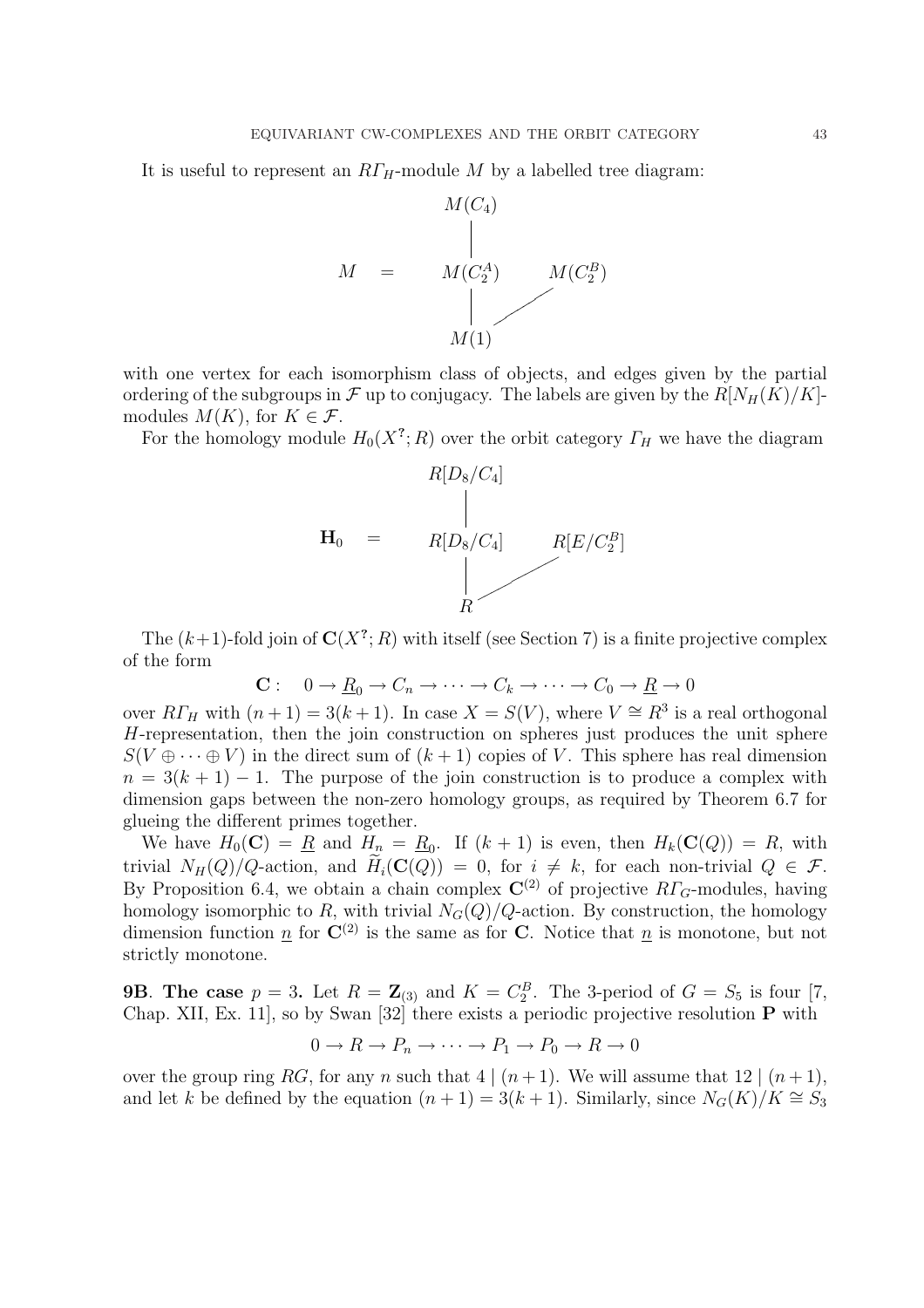also has 3-period 4, we have a chain complex  $\bf{D}$  yielding a periodic projective resolution

$$
0 \to R \to D_k \to \cdots \to D_0 \to R \to 0
$$

over RS<sub>3</sub>. In the rest of this section we let  $W_K = N_G(K)/K$  to simplify the notation.

We want a finite projective chain complex  $C$  over  $R\Gamma_G$  which fits into an extension of chain complexes

 $0 \to E_1\mathbf{P} \to \mathbf{C} \to I_K\mathbf{D} \to 0$ 

where the induced exact sequence on the 0-th homology

$$
0 \to \underline{R}_0 \to H_0(\mathbf{C}) \to I_K R \to 0
$$

is the non-trivial extension ot tree diagrams (with vertices at  $\{1, K\}$ )

$$
0 \to \begin{array}{ccc} 0 & R & R \\ \downarrow & \downarrow_{id} \to \begin{array}{ccc} R \\ \downarrow & \downarrow & \downarrow \end{array} \to 0.
$$
  

$$
R & R & 0
$$

For a projective  $R[W_K]$ -module D, the module  $I_KD$  has a finite projective resolution of the form

$$
0 \longrightarrow E_1 \operatorname{Res}_1 E_K D \longrightarrow E_K D \longrightarrow I_K D \longrightarrow 0.
$$

By definition of the functors  $E_x$  and  $I_x$  (see Section 2), the canonical map

$$
E_x M \to I_x M \to 0
$$

is always surjective for any  $R[x]$ -module M. We have  $E_K R[W_K] = R[G/K^2]$  and hence  $E_KD$  is projective. Also Res<sub>1</sub>  $E_KD$  is projective, because it is a summand of  $R[G/K]$ which is projective as an  $\mathbb{Z}_{(3)}G$ -module. This shows that, once constructed, C will be homotopy equivalent to a finite projective chain complex by Lemma 6.2.

Associated to every RG-chain map f: Res<sub>1</sub>  $E_K$ **D**  $\rightarrow$  **P**, there is a chain complex **C** which fits into the push-out diagram

$$
0 \longrightarrow E_1 \operatorname{Res}_1 E_K \mathbf{D} \longrightarrow E_K \mathbf{D} \longrightarrow I_K \mathbf{D} \longrightarrow 0
$$
  
\n
$$
\downarrow_{E_1 f} \qquad \qquad \downarrow \qquad \qquad \parallel
$$
  
\n
$$
0 \longrightarrow E_1 \mathbf{P} \longrightarrow \mathbf{C} \longrightarrow I_K \mathbf{D} \longrightarrow 0.
$$

We want to choose f so that  $C$  satisfies the condition on homology. Note that

 $H_0(\text{Res}_1 E_K \mathbf{D}) = \text{Res}_1 E_K R = R[G/N_G(K)].$ 

Since the modules  $\text{Res}_1 E_K D_i = (E_K D_i)(1)$  are projective for all i and **P** is exact, there exists a chain map  $f: Res_1 E_K \mathbf{D} \to \mathbf{P}$ 

$$
\cdots \longrightarrow (E_K D_1)(1) \longrightarrow (E_K D_0)(1) \longrightarrow R[G/N_G(K)] \longrightarrow 0
$$
  
\n
$$
\downarrow f_1 \qquad \qquad \downarrow f_0 \qquad \qquad \downarrow \varepsilon
$$
  
\n
$$
\cdots \longrightarrow P_1 \longrightarrow P_0 \longrightarrow R \longrightarrow 0
$$

lifting the augmentation map  $R[G/N_G(K)] \stackrel{\varepsilon}{\rightarrow} R$ . To see that the resulting push-out complex C has the desired properties, consider the homology at zero for the diagram of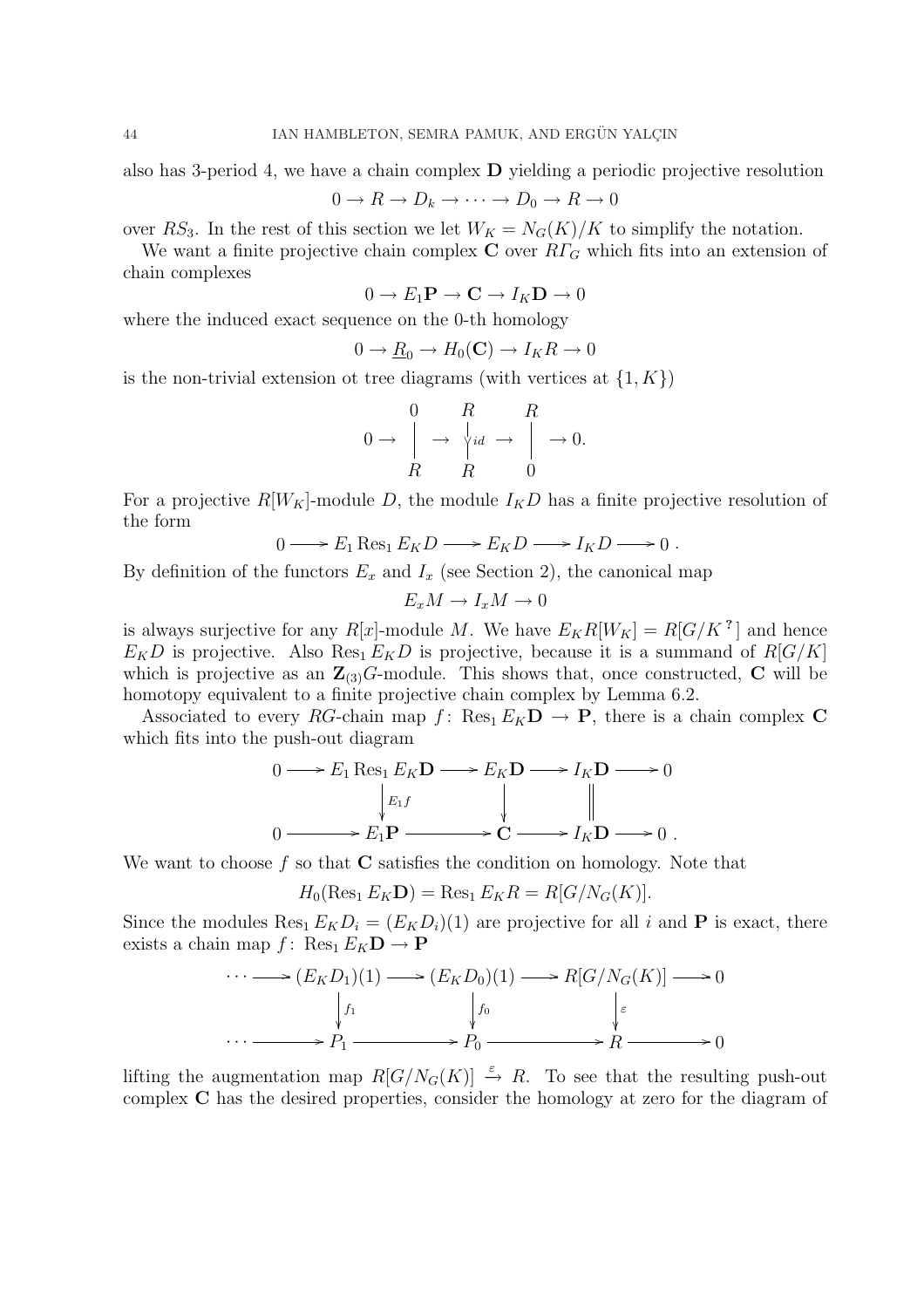chain complexes given above. Since  $I_K$  is an exact functor,  $H_1(I_K\mathbf{D}) = I_K H_1(\mathbf{D}) = 0$ , and we get

$$
0 \longrightarrow H_0(E_1 \operatorname{Res}_1 E_K \mathbf{D}) \longrightarrow H_0(E_K \mathbf{D}) \longrightarrow H_0(I_K \mathbf{D}) \longrightarrow 0
$$
  
\n
$$
\downarrow H_0(E_1 f) \qquad \qquad \downarrow \qquad \qquad \parallel
$$
  
\n
$$
0 \longrightarrow H_0(E_1 \mathbf{P}) \longrightarrow H_0(\mathbf{C}) \longrightarrow H_0(I_K \mathbf{D}) \longrightarrow 0
$$

where  $H_0(E_1\mathbf{P})=E_1R$ . Note that

 $H_0(E_1 \text{Res}_1 E_K \mathbf{D}) = E_1 \text{Res}_1 H_0(E_K \mathbf{D}) = E_1 \text{Res}_1 E_K R = E_1 R[G/N_G(K)].$ 

This gives a diagram of the form

$$
E_1 \ker \varepsilon \longrightarrow E_1 R [G/N_G(K)] \longrightarrow E_K R \longrightarrow I_K R \longrightarrow 0
$$
  
\n
$$
\downarrow E_1(\varepsilon) \qquad \qquad \downarrow E_1(\varepsilon) \qquad \qquad \downarrow E_1(R) \longrightarrow 0
$$
  
\n
$$
0 \longrightarrow E_1 R \longrightarrow H_0(\mathbf{C}) \longrightarrow I_K R \longrightarrow 0
$$

where the middle vertical sequence of  $R\Gamma$ <sub>G</sub>-modules is given by

$$
0 \to \begin{array}{ccc} 0 & R & R \\ \downarrow & \to & \downarrow \\ \ker \varepsilon & R[G/N_G(K)] & R \end{array} \to \begin{array}{ccc} R & & & \\ \downarrow_{id} & \to 0 \\ R & & & \end{array}
$$

This shows that  $H_0(\mathbf{C})$  has the desired form.

Now, to obtain the same homology dimension function as for the complex  $\mathbb{C}^{(2)}$ , more homology must be added to the complex C. We need to extend  $H_k$  and  $H_0$  via the non-split extensions

$$
0 \to \mathbf{H}_0 \to \hat{\mathbf{H}}_0 \to N \to 0 \quad \text{and} \quad 0 \to H_k \to \hat{H}_k \to N \to 0
$$

where



The module N has a finite projective resolution of the form

$$
0 \to E_1R[G/D_8] \to E_{C_4}R \to N \to 0.
$$

Note that  $\text{Res}_1 E_{C_4} R = R[G/N_G(C_4)] = R[G/D_8]$ , and for  $Q = C_2^A$  we have

$$
\operatorname{Res}_Q E_{C_4} R = R \otimes_{R[D_8/C_4]} R[(G/C_4)^Q] = R \otimes_{R[D_8/C_4]} R[N_G(Q)/N_{C_4}(Q)] = R
$$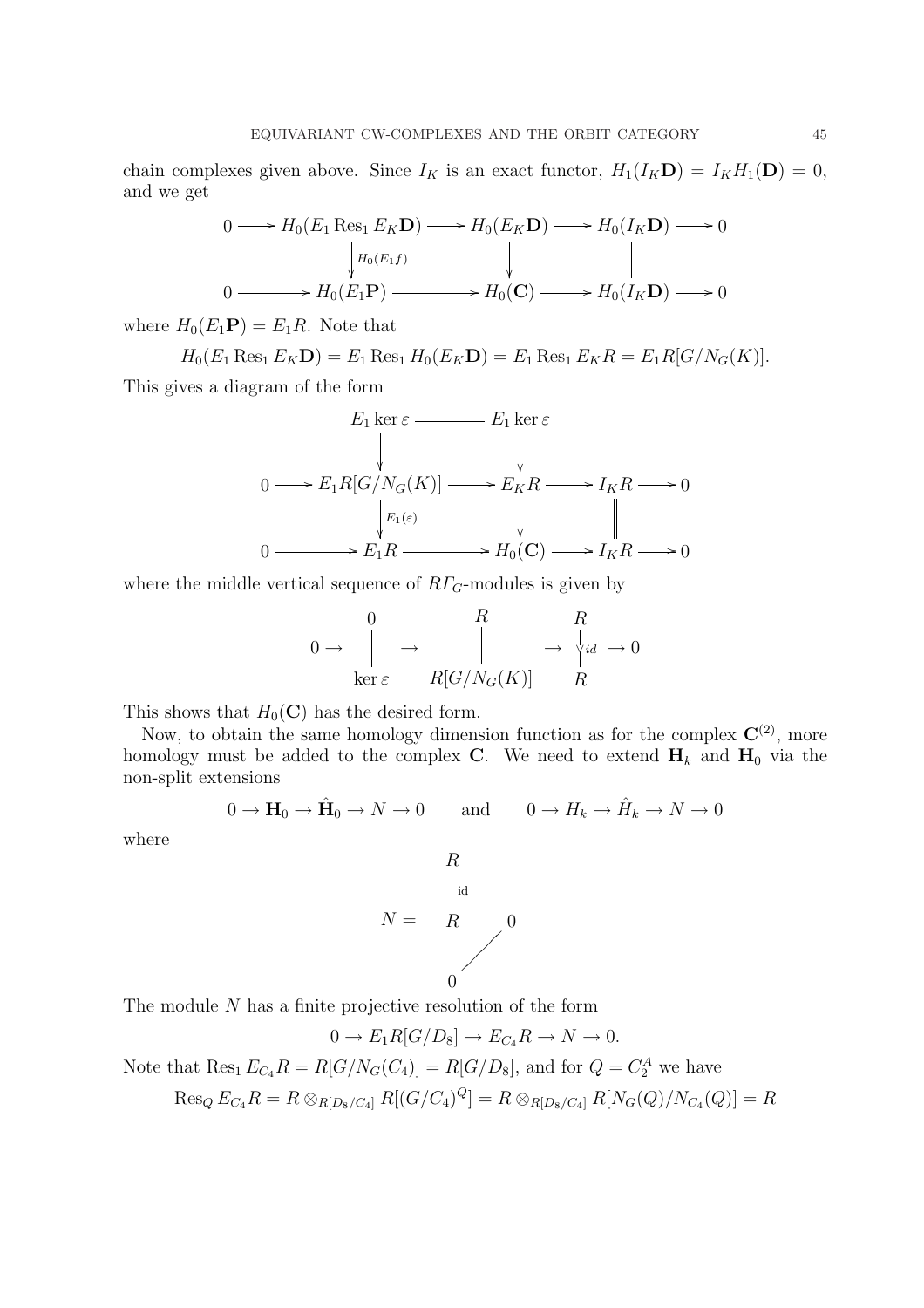where the equality in the middle comes from Lemma 3.6. Since  $R$  is projective as an  $R[D_8/C_4]$ -module,  $E_{C_4}R$  is projective. It is easy to see that  $E_1R[G/D_8]$  is also projective. So, by Proposition 6.8, we can replace C with a finite projective chain complex  $\mathbb{C}^{(3)}$  over  $R\Gamma_G$  which has the desired homology.

**9C.** The case  $p = 5$ . For  $p = 5$ , the situation is easier than the case  $p = 3$ . Let  $R = \mathbb{Z}_{(5)}$ . The 5-period of  $S_5$  equals 8, so by Swan [32] there exists a periodic projective resolution **P** over the group ring  $RG$ , giving an exact sequence

$$
0 \to R \to P_n \to \cdots \to P_1 \to P_0 \to R \to 0
$$

for any positive integer n such that  $n + 1 = 3(k + 1)$  for some integer k, with  $8 | (k + 1)$ . We start with the  $R\Gamma_G$ -complex  $\mathbf{C} = E_1\mathbf{P}$  obtained by the extension functor from  $\mathbf{P}$ . Since C has no homology at the non-trivial 2-subgroups in  $\mathcal{F}$ , we need to change the homology at  $H_0$  and at  $H_k$  to match the homology we have for  $p = 2$  and  $p = 3$ . Note that we need to extend  $H_k$  and  $H_0$  via the non-split extensions

$$
0 \to \mathbf{H}_0 \to \hat{\mathbf{H}}_0 \to M \to 0 \quad \text{and} \quad 0 \to \mathbf{H}_k \to \hat{\mathbf{H}}_k \to M \to 0
$$

where



Let  $K = C_2^B$ . The module M is the direct sum of L (which has the same form as N) and  $I_KR$ . We claim that each of these modules have finite projective resolutions over  $R\Gamma_G$ . For  $I_KR$  we have a resolution of the form

$$
0 \to E_1R[G/(K \times S_3)] \to E_KR \to I_KR \to 0.
$$

Note that

$$
Res_1 E_K R = R[G/N_G(K)] = R[G/(K \times S_3)]
$$

where  $S_3$  denotes the subgroup of  $S_5$  generated by symmetries of  $\{3, 4, 5\}$ . Since R is projective as an  $R[N_G(K)/K]$ -module,  $E_K R$  is projective. It is clear that  $E_1R[G/(K\times S_3)]$ is also projective. So, the above resolution is a projective resolution of  $I_K R$ . We can also write a finite projective resolution for  $L$  (similar to the resolution given for  $N$ ). So, by Proposition 6.8, we can replace C with a finite projective chain complex  $C^{(5)}$  which has the desired homology.

The proof of Theorem A. We will first construct a projective chain complex C over  $Z\Gamma_G$ with isotropy in F, by applying Theorem 6.7 to glue the p-local complexes  $\mathbf{C}^{(p)}$ , for  $p = 2, 3, 5$ . Note that in the constructions of  $\mathbb{C}^{(p)}$  above, we may choose any integer k such that k odd,  $n+1 = 3(k+1)$ , 12  $(n+1)$  and 8  $(k+1)$ . To satisfy the first condition in Theorem 6.7, that the distance between non-zero homology groups of the  $\mathbf{C}^{(p)}$  is larger than  $l(\Gamma_G) = 2$ , we will also need  $k \geq 3$  and  $n - k \geq 3$ .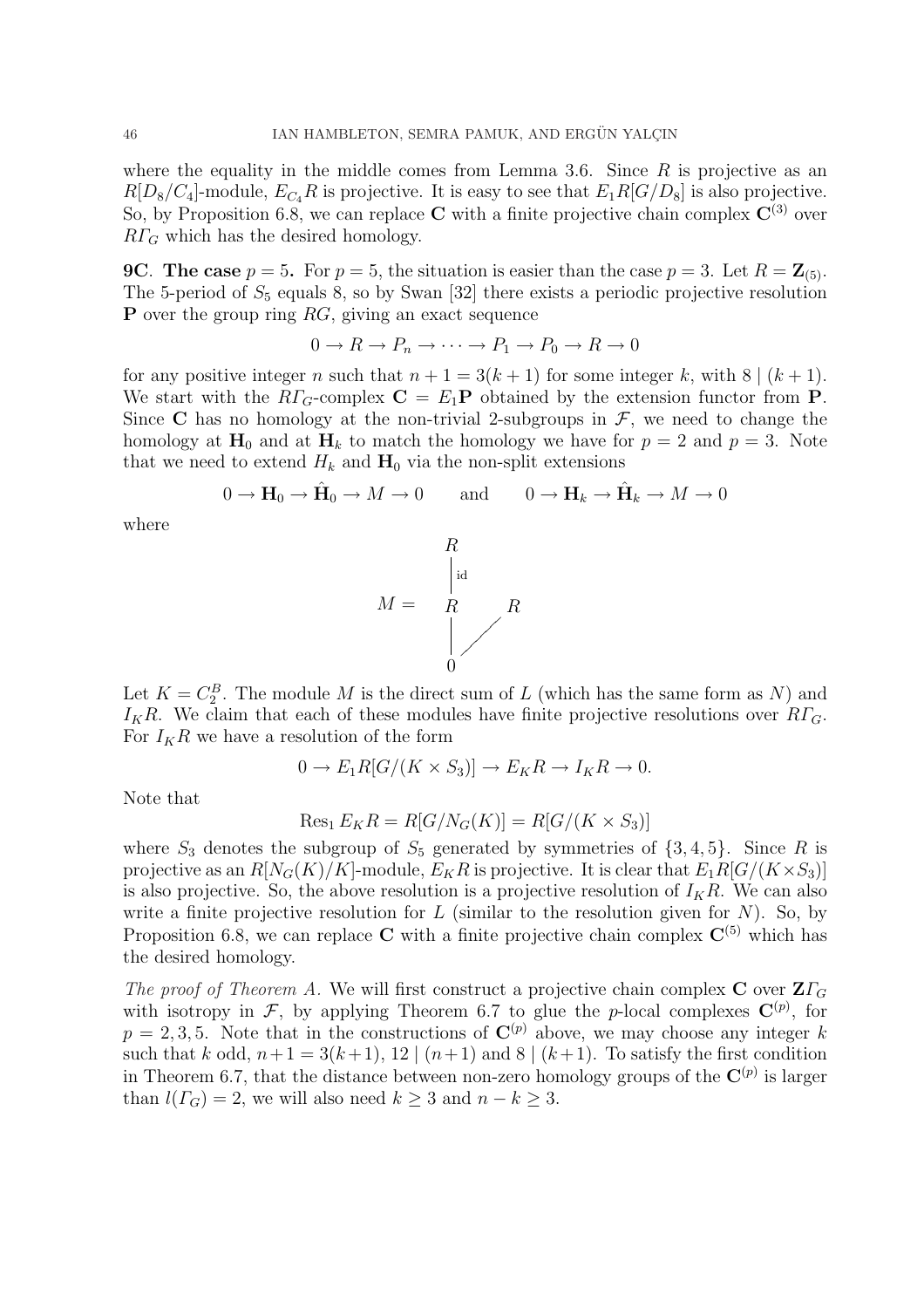**Remark 9.1.** The minimum value for k satisfying the requirements used above is  $k = 7$ , which gives  $n = \dim C = 23$ .

The  $Z\Gamma_G$ -module H needed to satisfy the second condition in Theorem 6.7 is given by  $H_i(K) = \mathbb{Z}$ , for  $i = 0, n(K)$  with  $K \in \mathcal{F}$ , and zero otherwise. By Lemma 6.2, C is chain homotopy equivalent to a finite projective complex. To obtain a finite free complex, we can apply Theorem 7.6, which (possibly after some joins) produces a finite free  $Z\Gamma$ <sub>G</sub>-chain complex C with the Z-homology of an  $\underline{n}$ -sphere, and  $\underline{n}(K) \geqslant 3$  for all  $K \in \mathcal{F}$ .

Note that our homology dimension function  $\underline{n}$  is not strictly monotone, since  $\underline{n}(C_2^A)$  =  $n(C_4)$ , but by Corollary 8.9 we can modify our complex to satisfy the conditions for geometric realization in Theorem 8.10, since  $l(C_2^A, C_4) = 1$ . Applying Theorem 8.10, we conclude that  $G = S_5$  acts on a finite G-CW complex X with isotropy in F.

Remark 9.2. For this particular example we needed to apply Theorem 7.6 with one join tensor operation, because  $K_0(Z\Gamma_G) = \mathbb{Z}/2$ . This follows from Theorem 7.8, Lemma 7.5 and well-known calculations showing that  $\widetilde{K}_0(\mathbf{Z}[N_G(Q)/Q]) = 0$ , for  $1 \neq Q \in \mathcal{F}$ , but  $K_0(\mathbf{Z}[G]) = \mathbf{Z}/2$ . Note that, by Dress induction, it is enough to consider the projective class groups of p-hyperelementary subgroups of  $G$  (see [9, §50], [28]). We therefore obtain a finite G-CW complex  $X \simeq S^{47}$  with isotropy in  $\mathcal{F}$ .

# **REFERENCES**

- [1] A. Adem and J. H. Smith, *Periodic complexes and group actions*, Ann. of Math. (2) **154** (2001), 407–435.
- [2] D. J. Benson, Representations and cohomology. I, second ed., Cambridge Studies in Advanced Mathematics, vol. 30, Cambridge University Press, Cambridge, 1998, Basic representation theory of finite groups and associative algebras.
- [3]  $\ldots$ , Representations and cohomology. II, second ed., Cambridge Studies in Advanced Mathematics, vol. 31, Cambridge University Press, Cambridge, 1998, Cohomology of groups and modules.
- [4] S. Bouc, *Résolutions de foncteurs de Mackey*, Group representations: cohomology, group actions and topology (Seattle, WA, 1996), Proc. Sympos. Pure Math., vol. 63, Amer. Math. Soc., Providence, RI, 1998, pp. 31–83.
- [5] N. Brady, I. J. Leary, and B. E. A. Nucinkis, On algebraic and geometric dimensions for groups with torsion, J. London Math. Soc. (2) 64 (2001), 489–500.
- [6] G. E. Bredon, Equivariant cohomology theories, Lecture Notes in Mathematics, No. 34, Springer-Verlag, Berlin, 1967.
- [7] H. Cartan and S. Eilenberg, Homological algebra, Princeton Landmarks in Mathematics, Princeton University Press, Princeton, NJ, 1999, With an appendix by David A. Buchsbaum, Reprint of the 1956 original.
- [8] O. Coskun and E. Yalçın, A Tate cohomology sequence for generalized Burnside rings, J. Pure Appl. Algebra 213 (2009), 1306–1315.
- [9] C. W. Curtis and I. Reiner, Methods of representation theory. Vol. II, John Wiley & Sons Inc., New York, 1987, With applications to finite groups and orders, A Wiley-Interscience Publication.
- [10] T. t. Dieck, Transformation groups, Arch. Math. (Basel) 8 (1987), x+312.
- [11] A. Dold, Zur Homotopietheorie der Kettenkomplexe, Math. Ann. 140 (1960), 278–298.
- [12] R. M. Dotzel and G. C. Hamrick, *p*-group actions on homology spheres, Invent. Math. **62** (1981), 437–442.
- [13] A. W. M. Dress, Induction and structure theorems for orthogonal representations of finite groups, Ann. of Math. (2) 102 (1975), 291–325.